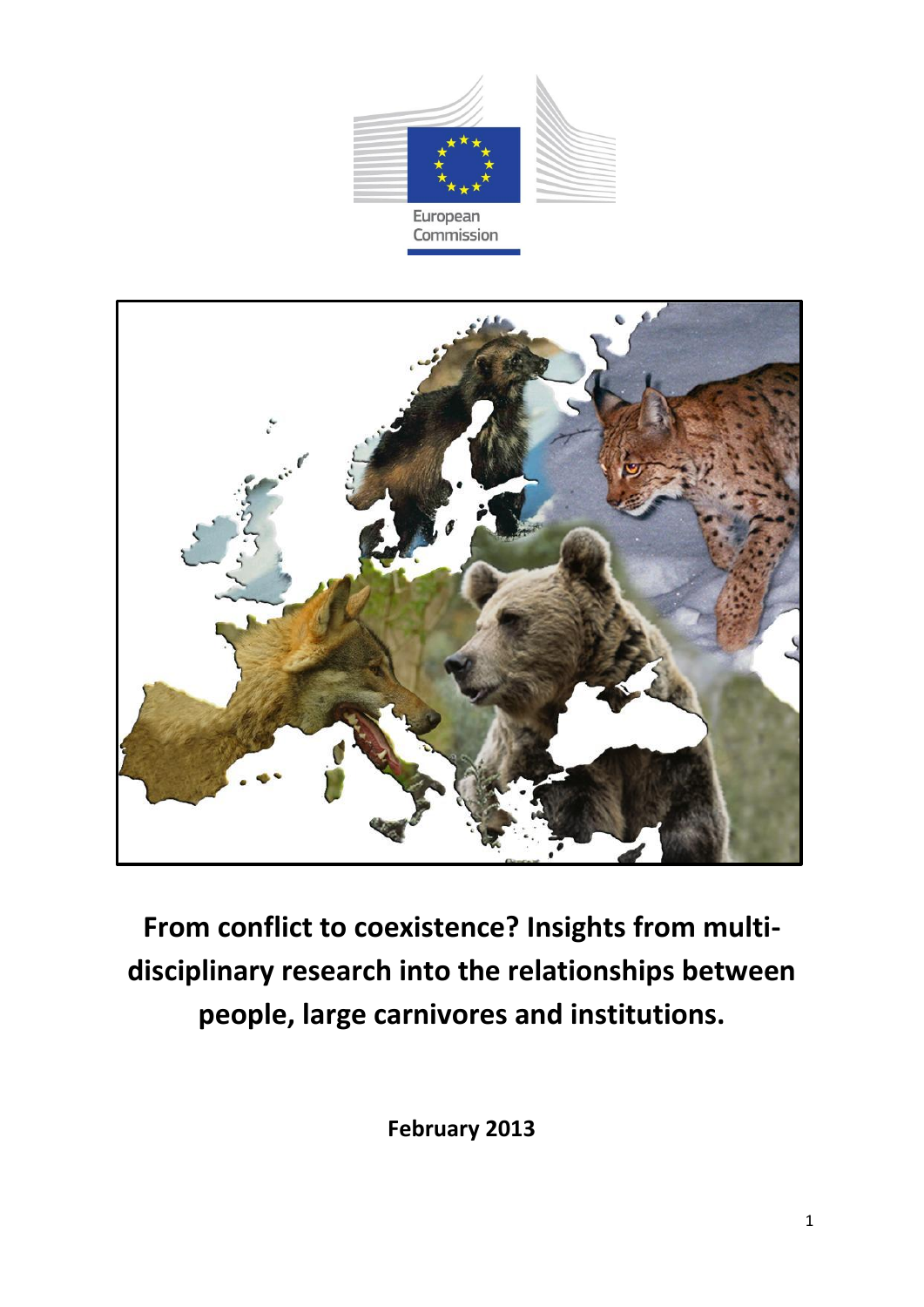This document has been prepared by the Istituto di Ecologia Applicata with the assistance of the Norwegian Institute for Nature Research and with the contributions of the IUCN/SSC Large Carnivore Initiative for Europe (chair: Luigi Boitani) under contract N°070307/2012/629085/SER/B3 from the European Commission.

#### **From conflict to coexistence: insights from multi-disciplinary research into the relationships between people, large carnivores and institutions.**

#### **John D. C. Linnell**

Norwegian Institute for Nature Research (NINA), PO Box 5685 Sluppen, NO-7485 Trondheim, NORWAY. Contact: john.linnell@nina.no

This document has been prepared for the European Commission, however it reflects the views only of the authors, and the Commission cannot be held responsible for any use which may be made of the information contained therein.

Reproduction is authorised provided the source is acknowledged

Front cover photo composition by Alessandro Montemaggiori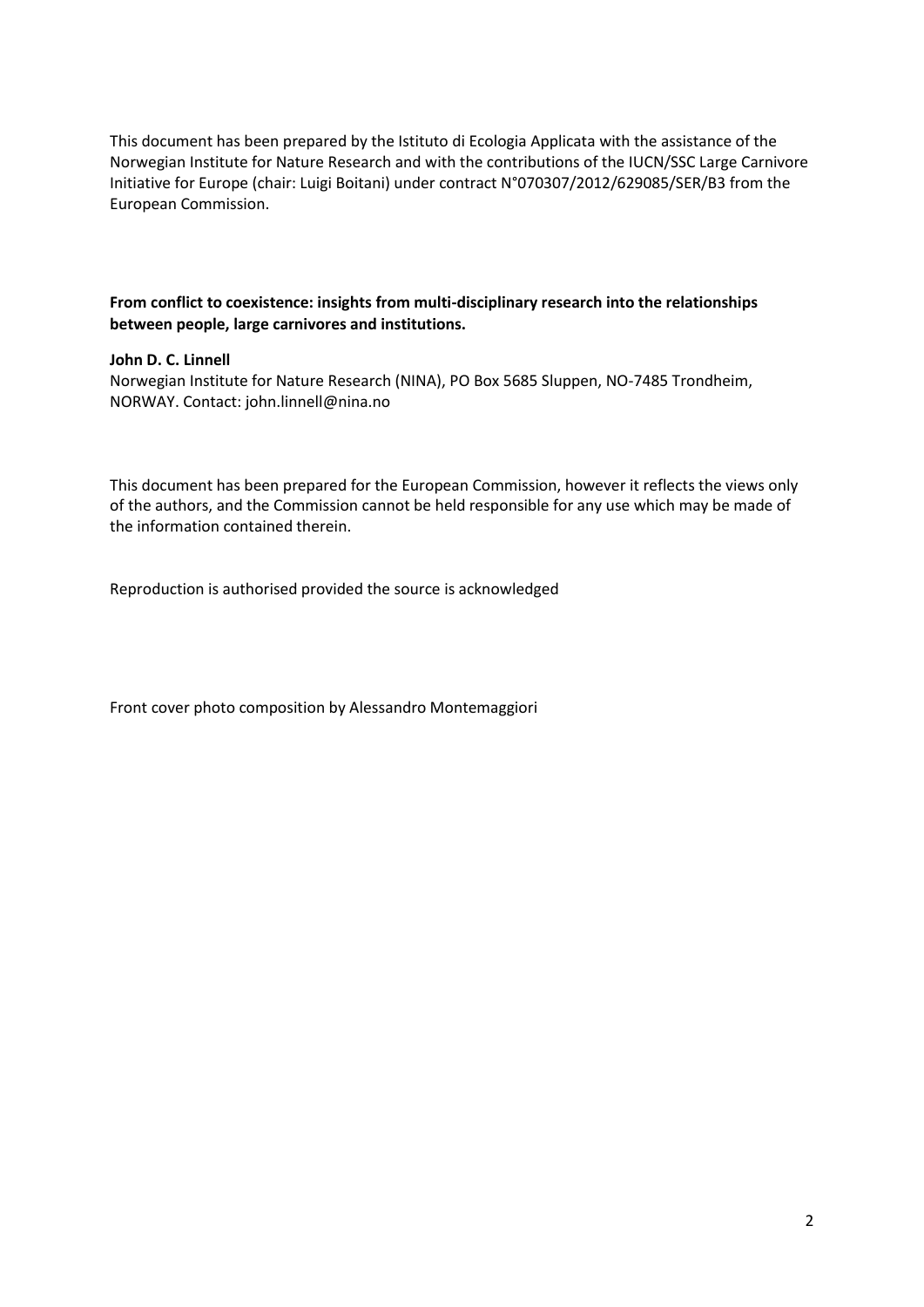# **Table of contents**

| 4.2 General classification of conflict types and relevance for large carnivore conflicts in Europe 10 |  |
|-------------------------------------------------------------------------------------------------------|--|
|                                                                                                       |  |
|                                                                                                       |  |
|                                                                                                       |  |
|                                                                                                       |  |
|                                                                                                       |  |
|                                                                                                       |  |
|                                                                                                       |  |
|                                                                                                       |  |
|                                                                                                       |  |
|                                                                                                       |  |
|                                                                                                       |  |
|                                                                                                       |  |
| 7 Special challenges with respect to stakeholder engagement in the context of large carnivores 28     |  |
|                                                                                                       |  |
|                                                                                                       |  |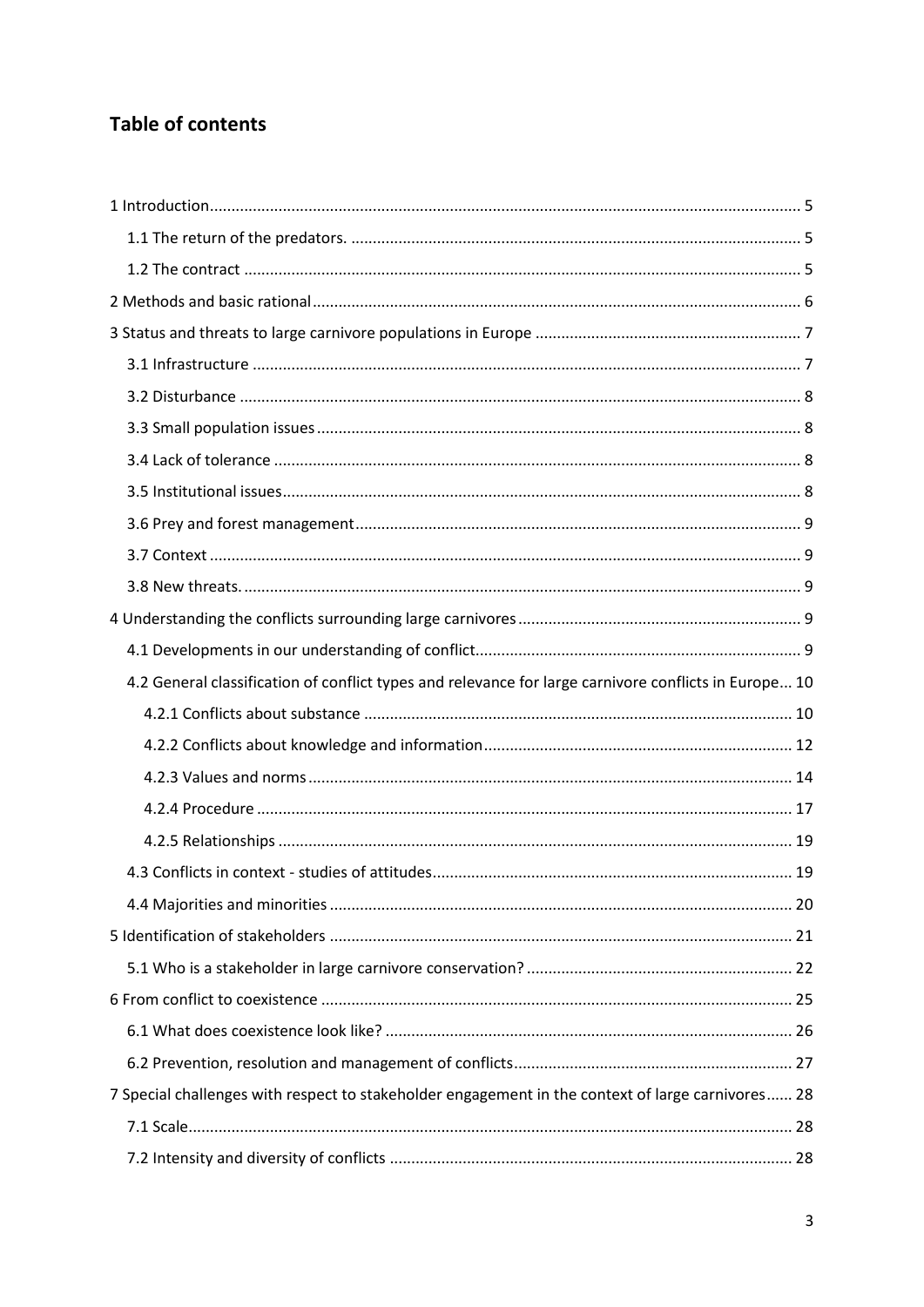| 9 Suggestions for concrete activities for stakeholder engagement and reduction of conflicts with large |
|--------------------------------------------------------------------------------------------------------|
|                                                                                                        |
|                                                                                                        |
|                                                                                                        |
|                                                                                                        |
|                                                                                                        |
|                                                                                                        |
|                                                                                                        |
|                                                                                                        |
|                                                                                                        |
|                                                                                                        |
|                                                                                                        |
|                                                                                                        |
|                                                                                                        |
|                                                                                                        |
|                                                                                                        |
|                                                                                                        |
|                                                                                                        |
|                                                                                                        |
|                                                                                                        |
|                                                                                                        |
|                                                                                                        |
|                                                                                                        |
|                                                                                                        |
|                                                                                                        |
|                                                                                                        |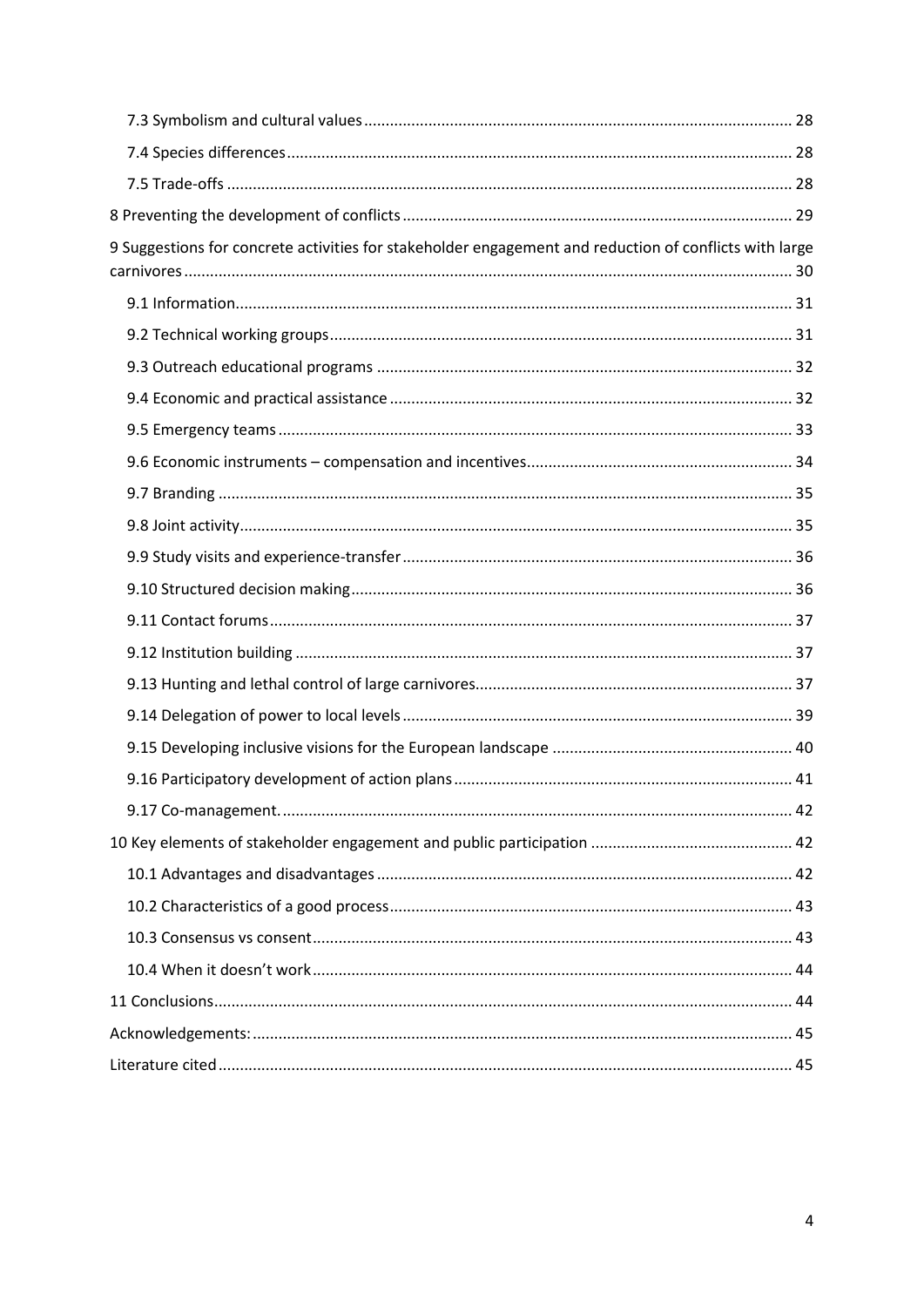# <span id="page-4-0"></span>**1 Introduction**

### <span id="page-4-1"></span>**1.1 The return of the predators.**

Biodiversity conservation is always a complex procedure in our modern and crowded world. The existence of a range of international conventions and directives (e.g. Convention on Biological Diversity, Bern Convention, Birds and Habitats Directives, Bonn Convention, CITES) testify to the emergence of a widespread global commitment to conserve biodiversity. Although the overall picture may often be pessimistic, there are some species groups which are doing relatively well in some regions. It often comes as a surprise to people that the large carnivores (brown bear *Ursus arctos*, Eurasian lynx *Lynx lynx*, wolf *Canis lupus* and wolverine *Gulo gulo*), often mistakenly regarded as animals needing wilderness, are among the species that are generally holding their own, and even expanding, across large parts of their former distributions in Europe (Kaczensky et al. 2013). However, this apparent conservation success story has come at a price, as reflected in the wide diversity of conflicts that are emerging surrounding them. This report aims to provide some guidance into understanding these conflicts and exploring some potential avenues for preventing, reducing and managing these conflicts.

## <span id="page-4-2"></span>**1.2 The contract**

This report is one of the outputs of contract number 070307/2012/629085/SER/B3 between the Istituto di Ecologia Applicata and the European Commission's DG Environment. As quoted from the call for tenders from 2012: "*The overall objective is to identify practical approaches to help ensure the maintenance or achievement of the favourable conservation status of European large carnivores and to securing their coexistence with humans by reducing conflicts. The large carnivore species for this contract will be the brown bear, the wolf and the Eurasian lynx. The contractor's task will be to support the European Commission in developing elements of an EU Large Carnivore Initiative for the conservation and sustainable management of these species which were not the focus of the earlier Commission guidance document. These elements could in particular help in defining the way forward towards better cooperation of key stakeholders. The recognized successes and the lessons learnt from earlier initiatives should be fully utilized, as well as the experience of other ongoing process (Bern Convention, LCIE) will have to be drawn upon. The novel elements of the current exercise compared to the earlier work will be to explore conservation conflict-resolution mechanisms applicable to humanlarge carnivore conflicts and to identify 4-6 areas, involving different target species, where the mechanisms may be tried and tested by stakeholders directly involved. This work should take account of, and build on the results of previous work on conflict management and nature protection commissioned by DG Environment*." Because of the fact that wolverines share habitats with lynx and bears and have many overlapping issues we have chosen to also include a focus on them.

The specific objectives of this report is to fulfill Task 4 "*To scope the relevance of conflict resolution/minimization methodologies developed by social scientists and good practices that could be applied to situations of human-large carnivore conflicts, including results of earlier work commissioned by DG ENV*".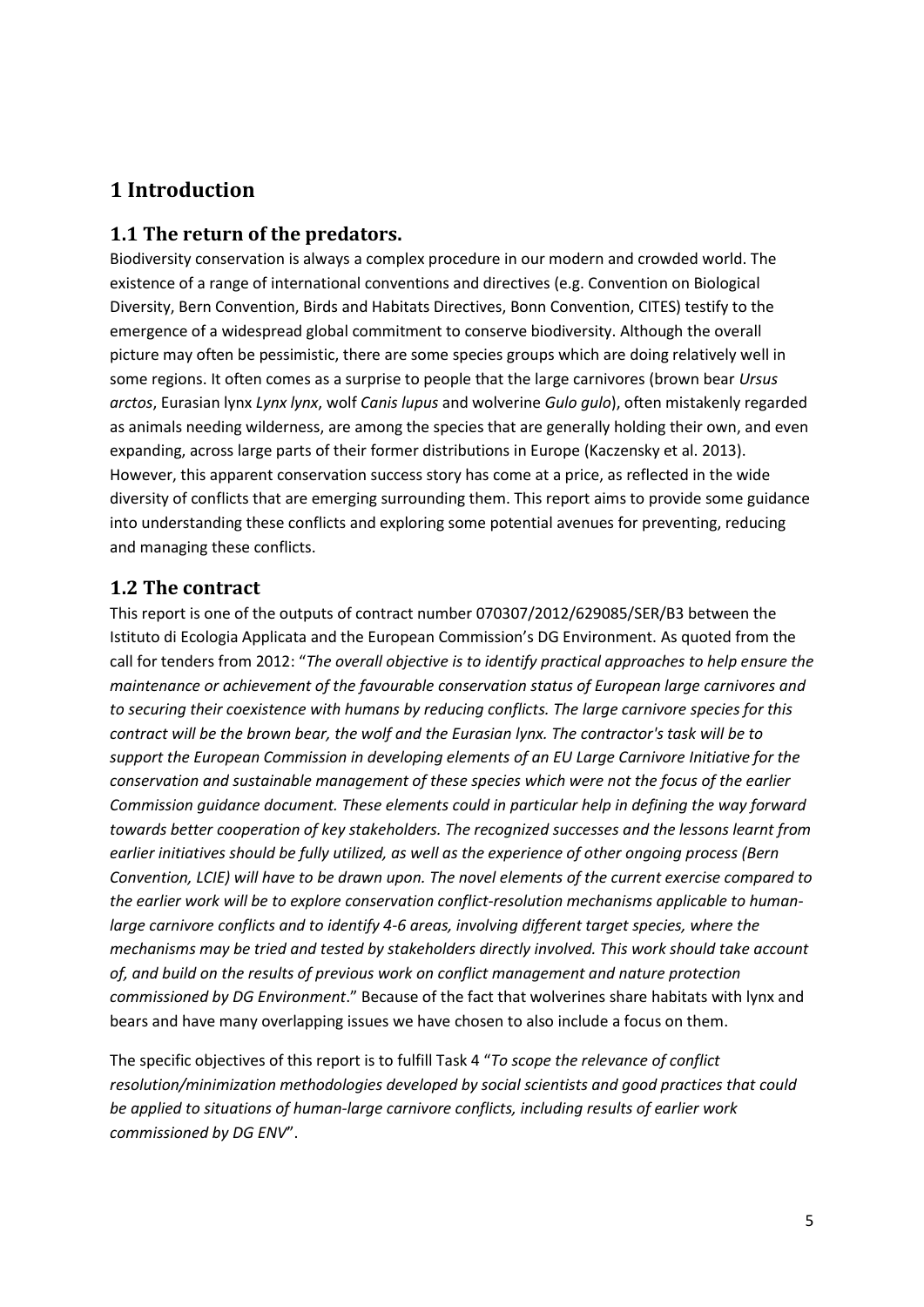The contract also stipulated that the study be built on exploring options within the constraints imposed by existing legal and policy frameworks. Therefore, the underlying premise is the goals for large carnivore conservation as stated in the Habitats Directive and the Bern Convention.

## <span id="page-5-0"></span>**2 Methods and basic rational**

This review is based around three major sources of information. Firstly, databases such as the Web of Science have been used to survey the peer-reviewed scientific literature dealing with issues such as large carnivore conflicts, conflict resolution within environmental fields, especially those related to biodiversity conflicts, protected area conflicts, forestry conflicts, and participatory processes where there is a great deal of relevant experience. Secondly, a wide selection of the "grey" literature including technical reports has been included by searching Google and Google Scholar and through snowball sampling (Newing et al. 2011). Finally, recognizing that there is far more experience in practical management that is not published, experience-based knowledge from researchers, managers, stakeholders and practitioners who have worked with large carnivore and related conflict issues in the field has been included. A special effort has been made to include the results from EU funded projects. These include the following projects; HUNT, BIOFORUM, FRAP, GoverNat, EVE, and GoFOR as well as the project "Conflict Management in the Natura 2000 Network" (Bouwman et al. 2010). In addition, the many LIFE projects conducted on large carnivores have contributed to the body of experience (Salvatori 2013). Our study covers most of Europe, both inside and outside the EU.

Our underlying model for exploring methods for preventing, managing or resolving conflicts associated with large carnivores is that the methods must be chosen within specific contexts. There are three elements that are crucial to consider. Firstly, is the conservation context of the various large carnivore populations (Kaczensky et al. 2013). Clearly the size, conservation status and range of threats facing a given population will be central in both setting the background and selecting appropriate methods. From a conservation point of view it is desirable to focus on issues that address the key threats. The size and status of the population will also impose limits on acceptable responses. Secondly, is the exact nature of the conflicts. Conflicts are highly diverse and vary enormously across Europe. It is therefore crucial to target measures to specific conflicts. Thirdly, is the human environment. There are a wide range of stakeholders that can potentially be important actors in large carnivore conflict and conservation issues. There is therefore a need to select the most relevant stakeholders for a given context. Based on this rational the following sections shall briefly summarize what we know about;

(1) The status and threats to large carnivore populations in Europe as of 2012.

(2) The present day knowledge of our understanding of large carnivore – human conflicts.

(3) A brief stakeholder analysis of who is who among the relevant actors in large carnivore conservation and conflict.

(4) Building on this understanding of the situation the report goes on to outline a range of possible mechanisms and instruments that may be useful for engaging with stakeholders and helping to prevent, manage and / or resolve conflicts.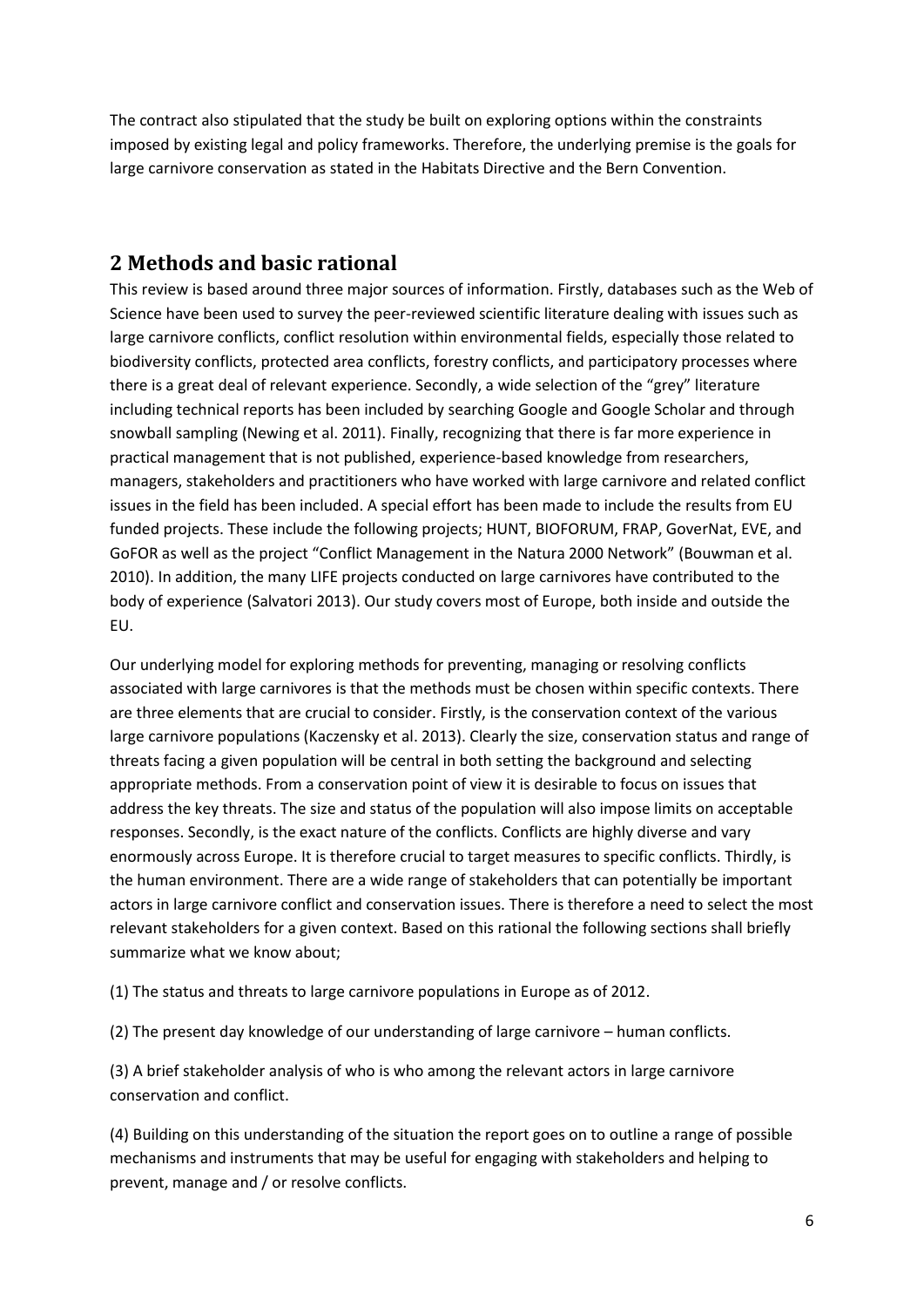## <span id="page-6-0"></span>**3 Status and threats to large carnivore populations in Europe**

Large carnivores are currently found across a significant proportion of the European continent. For wolf, lynx and bear we currently recognize ten functional population units for each species, while wolverines are limited to two populations. Large carnivores occur in a great diversity of conservation contexts in Europe, from the coasts of the Mediterranean in the south to the Barents's Sea in the north, in lowlands and mountains, in farmlands, forests and tundra. There are several very large and robust populations that number in the thousands of animals, and some very small and highly vulnerable populations that only have some tens of animals. Accordingly, IUCN threat assessments for individual populations vary from "Least Concern" to "Critically Endangered". Bears illustrate this diversity well with four populations numbering from 1700 to 7000 individuals, three populations numbering from 200 to 700 individuals, and three with less than 100 individuals. A similar diversity of situation exists for lynx and wolf populations (Kaczensky et al. 2013).

The quality of monitoring systems varies dramatically across Europe. Some countries have state of the art systems, however in several regions and countries the monitoring systems that are in place are inadequate to draw firm conclusions about the size and trend of populations. Based on the data available it appears that most large carnivore populations in Europe are stable or increasing. There are some exceptions, however. The Sierra Morena wolf population in southern Spain is on the edge of disappearing, bears in the population segment in central Austria appear to have become extinct, and wolves in Finland have undergone a dramatic decline, although this seems to have stablised. The situation for many of the reintroduced lynx populations in central Europe (Vosges, Jura, Alps, Dinaric Mountains) also appears to have stagnated. Finally there are some small populations, such as Balkan lynx, Apennine bears, Pyrenean bears that are still very small and isolated. Because many populations cross multiple inter- and intra-national jurisdictional borders there can be a high degree of variability in data quality from different parts of a population's distribution (e.g. for brown bears in the Dinaric-Pindos mountain range that span 9 countries, only two of which are currently in the EU).

Across this diversity of situations there is a similar diversity in the extent to which the populations are believed to be threatened by different factors (Kaczensky et al. 2013). We can broadly group these into several threat categories.

### <span id="page-6-1"></span>**3.1 Infrastructure**

This includes issues related to landuse planning of technical infrastructure associated with transport (e.g. road and rail), energy production (e.g. wind and hydro), energy distribution (e.g. power lines), and recreation (e.g. ski-slopes). Infrastructure threatens large carnivore populations primarily through its barrier effect by fragmenting previously continuous habitats and by increasing the risk of individuals being killed in collisions (Kaczensky et al. 1996, 2003; Jędrzejewski et al. 2004;, Niedziałkowska et al. 2006; Huck et al. 2010). Other effects include the direct loss of habitat and an increase in human access and thereby disturbance. Infrastructure influences both the large and the small populations and is an especially important issue in southern and eastern Europe where new development is ongoing at a rapid rate (Jędrzejewski et al. 2009, Huck et al. 2011). Large carnivore populations in Europe have very large scale spatial dynamics, with wolves for example frequently moving over hundreds of kilometers across multiple countries (Linnell et al. 2005; Valière et al. 2003;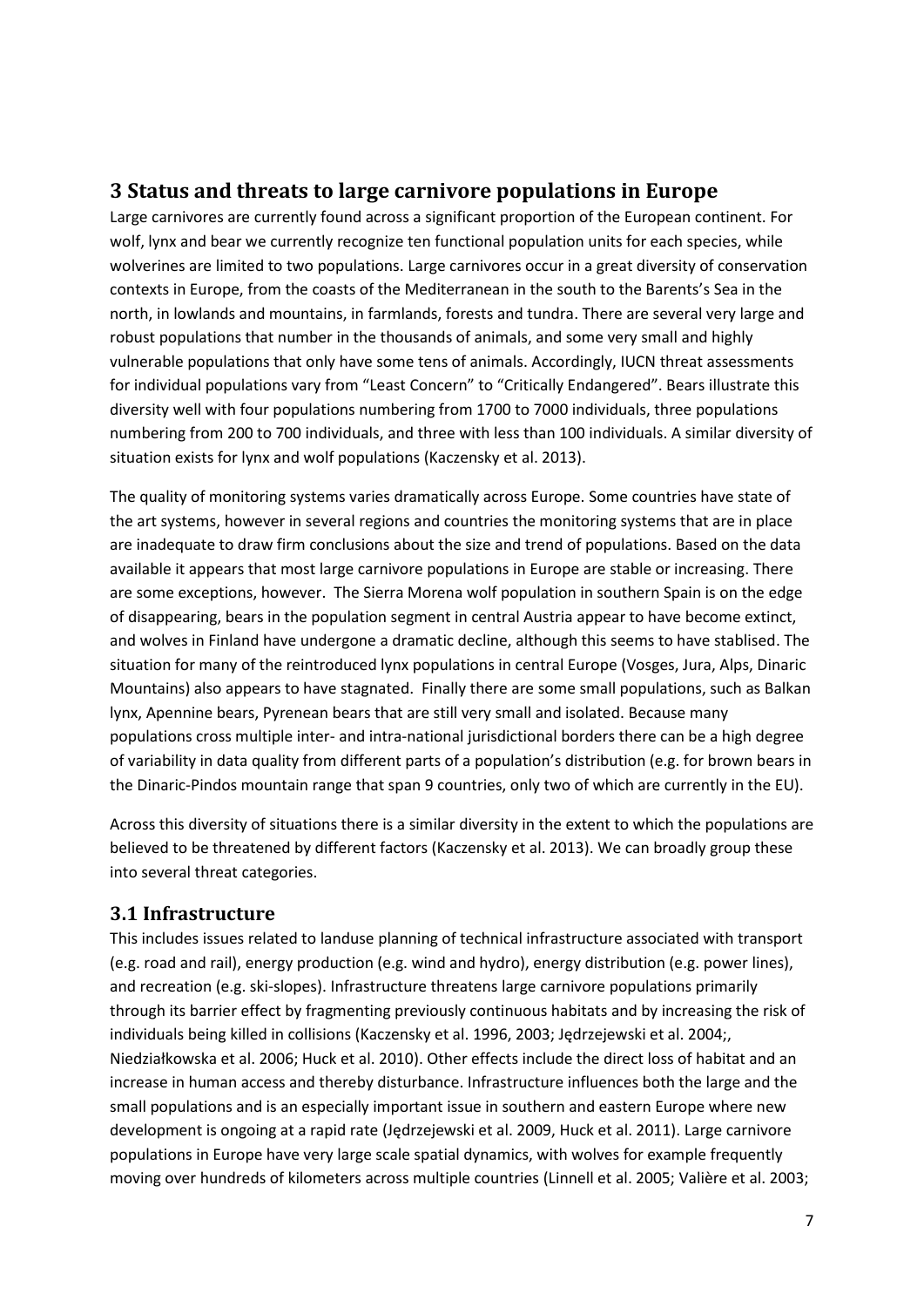Wabakken et al. 2007). Therefore the impacts of infrastructure can be potentially felt over huge areas as infrastructure may limit the dispersal of individuals and so its rescue effect on small and isolated population segments.

## <span id="page-7-0"></span>**3.2 Disturbance**

Although all four large carnivore species are generally very tolerant of predictable human activities the disturbance resulting from the presence of humans in carnivore habitats can have negative impacts on carnivores by displacing them from preferred feeding or denning sites (Kaartinen et al. 2011; Naves et al. 2001, Theuerkauf et al. 2001). Bears seem to be most sensitive, and are especially vulnerable in winter denning areas (Linnell et al. 2000). This is certainly one area where more research is needed, especially as populations are being exposed to a variety of new forms of disturbance (e.g. from new forms of recreation like ski slopes and off road vehicles and from new infrastructure projects like roads, railways and wind farms) about which there is little experience.

## <span id="page-7-1"></span>**3.3 Small population issues**

Small populations are especially vulnerable to a range of issues that would not normally pose a substantial threat to large populations. In small populations any mortality, whether deliberate (e.g. poaching, poisoning or problem animal removal) or accidental (e.g. vehicle collisions, being caught accidentally in snare or trap set for other species), can have disproportionally high effects on population viability. Small populations are also highly vulnerable to chance (stochastic) events (e.g. a local disease outbreaks, extreme weather events). The other issue that effects small populations is inbreeding. High levels of inbreeding and reduced genetic variability have been documented in many of the small populations and have been identified as a critical issue for several of them (Liberg et al. 2005; Liberg 2006).

## <span id="page-7-2"></span>**3.4 Lack of tolerance**

Large carnivores can be very controversial with certain elements of the rural communities with whom they share the landscape. Although this varies widely across Europe, in many areas there is a low tolerance for the presence of these species. The causes of this low tolerance are highly diverse and very situation dependent (see section below on conflicts). Often it is the cumulative effect of many minor issues that combine. The impact of this low tolerance can also vary from heated political debate, to lobbying to undermine conservation goals, to illegal killing of carnivores (Forsberg & Korsell 2005; Reljic et al. 2012). A lack of tolerance has been identified as representing a threat for both large and small populations. Illegal killing is a chronic problem across Europe, and in some cases has been shown to significantly slow population recovery (Liberg et al. 2012) and may in some cases have partially reversed previous gains (Kaczensky et al. 2011; Jansson et al. 2012). Although the extent of the lack of tolerance varies it appears to be a bigger issue in areas where the species return (either via reintroduction or natural recolonisation) after long periods of absence and in areas where protection is imposed on previously hunted populations.

## <span id="page-7-3"></span>**3.5 Institutional issues**

A wide range of institutional weaknesses have been identified as threats to large carnivores. These weaknesses include a failure to include the results of natural and social science into management plans, a low degree of public involvement and transparency, poor coordination between the regions within federal states, and between countries, and the absence of robust population monitoring systems. In some countries there may be no clearly identifiable responsible authorities and no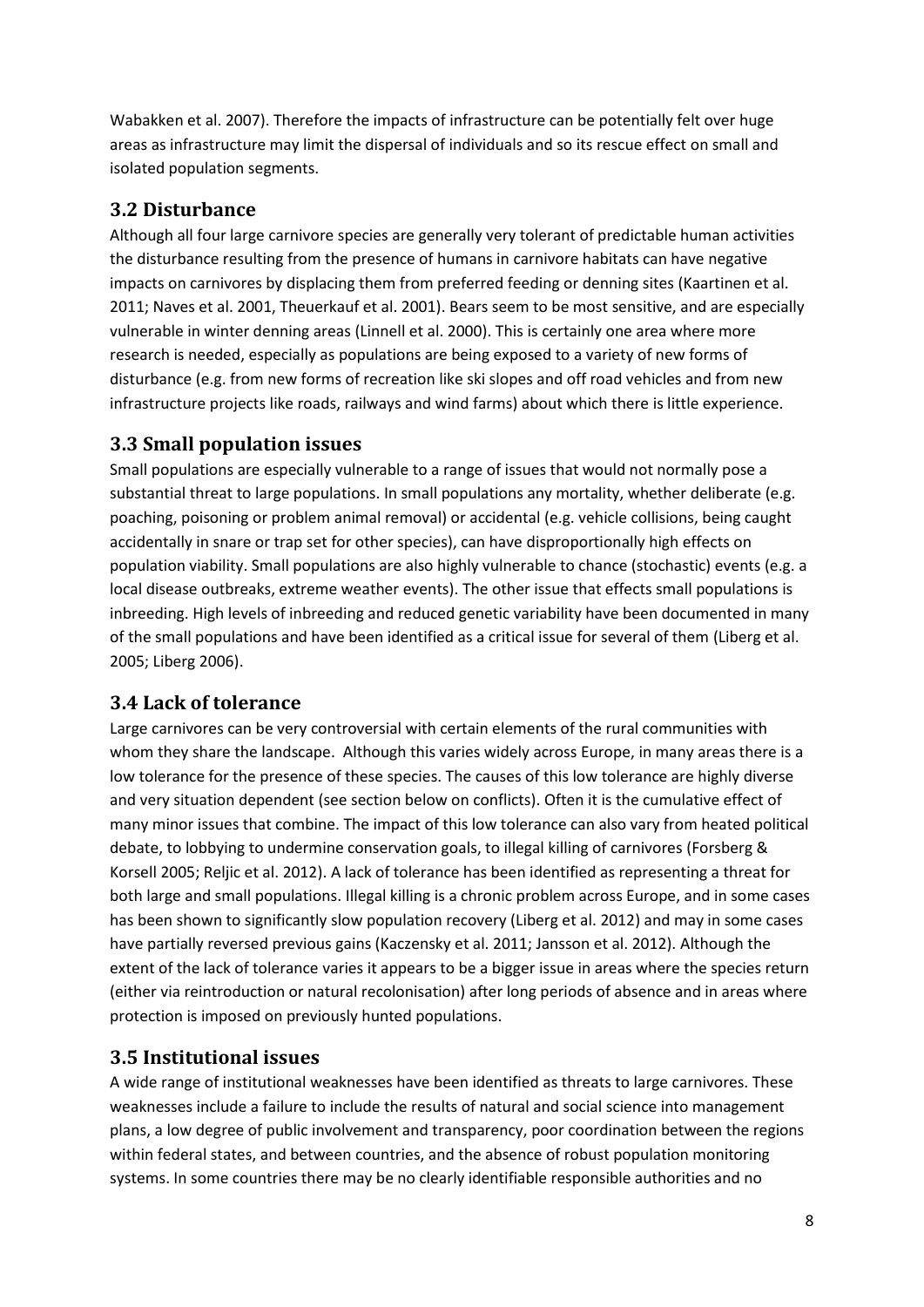management plans. A lack of law enforcement, and poor functionality of compensation schemes are also widespread issues. A final weakness concerns the often poor coordination between management agencies and sectors such as transport and agriculture with the environment. These issues influence both large and small populations on local, national and European scales. There is a huge need to make progress with developing population level management plans that secure this multi-jurisdictional and multi-sectorial coordination (Blanco 2012; Linnell et al. 2008).

## <span id="page-8-0"></span>**3.6 Prey and forest management**

In a few countries, especially in southern and southeastern Europe (e.g. Portugal, Albania, Bulgaria), lynx and wolf conservation may be hampered by a low prey base resulting from poorly developed or non-sustainable wildlife management practices for species like roe deer, red deer, wild boar and chamois. Bears are more dependent on forest management practices, especially with respect to trees that provide fruits, nuts and berries, or allow for a diverse understory that provides a variety of food plants. Different forestry practices can have very different effects on bear food.

### <span id="page-8-1"></span>**3.7 Context**

The extent to which any given species or population is subject to these, and other, threats varies greatly across Europe. Both the intensity of a given threat and the range of threats vary. Most populations are exposed to multiple threats. A key consideration is to consider the idea of cumulative impacts where the impacts of multiple threats may act together to have greater impacts than they would have in isolation. It is also important to realize that threats are highly dynamic in time (both between seasons and years) and need to be constantly re-assessed.

#### <span id="page-8-2"></span>**3.8 New threats.**

The interesting aspect with these new threat assessments is the increased awareness of social (tolerance) and institutional issues as some of the dominant threats. With some few exceptions most European large carnivore populations are stable or growing, so the most immediate priority is to maintain and improve public acceptance (with a special focus on rural areas), address social conflicts, and build stronger institutions for managing large carnivores.

## <span id="page-8-3"></span>**4 Understanding the conflicts surrounding large carnivores**

A central logical principle of conflict resolution is that there is a need to have a good understanding of the nature of the specific conflicts that one is trying to resolve. Without this understanding it is much harder to effectively design targeted prevention, mitigation or resolution actions. In the best case such untargeted actions may have little impact, but in the worst case clumsy or untargeted actions may actually increase conflict levels.

### <span id="page-8-4"></span>**4.1 Developments in our understanding of conflict**

During the last 20-30 years there has been an enormous amount of research conducted on large carnivores in Europe and the rest of the world, focusing both on the species themselves and on their interactions with humans. The majority of large carnivore research has been ecological in nature. Recently there has been a refreshing increase in the extent to which a diversity of other disciplines have begun studying large carnivores. This is both because they provide interesting case studies for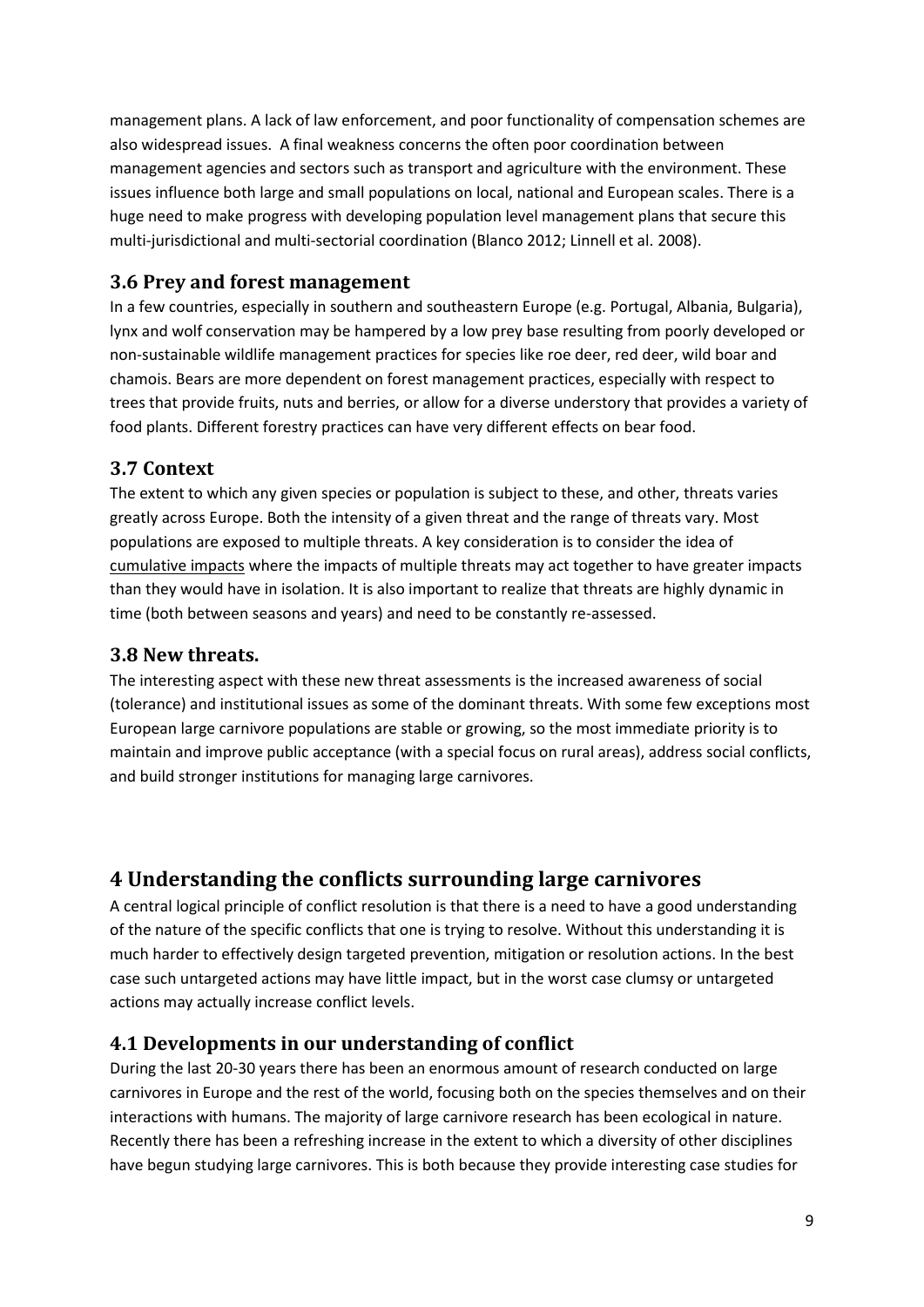disciplinary orientated academic research and an as arena where their discipline can make a contribution to real world social and conservation debates. The result is that we can now draw on contributions from fields as diverse as ecology (including aspects like genetics, parasitology, behaviour, community ecology, demography), veterinary science, economy, history, humandimensions, sociology, anthropology, folklore studies, psychology, philosophy, political science and law. Between them, the contributions from this diversity of points of view have begun to give us a comprehensive picture of the complexity of the relationships and interactions between people and large carnivores. This has led to a dramatic development in our understanding of conflicts, forcing a realization that they are highly complex and very context specific.

A major contribution of the social sciences has been to underline the fact that conflicts may be deeply rooted and often rather indirect, involving many inter-related issues that may actually have less to do with large carnivores themselves than has been previously realized. One central insight has been to try and separate between the "impacts" that large carnivores have on human interests (e.g. when a wolf kills a sheep) and the "conflicts" that are behind this where different groups of human stakeholders have different motives, forms of knowledge, priorities, values, interests or agendas (e.g. between conservationists who want the wolf to live in certain areas and sheep farmers who don't) (Bouwma et al. 2010a,b; Redpath et al. 2013; Skogen et al. 2013).

It is also important to appreciate that this broader understanding of conflicts not only embraces those who experience something negative because of conservation actions that succeed (i.e. the return of the wolf as experienced by a livestock producer); it also embraces those who experience a negative result from the failure of conservation actions (i.e. the failure of wolves to recolonize from the point of view of an environmentalist).

## <span id="page-9-0"></span>**4.2 General classification of conflict types and relevance for large carnivore conflicts in Europe**

There have been many different attempts to classify the diversity of conflict types that have been recognized associated with conservation in general and with large carnivores in particular. Among the most useful classifications are those developed by Niemela et al. (2005) and Young et al. (2010) which we have adapted here to represent five different conflict dimensions. Any given conflict (e.g. the wolf that kills a sheep) is likely to contain elements along most of these dimensions, although the relative strength of each dimension will vary hugely with context and situation.

#### <span id="page-9-1"></span>**4.2.1 Conflicts about substance**

These conflicts concern "how things are", including the material or economic components of the conflict. To return to the wolf and the sheep example this concerns the economic loss of any sheep killed by wolves. In a European context the conflicts with large carnivores that have been shown to have a clear substance dimension include;

● **Depredation on domestic livestock** is one of the universal impacts that large carnivores have on human interests all across Europe. The extent of depredation varies greatly with husbandry form and with livestock species (Kaczensky 1999). Sheep and goats are most exposed, with depredation on horses and cattle being less common. The impacts of depredation go beyond the numbers of animals killed, as many are injured, and there is a widespread claim that the presence of predators also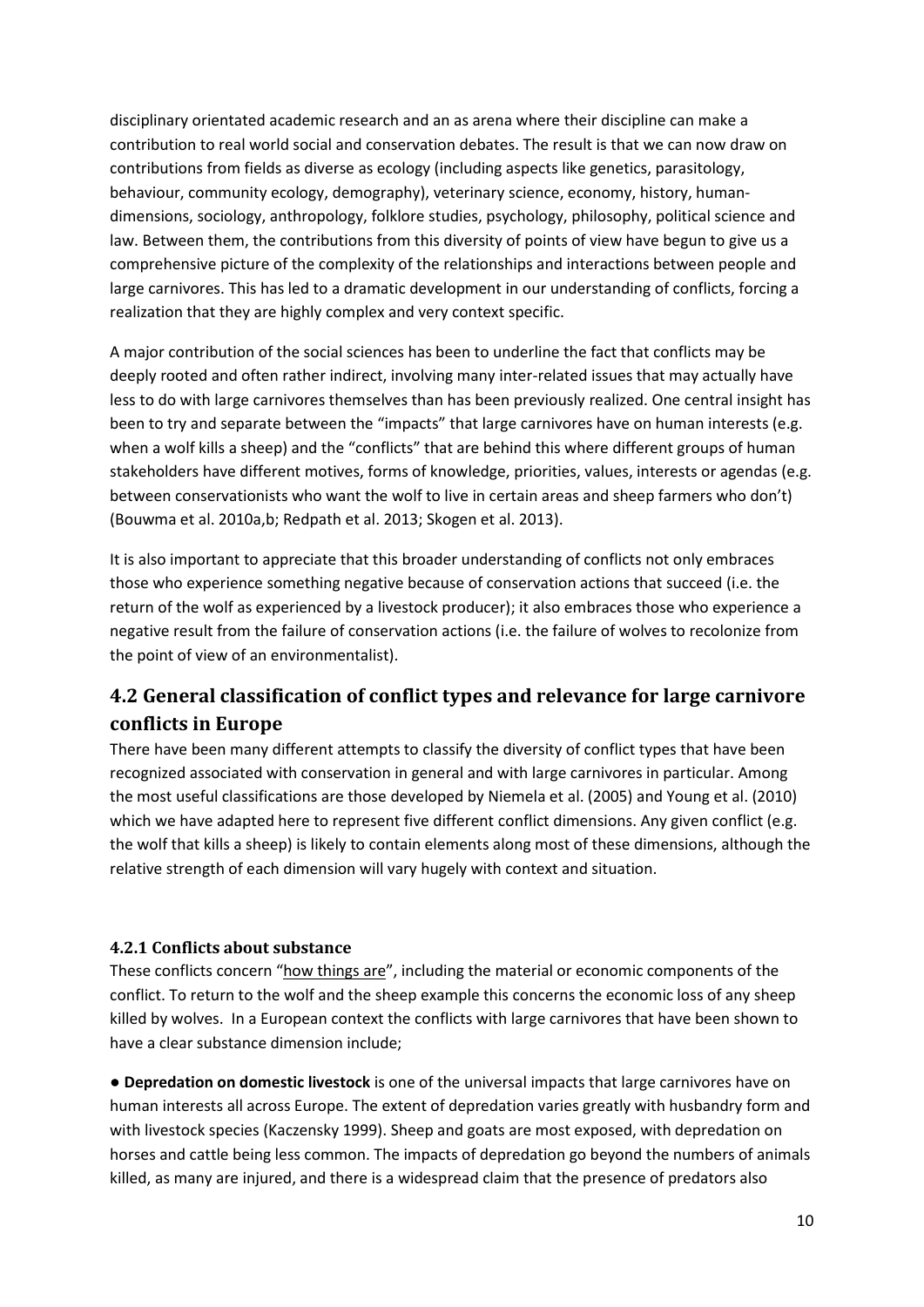influences behaviour of livestock. In places where large carnivores return after periods of absence, husbandry methods need to be changed and adapted (often radically) which may require new and additional tasks for the livestock breeders. However, generally only the technical means (e.g. electric fences, livestock guarding dogs), but not the additional workload is acknowledge or supported. The impacts also go beyond a simple economical loss: be it financially compensated or not, the loss is also perceived as an indirect evidence for a lack of respect from the society (usually in favor of large carnivores) towards the farmer's job.

● **Depredation on semi-domestic reindeer** is a major source of conflict in the Nordic countries and causes a real issue for Sami reindeer herders, for whom reindeer herding represents a major cultural symbol and livelihood. Cumulative depredation rates from wolves, bears, lynx, wolverines and golden eagles can be high, and reindeer constitute the only potential prey for these species in arctic areas (Hobbs et al. 2012; Mattisson et al. 2011; Nieminen & Leppäluoto 1988). This creates a very complicated situation as the persistence of species like lynx and wolverine at least requires that they predate reindeer. There are almost no effective measures to prevent depredation on reindeer within the context of the modern husbandry form.

● **Destruction of beehives** by bears trying to forage on honey and larvae is a widespread conflict across Europe.

● **Competition for shared quarry by hunters and carnivores** is one of the components of the conflict between hunters and large carnivores. The extent to which the competition is real or only perceived varies widely with context, but carnivores can certainly lead to reduced hunting bags, especially in marginal areas (Gervasi et al. 2012; Melis et al. 2009, 2010). Furthermore, hunters often claim that the presence of predators also influences behaviour of wild ungulates, making hunting more time consuming. Where game management has resulted in high concentrations of wild ungulates (e.g. around feeding sites), large carnivores may alter distribution and/or have locally high predation impacts. Furthermore the feed often used for supplementary feeding of wild ungulates may attract large carnivores, particularly bears, which consume the food and scare away the ungulates.

● **Killing of dogs by wolves** is a highly variable phenomenon across Europe, and the behavioural and environmental factors that explain why it becomes a problem in some areas but not others is far from clear. Both hunting dogs and dogs kept close to houses and in villages can be targeted (Karlsson & Jaxgård 2004; Kojola & Kuittinen 2002; Kojola et al. 2004; Sidorovich et al. 2003). Wherever it occurs it can be a major source of conflict (Skogen et al. 2006). The often strong emotional bond between a dog owner and his dog as well as the many years of training invested into a good hunting dog make these losses difficult to compensate.

● **Destruction of property by bears** is highly variable, but it can include things as diverse as garbage containers, cans of chainsaw oil, fish ponds, fruit trees, automatic feeders that deliver winter food for wild ungulates and the associated food stores.

● **Vehicle collisions** have a two way impact. While they often cause injury or death for the large carnivore, they may also cause substantial damage to vehicles, and may even endanger drivers and passengers.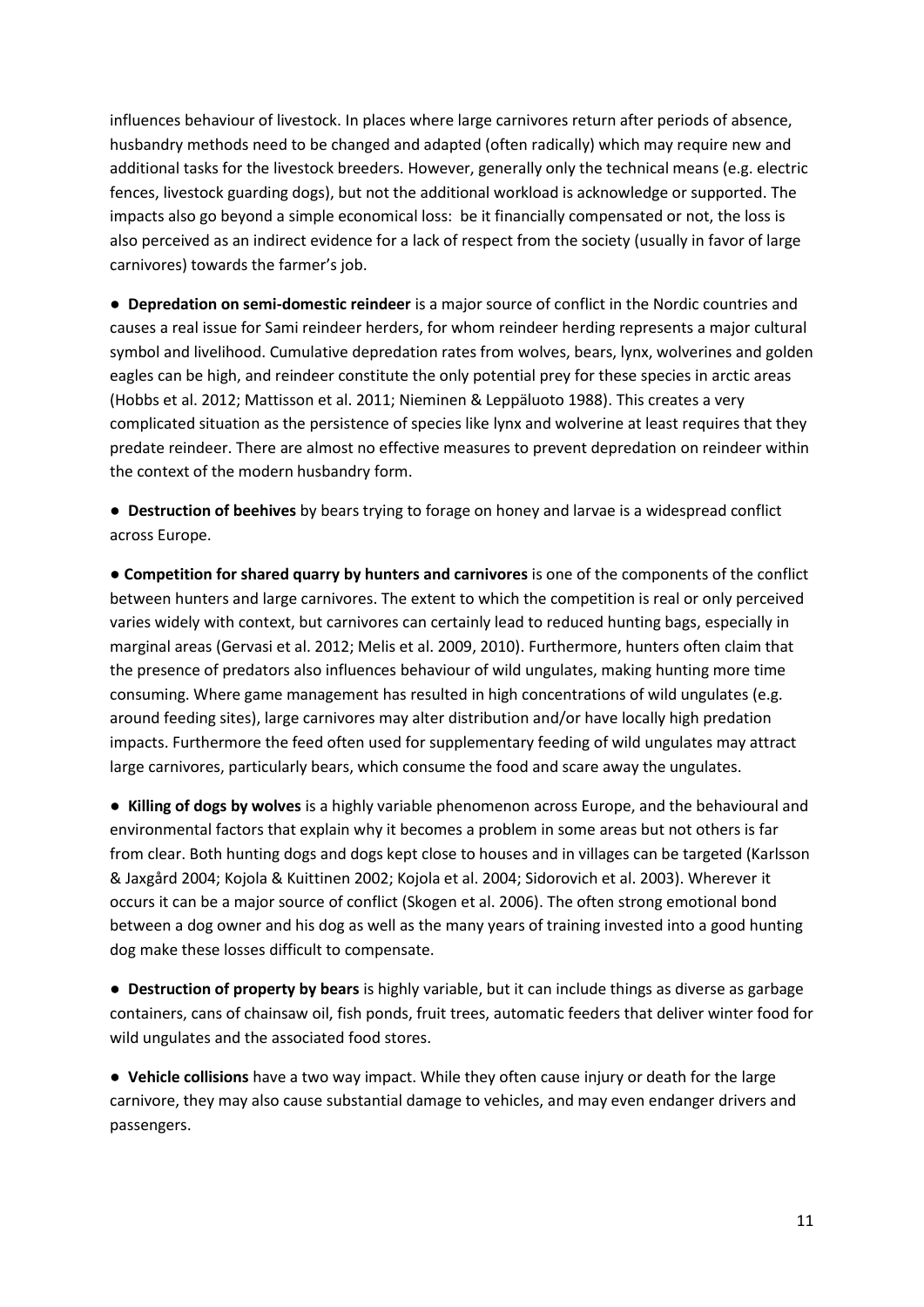● **The danger of injury and death** is so low as to defy quantification, although both bears and wolves have been documented to attack, and even kill, people under special circumstances (Swenson et al. 1996, 1999). Despite the objective risks being low, the perception of this risk and fear is still widespread in many areas, especially where wolves and bears recolonize after long periods of absence. Wolves have the added dimension of being highly aggressive when infected with rabies (Linnell et al. 2002, 2003). The perceived ability of wolves to spread parasites, for example *Echinococcus* sp., has also become an issue of fear in some northern European countries (Romig et al. 2006).

● **Landuse restrictions** are often a part of protected area / Natura 2000 site management (Grodzinska-Jurczak & Cent 2011;Hiedanpää 2002), and although it is not widespread to impose these restrictions because of large carnivores, there are some examples of controversy surrounding potential restrictions in landuse and permissible human activity. The potential to impose landuse restrictions for large carnivore conservation outside protected areas is particularly controversial.

● **Conflicts between different conservation goals** may also occur. In several areas predation by wolves and / or lynx has been implicated as an additional factor threatening endangered ungulate populations, such as wild forest reindeer in Finland (Kojola et al. 2004) and some of the small chamois populations in Italy and the Balkans. Furthermore, a large proportion of threatened European habitats and their associated species are linked with systems where livestock grazing and mowing are important to maintain an open landscape. To the extent that carnivore depredation on livestock serves as a driver to decrease grazing they may lead to a decrease in the biological and cultural values of these traditional / cultural landscapes (Macdonald et al. 2000). Another issue can also be the conflict between conserving large carnivores and the genetic diversity represented by rare livestock breeds (Hall & Bradley 1995). Rare breeds tend to be associated with small scale production in marginal areas, exactly the areas where large carnivores often have the greatest impacts.

#### <span id="page-11-0"></span>**4.2.2 Conflicts about knowledge and information**

These are conflicts over "how things are perceived" by the different stakeholders. Certainly some parts of this conflict dimension are due to a simple lack of information and knowledge about a certain topic. The progress of scientific research has been rapid and it takes a long time before new scientific knowledge becomes general knowledge (information deficit). Likewise, international, national and regional laws and policies have changed dramatically within the last few decades and there is in general rather poor knowledge about governance among many segments of society. There is also the challenge of communicating the local experience of living with large carnivores to other stakeholders at larger spatial scales. Europe is also a diverse place, and there is not always a good mutual understanding of how different things are in different areas.

However deeper issues are also touched upon. Knowledge is a complex topic as different people will build their knowledge in different ways. While scientists may construct their knowledge through field studies or by reading the works of many other scientists, lay people often build their knowledge through a compilation of personal and local experience, or the experience of personal acquaintances. While scientific knowledge tends to disfavor the individual observation in favor of means and trends, lay knowledge will to a far greater degree focus on the accumulation of anecdotes on which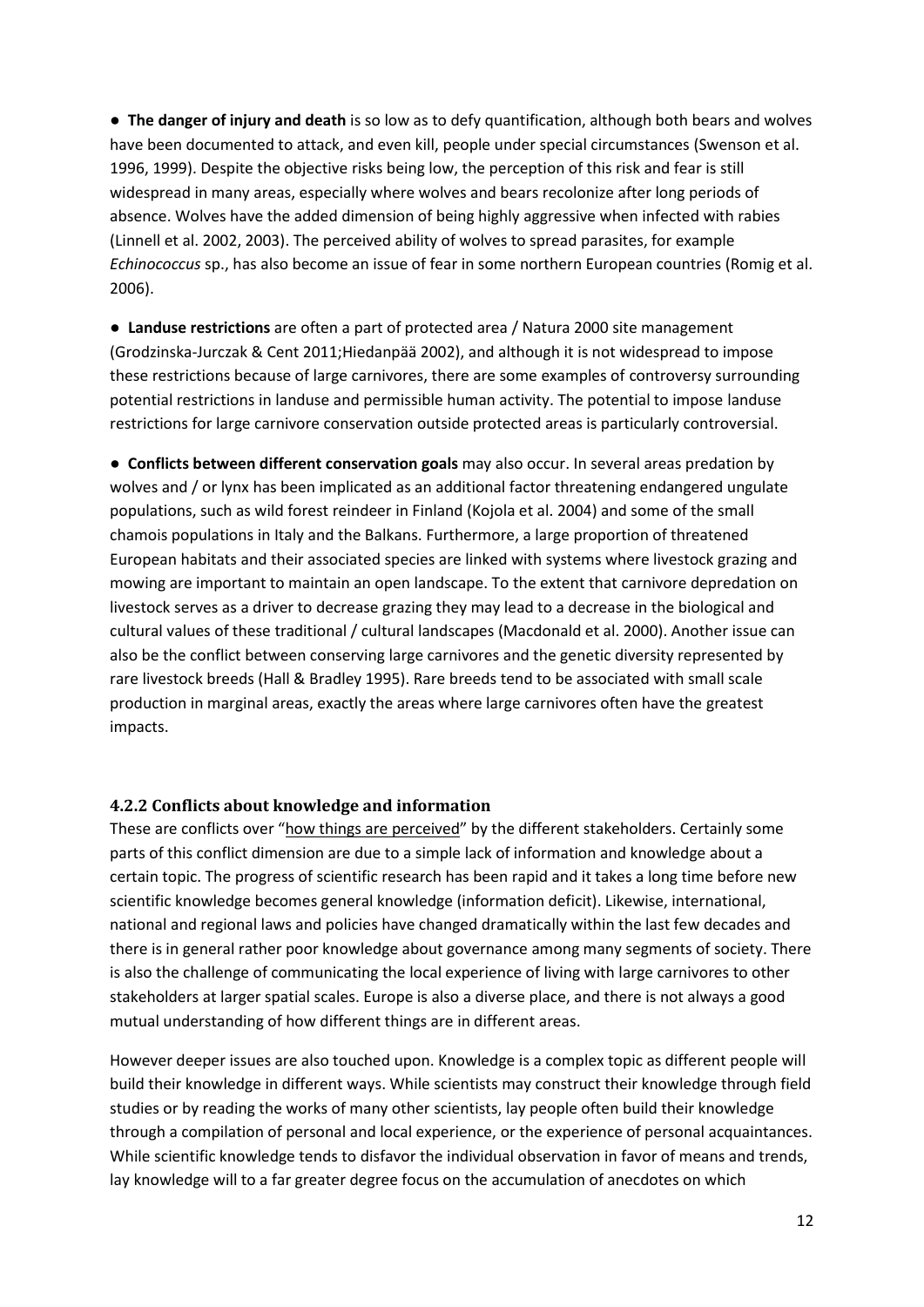individual experience is based. In the absence of direct experience based knowledge, myths and other culturally transmitted forms of knowledge will appear (Lescureux & Linnell 2010, Lescureux et al. 2011). Scientific knowledge is often based on principles and generalization to areas beyond where it was produced, whereas lay knowledge is usually acquired in a specific place. Because knowledge is a source of power, with management agencies often giving greater weight to scientific knowledge, conflicts over whose knowledge counts the most often become entangled in struggles for power (Skogen et al. 2013). Large and charismatic species like large carnivores are also species where many people will feel that they have valid knowledge. Following our wolf example, knowledge conflicts might include disagreements about how many sheep wolves kill, about how many wolves exist, about how wolves came to be living in the area, and about the relative value that should be attached to the advice of external scientific experts versus local people.

The legitimacy and value of a diversity of knowledge forms, (scientific knowledge, local, lay and traditional knowledge, citizen science) has been widely recognized within the context of most major international conservation agreements during the last 20 years, however, there remain many practical obstacles to integrating diverse knowledge systems and building on the relative strengths of each.

In a European context the conflicts with large carnivores that have been shown to have a clear knowledge and information dimension include:

● **The status of large carnivores** is diverse in Europe, although public perceptions of the numbers, densities and trends of the populations vary widely. There is a need to communicate both how large and robust some populations are, and how small and endangered other populations are (Kaczensky et al. 2013).

● The extent to which the **modern European landscape** provides potentially suitable habitat for large carnivores is often underappreciated (Boitani et al. 1999; Corsi et al. 1998, 1999; Huck et al. 2010; Jędrzejewski et al. 2008; Schadt et al. 2002; Wiegand et al. 2004). All research shows that the modern, highly modified, cultural landscape has the capacity to provide habitat for large populations of large carnivores over very large areas, although the public often has the perception that these species require wilderness.

● The extent to which wolves and bears pose **a risk to human safety** is often contested. A great deal of research from examining historical archives and from modern day forensics, veterinary and medical research has produced many new insights into the issue that are not yet widely known by the public. This mainly concerns knowledge of the historical extent of the problem and the circumstances with which man-killing is associated (Alleau 2011; Linnell et al. 2002; Moriceau 2007; Swenson et al. 1996).

● The **extent of depredation** of large carnivores on livestock is often a source of debate, being either greatly exaggerated or totally down-played by various actors. The impact of other mechanisms such as density and climate to cause mortality is also contested, as is the extent to which predator mortality is compensatory or adaptive (Tveraa et al. 2003, 2007). The **functionality of various mitigation measures** is also often contested when they are introduced, or reintroduced, into areas that have not had to use them before.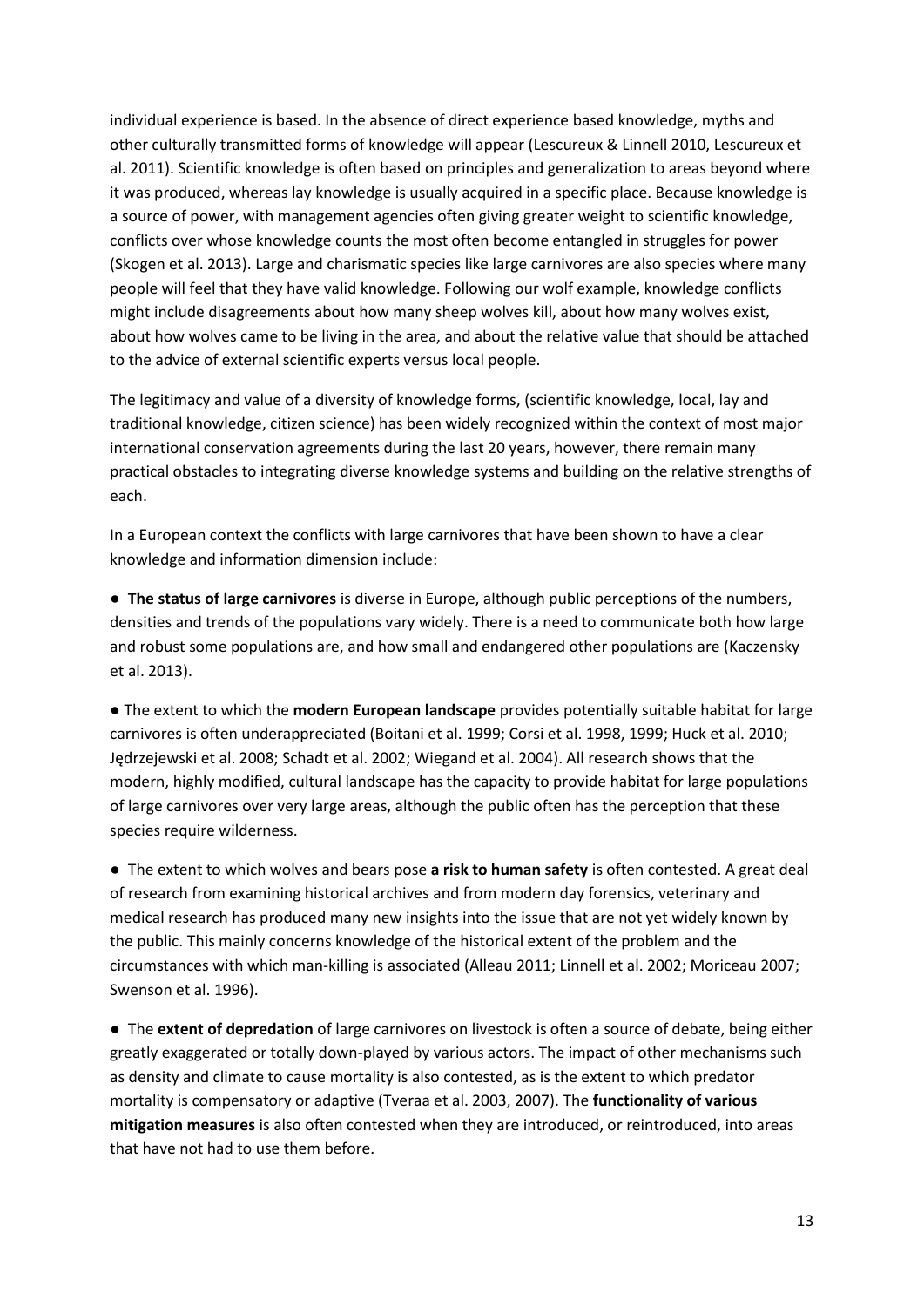● The **impacts that large carnivores have on hunting practices and hunting bags** is also hotly debated (Melis et al. 2010). Although a great deal of research conducted in recent years is now available and needs to be disseminated, more research is needed to document the impact of large carnivores on large ungulates numbers, behaviour and distribution as well as efficiency of human hunting under the various hunting management regimes throughout Europe.

● The **impact of targeted culling or harvest** of large carnivores is also much debated. This both concerns the ability of harvest to be regulated and monitored (Linnell et al. 2010), and about the direct and indirect impacts on demographics, social behaviour and ecological function (e.g. Brainerd et al. 2008; Swenson et al. 1997; Swenson 1999, 2003).

● **The ecological role of large carnivores** has become a topic of great interest to researchers and conservationists with recent research indicating that they can have cause changes on community structure among multiple trophic levels through cascades (Ray et al. 2005; Terborgh & Estes 2010 – but see also Mech 2012). The extent to which the results obtained from North American protected areas can be transferred to the multi-use landscapes of Europe remains unclear because of the different ecological and social conditions (Linnell et al. 2005, Jedrzejewska & Jedrzejewski 2005) however the topic is becoming increasingly discussed in Europe with the emergence of the "rewilding" and "wilderness" discussions in recent years.

● **The role of different management levels** in setting and influencing legislation is often misunderstood, and there is a clear need to communicate information about European governance structures to many stakeholders, and also to inform them about state responsibilities regarding their own use of subsidiarity and derogation principles. Some of the stakeholders who are impacted by large carnivores are marginalized, and as we have seen a part of the conflict is about perceptions of disempowerment, making it extra important to how the formal power structures work.

● **Misinformation**. It is important to note that the deliberate spreading of rumours and misinformation has become a central part of the politics of large carnivore conservation in Europe today. For example, rumours that exaggerate (or downplay) the risks that wolves pose to human safety, or about how wolves have been secretly and illegally reintroduced (as opposed to have recolonized an area naturally) are widespread. These "demonic rumours" are not simply due to a lack of information, but are rather due to complex social process where the misinformation is used as a key weapon in a struggle for power and legitimacy (Blanco & Cortes 2002; Skogen & Krange 2003).

#### <span id="page-13-0"></span>**4.2.3 Values and norms**

These are conflicts about the different things that people "believe to be good or bad, or right or wrong". This can touch on some fundamental issues and produce intense social conflicts, including in connection to large carnivore conservation. This is because the carnivores themselves often trigger strong direct emotions, ranging from extreme love, admiration and respect to fear and hatred. Some values and norms are slow to change in society, so it is important to remember that the modern biodiversity agenda is relatively recent. There are people living today who grew up in a world where they were paid by the state through bounties to exterminate these species "in the name of progress", whereas now they would be jailed for doing the same thing. Likewise, some rural people grew up in a world where these species were valued game species, whereas now they are strictly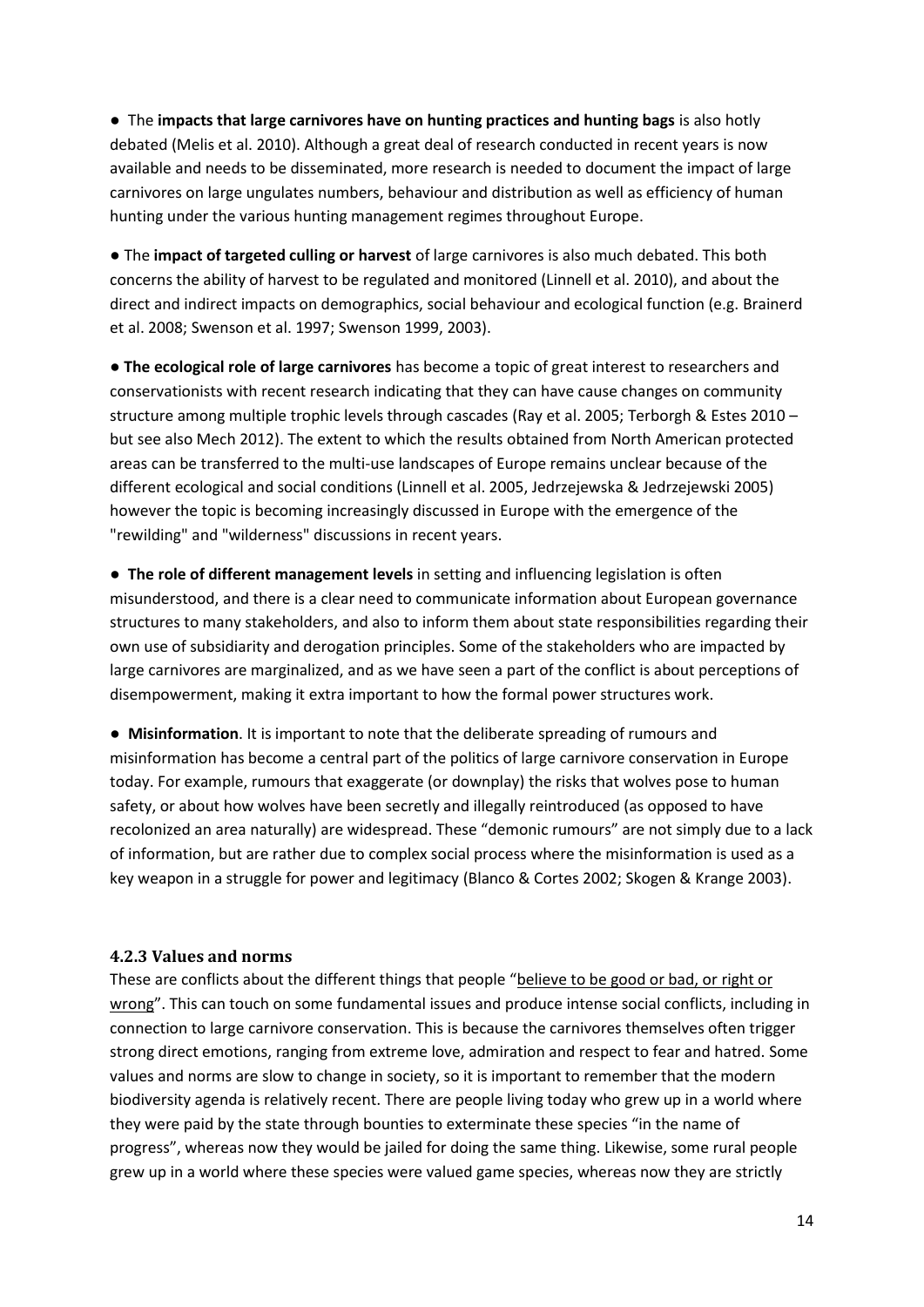protected. Others grew up without them, but now are being asked to live with them, and yet others live without them, but want to know they are there and on occasion experience them. This more than anything else illustrates the dramatic U-turn that society has taken with respect to large carnivores and at least goes part of the way in explaining why there are so many contrasting normative positions concerning these species.

Some people appear to believe that conserving these species in our modern landscape is simply "wrong", while others believe that it is "right". This is also linked to perceptions of carnivores being "useful" as opposed to "useless". This also touches on another major moral dichotomy that exists between stakeholders. For many people with a traditional rural background there is no opposition between concepts of "using nature" and "conserving nature". In fact it is frequently argued that nature can only be "conserved through being used". The assumption behind this view is that the types of (or elements within) nature that are valued as deserving of conservation are dependent on human activity, such as meadows and pastures. This view also underlines the fact that human interactions with nature are also often regarded as being of conservation value from a social and heritage point of view (Campbell 2005). The opposing view, most dramatically presented in the emerging European wilderness discourse, puts "using nature" and "conserving nature" into opposition and would like to see a widespread return of ecological processes where humans are not the dominant actor. This diversity in ways that a landscape can be viewed can be illustrated with an example from the Lapponia World Heritage Site in northern Sweden which for many outsiders is regarded as one of Europe's last wilderness, but to the indigenous Sami it is both a production landscape and a cultural heritage landscape (Nilsson-Dahlström 2003).

These diverse views reflect the extent to which people see humans as a part of nature versus something apart from nature, as interactive agents within natural processes or as observers, and to the extent that they believe that nature needs to be managed as opposed to left alone (Campbell 2005). These touch on very fundamental and deeply rooted perspectives and values. It is however important to point out that there is a wide diversity of views within and between different stakeholder groups and many moderate and balanced views also exist that recognise the existence of nuances between extreme points of view and the benefits and needs for compromise. Research frequently shows the existence of a wide platform of common ground concerning environmental and social values.

The other aspect which is important to remember is that large carnivores have become symbolic of many other wider issues with which they are only partly connected (Skogen & Krange 2003; Skogen et al. 2013). Rural areas are undergoing rapid changes which are often perceived as threatening to rural people. On one hand rural depopulation threatens the viability of many communities, while on the other hand the influx of newcomers to conservative rural areas is perceived as a threat to traditional lifestyles. The emergence of a conservation agenda for large carnivore, and their resulting return to areas from which they were absent (or the strict protection of once hunted populations), has happened at the same time as these threats have emerged. As a result some rural people have focused on the carnivores as symbols of the wider changes to their landscapes and communities. This has led to conflicts centering on species like wolves, even though the real issues affecting the viability of rural communities are largely independent of them. Examples of such symbolic conflicts include: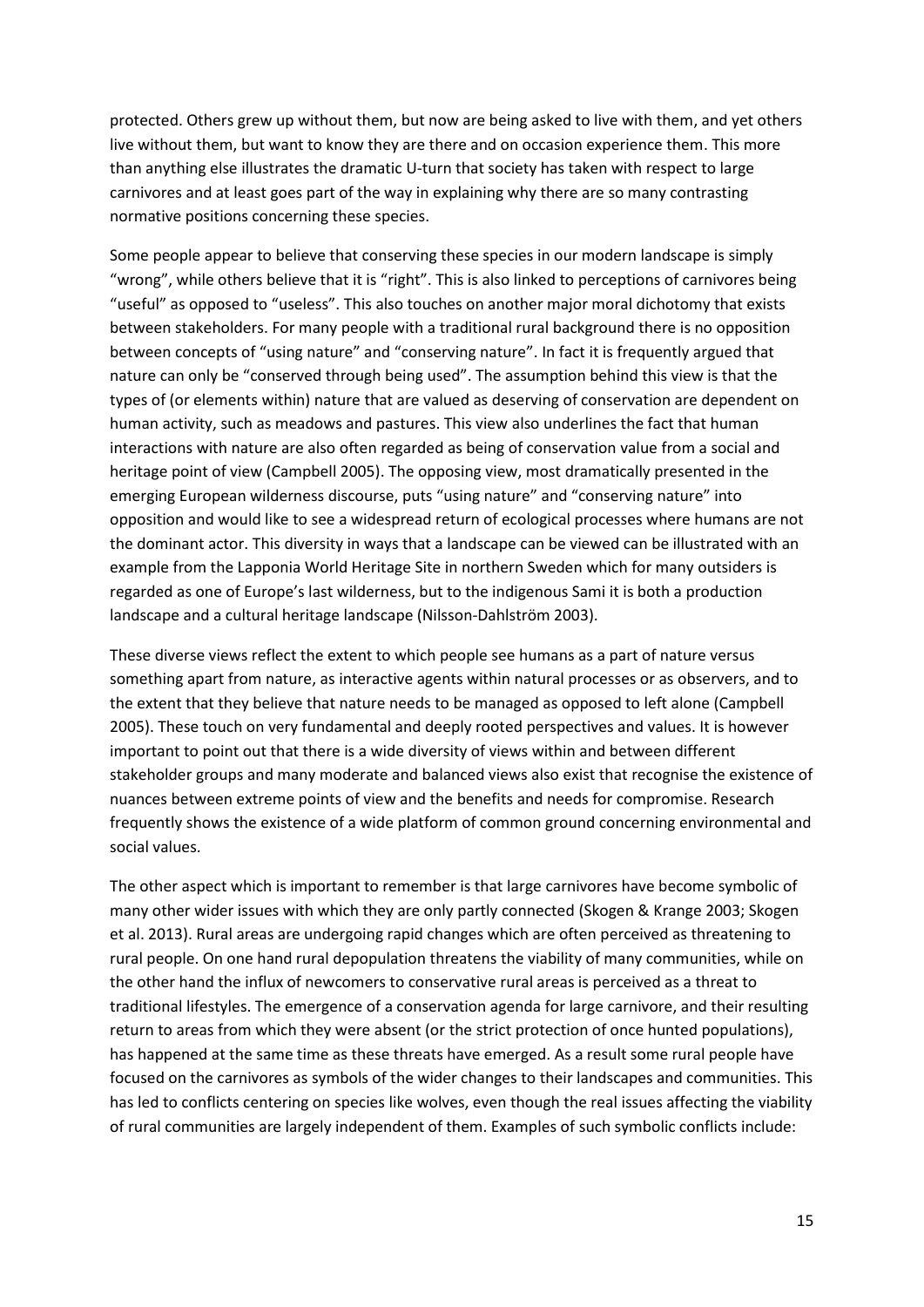● **The changing physical landscape** with shrub encroachment and afforestation of previously grazed open areas has become highly symbolic of the changes in the way the landscape is used, especially linked to the decline of extensive grazing and hay cutting. Associated with this visual change is also the loss of many species that benefited from these modified habitats. The return of large carnivores has occurred at the same time as the closing of these landscapes began to become visible, leading many to blame the carnivores for the changes in landuse. Cultural landscapes are now recognized as important symbols of, and monuments to, European cultural heritage. The ways that people interact with the landscape are as important as the physical structure of the landscape. Perceptions of heritage are, however, generation-dependent; the decision-makers of current days have grown up surrounded by open landscapes from extensive grazing, which were not used in the same way a hundred years ago. Future generations of decision-makers may not have the same backgrounds, so that the image of desired landscapes will constantly change.

● With this change in the visual appearance and structure of landscape has come a shift in the way people view **the purpose of the landscape**. The shift has gone from the traditional **production landscapes** with their focus on producing agricultural products, to a combination of **recreation landscapes** and **conservation landscapes** where the purpose is people's pleasure and species survival respectively. Even though many of these elements are compatible, and even dependent, on each other, there is great symbolism in the primary view of the landscape (Skuland & Skogen 2009).

● **The decline of traditional rural economic activities** has been ongoing for many decades in Europe, although at different rates and in different periods in different regions. Many villages have become totally abandoned in marginal areas, especially in the mountains.

● **The involvement of outsiders and newcomers in rural affairs** has been controversial in rural areas that are closer to urban centers. So while this reverse migration has maintained the economic viability of some rural areas, it has changed their social fabric (Moore 1994).

● **The shift from traditional lifestyles to modern lifestyles** has been dramatic in recent decades and is at the heart of many political controversies as modernity clashes with conservative views. The tension between rural and urban lifestyles is also intertwined into this complex (Krange & Skogen 2007, 2011).

● The threats facing the **survival of indigenous people's lifestyles** in a modern world are very diverse and often beyond the control of local people. Issues as diverse as transport and energy infrastructure, mining, recreation and forestry are all having impacts on reindeer herding (Jernsletten & Klokhov 2003). However, large carnivores can be very potent and proximate symbols of these wider issues, as well as a significant cause of reindeer mortality (Hobbs et al. 2012; Mattisson et al. 2011; Nieminen & Leppäluoto 1988).

● **The lack of respect for local knowledge** compared to external scientific knowledge can become a central conflict as discussed above.

● Large carnivores are often viewed by environmentalists as **a test case of society's commitment to biodiversity conservation**. These are very charismatic species that potentially can play important roles within ecological systems. Many people and organisations actively support their conservation both because of their attachment of value to the species, and because there conservation symbolises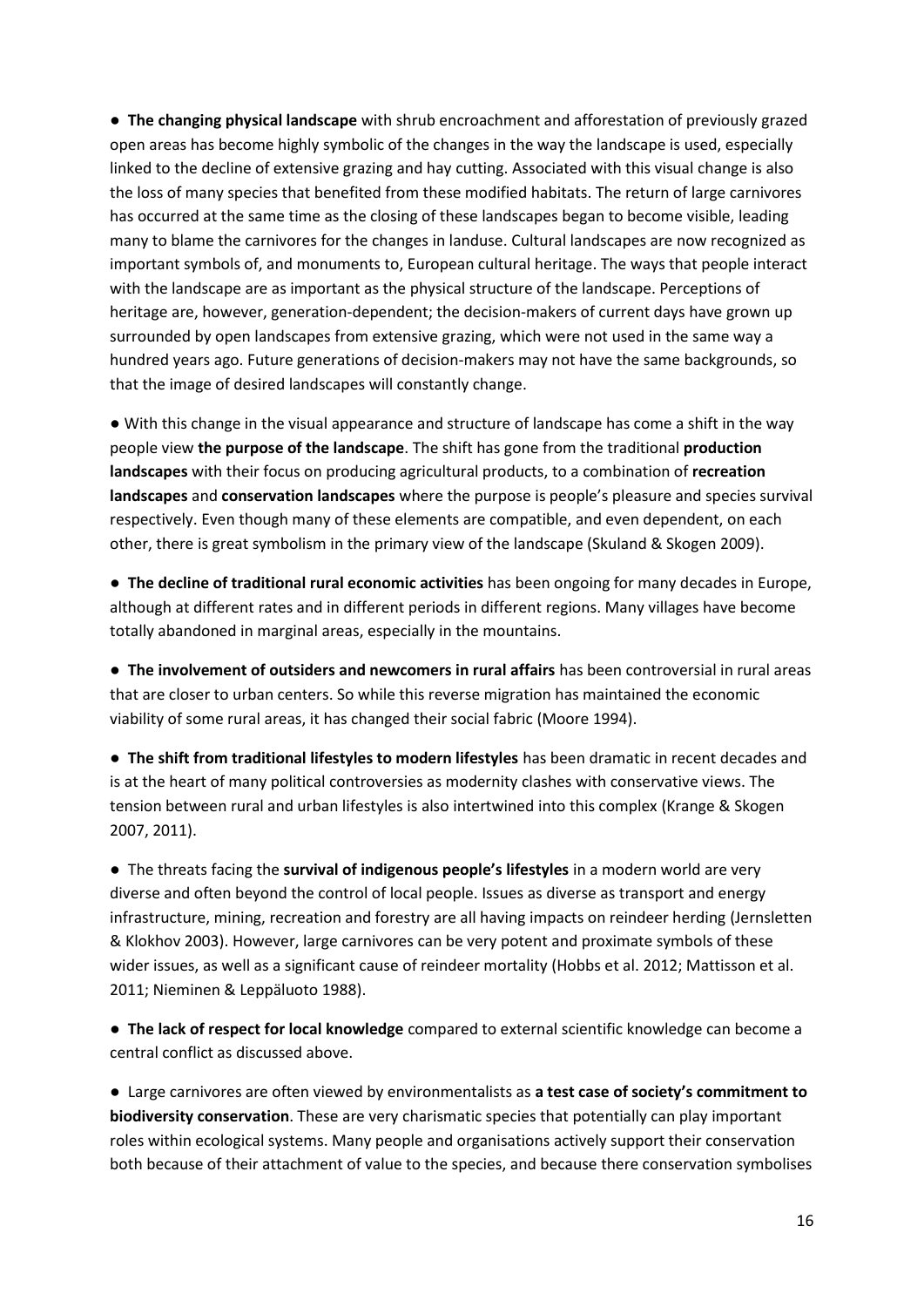a move towards a new way of valuing biodiversity at large and reshaping the way that humans and non-humans share space on the planet.

These symbolic issues may have unexpected effects. In some cases the opposition to large carnivores may serve as a factor to bring a sense of unity and common purpose to rural communities (Sjölander-Lindqvist 2009). In other cases the symbolism of conflict may be utilized by alliances of interests groups to fight for wider political goals (Benhammou & Mermet 2003; Skogen & Krange 2003).

#### <span id="page-16-0"></span>**4.2.4 Procedure**

These conflicts concern disagreement or dissatisfaction with the "way things are done". This is triggered by the establishment of legislation or administrative procedures and reflects the relative distribution of power among actors and the perception of justice. Various actors clearly disagree with issues related to the content of conservation legislation, the process by which it was developed or the way it is interpreted and implemented (or not implemented). While it is obvious that not all actors will ever like or agree with all legislation and procedures, it is important that they are perceived as being legitimate. This places great demands on ensuring that the process of developing procedures is conducted in an open and transparent manner, and that implementation is ensured in a logical and consistent manner with the understanding of all stakeholders (see the Aarhus Convention). European conservation legislation and conservation procedures have been documented as being highly controversial in some settings among some stakeholder groups (e.g. Grozinska-Jurczak & Cent 2011; Hiedenpää 2002, 2011). This controversy is both about the substance of the new procedures (e.g. species protection and landuse restrictions) and the fact that it comes from far away, from a level that many rural people feel powerless to influence. Furthermore, a failure to recognise the legitimacy of the procedures lies behind the justification of engaging in illegal acts such as poaching of large carnivores. The widespread failure of law enforcement to invest resources in investigating or prosecuting such crimes further undermines the popular perception of legitimacy. The large carnivore related conflicts which have been identified as controversial are related to the following aspects:

● **The degree of protection** afforded to large carnivores in large populations is highly controversial. The central issue concerns to what extent protection (from killing) is necessary as a goal to achieve conservation. Hunting large carnivores has a long tradition in many countries, and under various contexts is regarded as being an effective means to (1) give large carnivores a positive image as a valuable resource, (2) enable wildlife managers to regulate the size and distribution of the populations and remove individuals with problematic behaviour, and (3) increase acceptance among rural people (Liukkonen et al. 2009; Majic et al. 2011). In many countries some stakeholders have the perception that modern legislation is over-protecting large carnivores. The claim is often made that there is confusion between the goals of conservation and the means used to achieve these goals, with hunters for example fearing that strict protection is being viewed as a goal in itself. Hunters also express the fear that a ban on hunting the carnivores will just be the start of a process that will lead to the protection of other game species. The introduction of protection has the potential to transform an interactive, technical and merely competitive relationship (carnivore impacts balanced with technical measures and lethal control) into a social and political conflict, and also creates a sense of disempowerment among some stakeholders. However, the killing of carnivores, especially in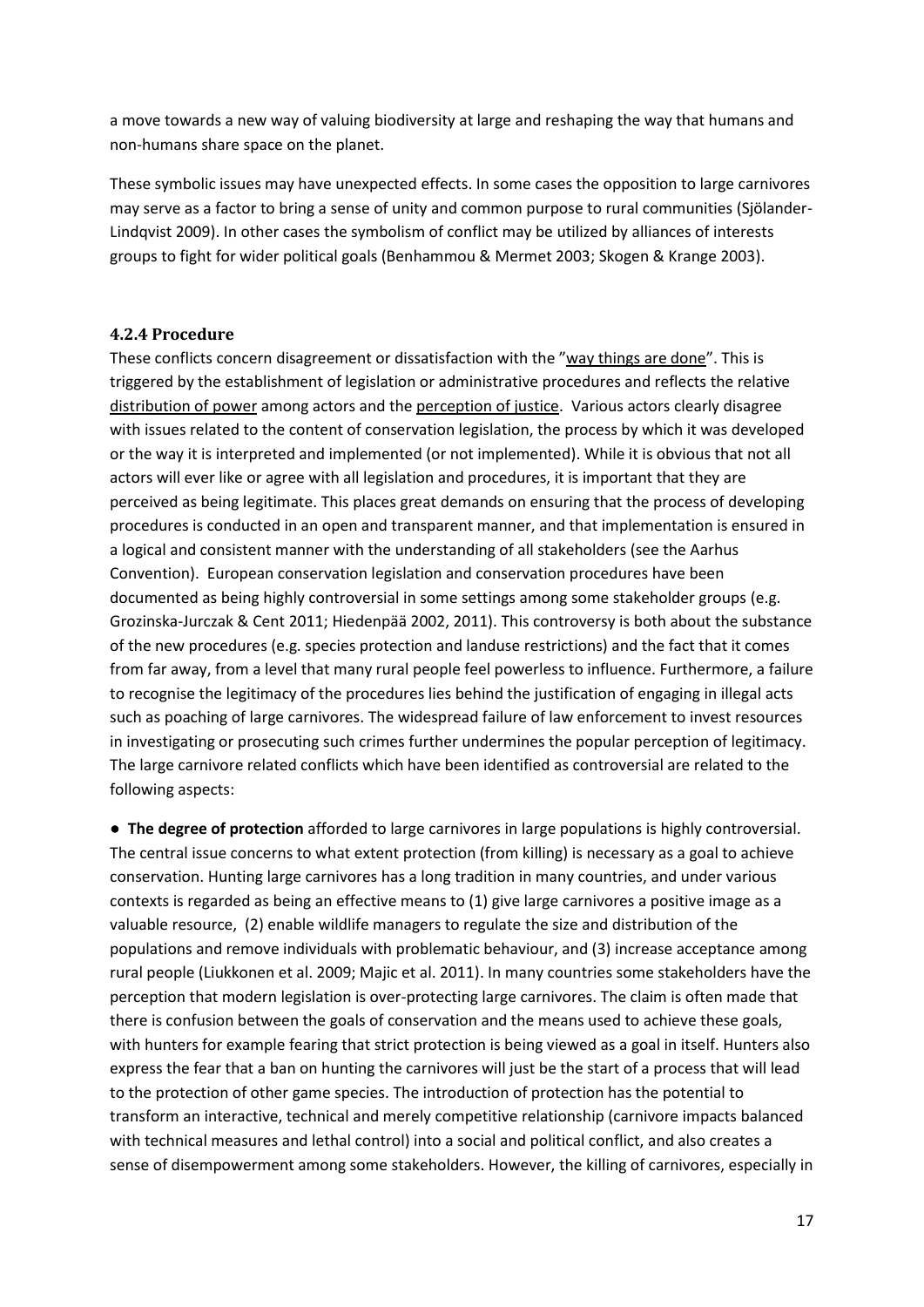smaller populations, is also often highly controversial with other stakeholders, both because of concerns over the impact of killing and from the point of view of a moral objection.

● **The failure to take law enforcement with respect to illegal killing seriously** is viewed as a major problem by many (Forsberg & Korsell 2005). Illegal killing has been shown to be widespread and to have a significant population impact in some situations, but very few cases are ever prosecuted (Caniglia et al. 2010). Failing to enforce the laws on illegal killing can slow down the recovery rate of small carnivore populations and sometimes even threaten their persistence ,and greatly diminishes the public's perception of the legitimacy of the legislation and of the authorities commitment to large carnivore conservation (Andrén et al. 2006; Bell et al. 2007; Dahle 2000; Huber et al. 2002; Kaczensky et al. 2011; Liberg et al. 2012).

● The extent to which large carnivores are used **to justify landuse restrictions**, both inside and outside the Natura 2000 network, is a potential controversy, where European level institutions often get blamed for local level decisions. The management of Natura 2000 sites is purely a national level issue although the European Commission has set in place a process for exchanging experiences. As discussed above there is still a great deal of uncertainty as to which landuses threaten large carnivores, although they are generally tolerant of many forms of traditional landuse. Small carnivore populations that are vulnerable to many threats may be more sensitive than larger populations and may therefore benefit more from habitat management.

● There is a general lack of understanding of which **management authority** rests with which level of governance. European governance is complex, with multiple levels existing from European, to national, regional and municipal. Different levels have different authority over different policy areas. There is often a great deal of confusion among stakeholders over which level of governance is actually responsible for which decisions and which actions.

● Modern ideas of **participatory governance** mandate a high degree of public and stakeholder engagement in many policy areas. Conflicts can arise if decision making processes are regarded as being too top-down and failing to engage in sufficient consultation, dialogue or participation with local communities or stakeholder groups (Maser & Pollio 2012; Sidaway 2005). On the other hand, insufficient conservation actions may result from a too much bottom-up approach (Keulartz 2009). An appropriate balance has to be defined to achieve both social acceptance (that needs bottom up approaches) and implementing of efficient conservation policies (that needs some top-down directives).

● **Issues of scale** are very controversial. In addition to the formal laws and institutions that regulate human activity there are a range of local **informal institutions**, or customs, that govern how people act. There is often a perception among local communities, and even entire countries, that legislation produced at one scale is not appropriate at the local scale to which it is applied, that it does not respect the informal institutions that they respect, and that there is not enough flexibility in choice of means to account for local situations. However, when considering the intrinsic constraints imposed by large carnivore ecology it is apparent that large carnivores need to have their management coordinated over large areas that correspond to biological populations (Linnell et al. 2008).

● Among environmentalists there is a perception that many authorities are not **fulfilling their obligations** under conservation legislation. This is particularly obvious in countries where large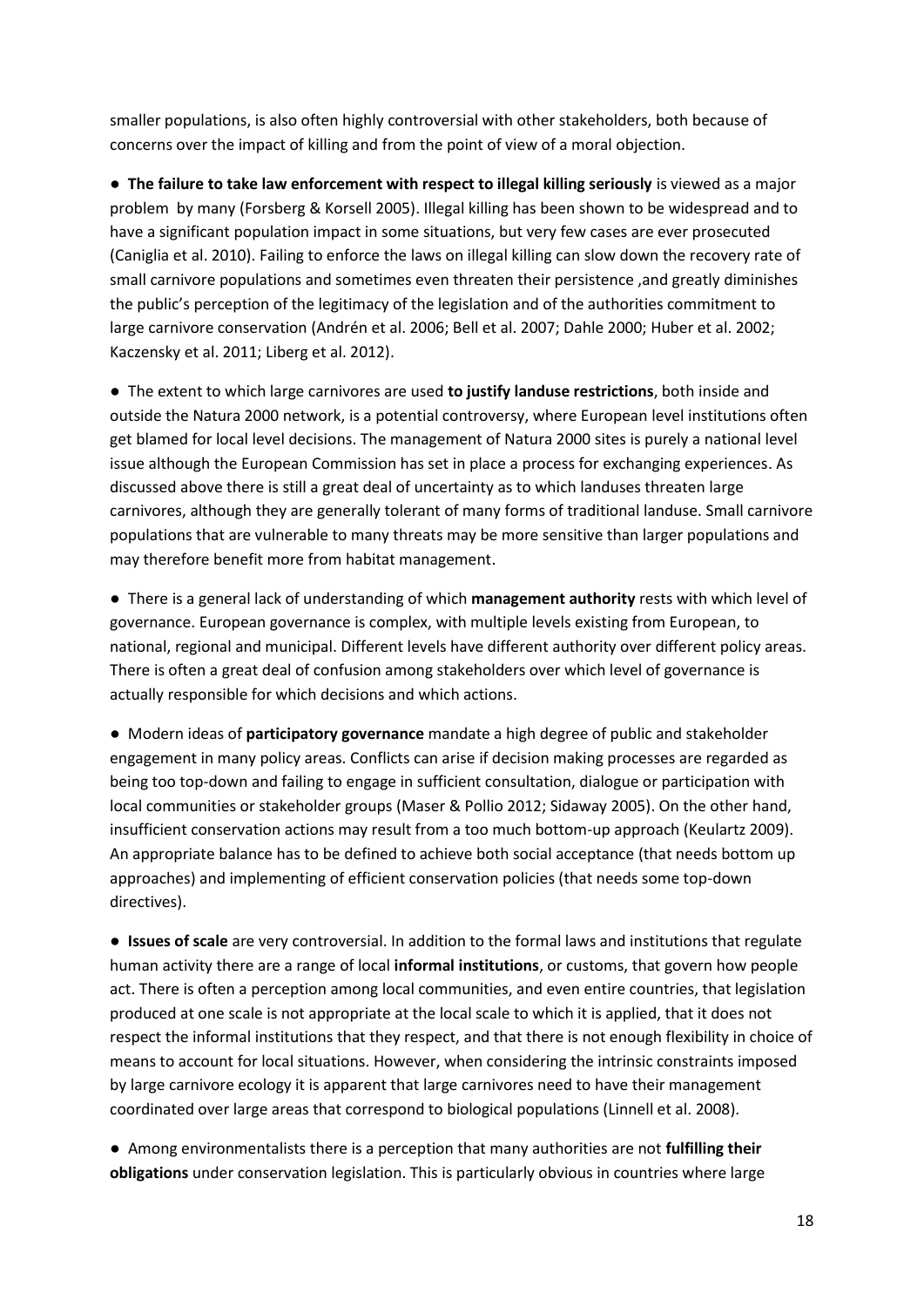carnivores are recovering after long periods of absence. This **conflict of obligation** is also felt by Sami reindeer herders who feel that the way that carnivore conservation legislation is enacted conflicts with other international agreements on indigenous people's rights. Similar issues appear when small scale farmers and livestock breeders are on one hand encouraged by European agricultural subsidies, but encounter difficulties imposed by wolf conservation which is driven by EU environmental policies (Sjölander-Lindqvist 2009)

#### <span id="page-18-0"></span>**4.2.5 Relationships**

This conflict dimension concerns "how people behave " and is really focused on the behaviour of individual people or organisations in their interaction with each other. Many groups perceive that they are not treated with sufficient respect by other groups. It is an unavoidable fact that even in the most professional organisations the outcome of a great deal of interactions depends on individual personality and social skills. Trust is a key factor in influencing the outcome of any interaction between stakeholders. Trust takes time and stability to build, but can easily be lost. The historical relationship between individuals and organisations is also important. One unfortunate tendency is for individuals within organisations engaged in a conflict to tend to adopt ever more polarized positions in an effort to raise their status within an organisation. This process of schismogensis (Brox 2000) can in principle explain a great deal of the escalation that occurs. In the later sections of this report on stakeholder engagement and participatory processes it is made clear that central elements of the processes, and indeed many of the potential actions, are designed to explicitly help build better relationships between individuals and organisations.

## <span id="page-18-1"></span>**4.3 Conflicts in context - studies of attitudes**

Our understanding of the details and mechanisms of conflicts have emerged from qualitative studies (the results of which are described above) that tend to use in depth interviews or focus group discussions to study a relatively small sample of individuals in depth. However, more quantitative methods are suitable for surveying how widespread these views are among larger samples, be it within a stakeholder group or across a representative sample of the general public. Clearly a combination of methodological approaches is crucial in such conflict studies as it is important for decision makers to both understand the real complexity of issues and the extent to which the wider public share the different views. It is also possible to tease apart factors affecting attitudes with large sample sizes and statistical methods. There is also an emerging foundation of theory which may be useful in improving our ability to predict haw attitudes will vary.

There have been many quantitative surveys of the attitudes of the public and of key stakeholder groups with respect to large carnivores. They have been conducted in countries as diverse as Norway (Røskaft et al. 2007), Sweden (Ericsson & Heberlein 2003), Finland (Liukkonen et al. 2009), Latvia (Andersone & Ozolins 2004), Italy (Glikman et al. 2010), Austria (Wechselberger & Leizinger 2005), Germany (Kaczensky 2006), Slovenia (Kaczensky et al. 2004), Croatia (Majic & Bath 2010; Majic et al. 2011), Slovakia (Wechselberger et al. 2006), Poland (Bath et al. 2008; Olszanska 2012), Switzerland (Hunziker et al. 2001), and France (Bath 2001). These surveys show that a clear majority of both rural and urban publics support the underlying principle of large carnivore conservation in Europe. A wide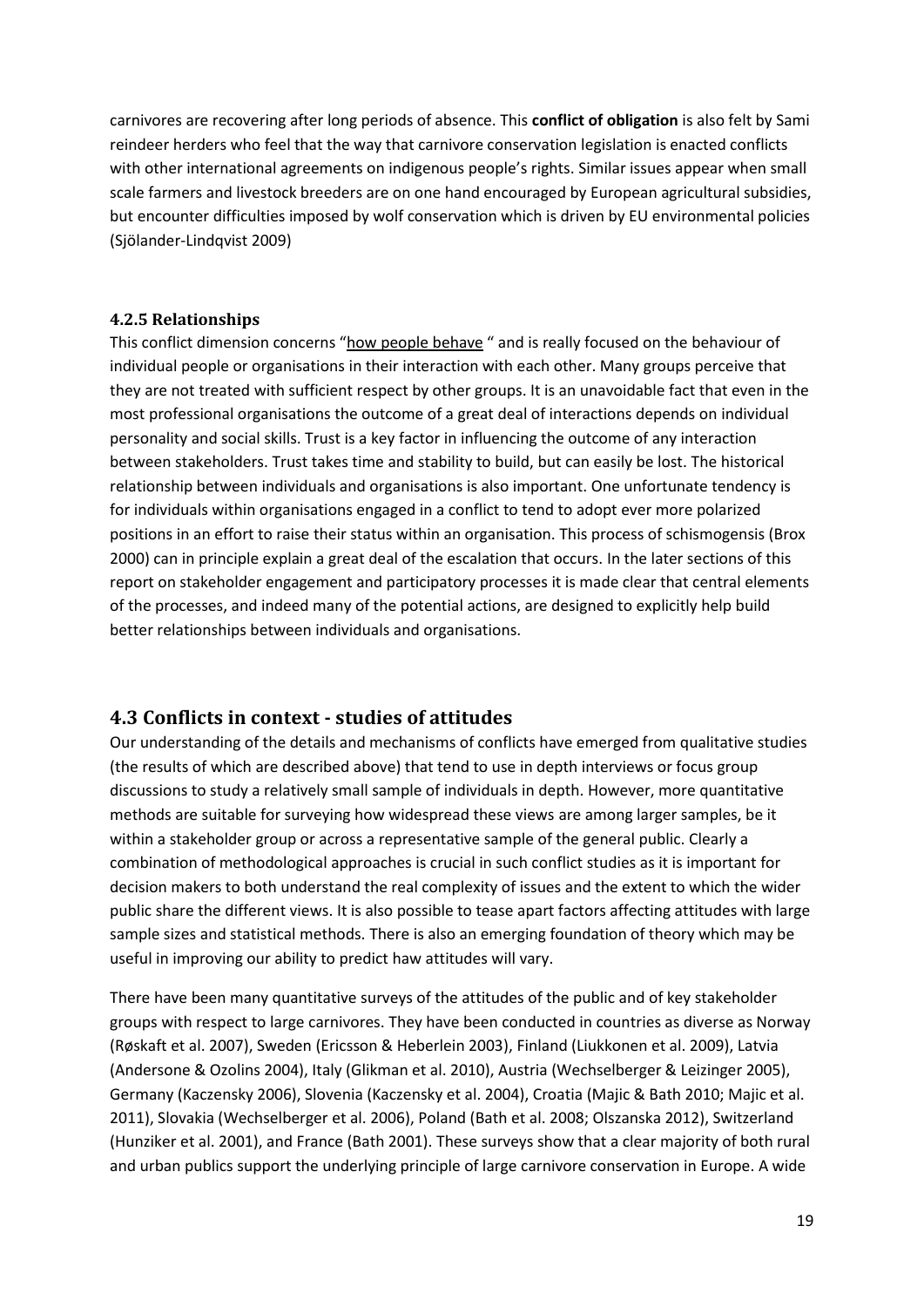range of factors influence attitudes under different contexts. However, factors such as age, gender, occupation, political orientation, and general values towards nature have all been shown to influence attitudes in at least some studies (e.g. Skogen & Thrane 2008). Unsurprisingly, livestock owners and hunters often have more negative attitudes than others because they expect direct negative impacts of large carnivores on their livelihoods and activities (Kaltenborn et al. 1999; Andersone and Ozolinš, 2004; Wechselberger et al., 2005; Bisi et al. 2007; Nilsen et al., 2007; Bath et al.2008; Liukkonen et al. 2009). Being male, having more education, and being young tend to be associated with more positive attitudes (Andersone & Ozolins 2004; Balciauskiene & Balciauskas 2001; Kleiven et al. 2004; Røskaft et al. 2007), although these trends are not universal (Bath 2009; Kaczensky et al. 2004). Experience of living close to carnivores is noteworthy as it seems to operate in different directions in different settings; in some cases experience leads to more positive attitudes, whereas in other cases it leads to more negative attitudes (Ericsson & Heberlein 2003; Heberlein & Ericsson 2008). It should be noted that not insignificant proportions of respondents mention having some level of fear towards large carnivore presence (Røskaft et al. 2003), although it does not influence the overall clear support for their conservation. The importance of having a sense of control over situations emerges as a common factor in supporting more positive attitudes (e.g. Bisi et al. 2007; Bjerke et al. 2000; Liukkonen et al. 2009). Also the perception of how much damage is caused emerges as a relevant factor in studies (e.g. Andersone & Ozolins 2004). Attitudes have also been shown to change over time in both directions (Ericsson & Heberlein 2003; Majic & Bath 2010; Majic et al. 2011). It should also be noted that in studies which have looked at multiple species in the same survey, wolves emerge as being associated with less positive attitudes (Andersone & Ozolins 2004; Kleiven et al. 2004; Røskaft et al. 2007; Wechselberger et al. 2006). A good summary of these studies comes from the recent review of Trajce (2010); "*In summary, the general findings of human dimensions research in Europe so far show that the majority of human populations are favour large carnivore conservation and have positive attitudes towards them. However, it is usually the case that the support for large carnivores comes from a majority that is not directly affected by the damages that carnivores cause (e.g.. urban population) and the costs for having carnivores in the landscape are carried by a small minority of the population (farmers, livestock breeders, hunters). This calls for careful considerations and the need for broad compromises when shaping conservation and management strategies for large predators. Public attitudes towards carnivores are unambiguously complex and are linked with various local and individual attributes such as place of habitation, age, education, gender, proximity to large carnivore populations, and species of carnivore concerned and might vary considerably through time. Hence, human dimensions studies often suggest that conservation and management strategies for carnivores should be defined on a species by species and case by case approach, according to the existing particulars in place*". Although the main point is one of complexity, we now have a very well developed tool-kit to explore these issues within different settings and to monitor how they change over time.

#### <span id="page-19-0"></span>**4.4 Majorities and minorities**

This principle support for large carnivore conservation among the general public is also often found in rural areas and among many of the stakeholder groups who are most negatively impacted by large carnivores, although this support may well be conditional on the way large carnivores are managed, by the forms of conflicts that they cause, and by their numbers (e.g. Tangeland et al. 2010). The implication is that it is a minority of the public who perceive the presence of large carnivores as being negative or conflictful, and a minority who experience the negative impacts that their presence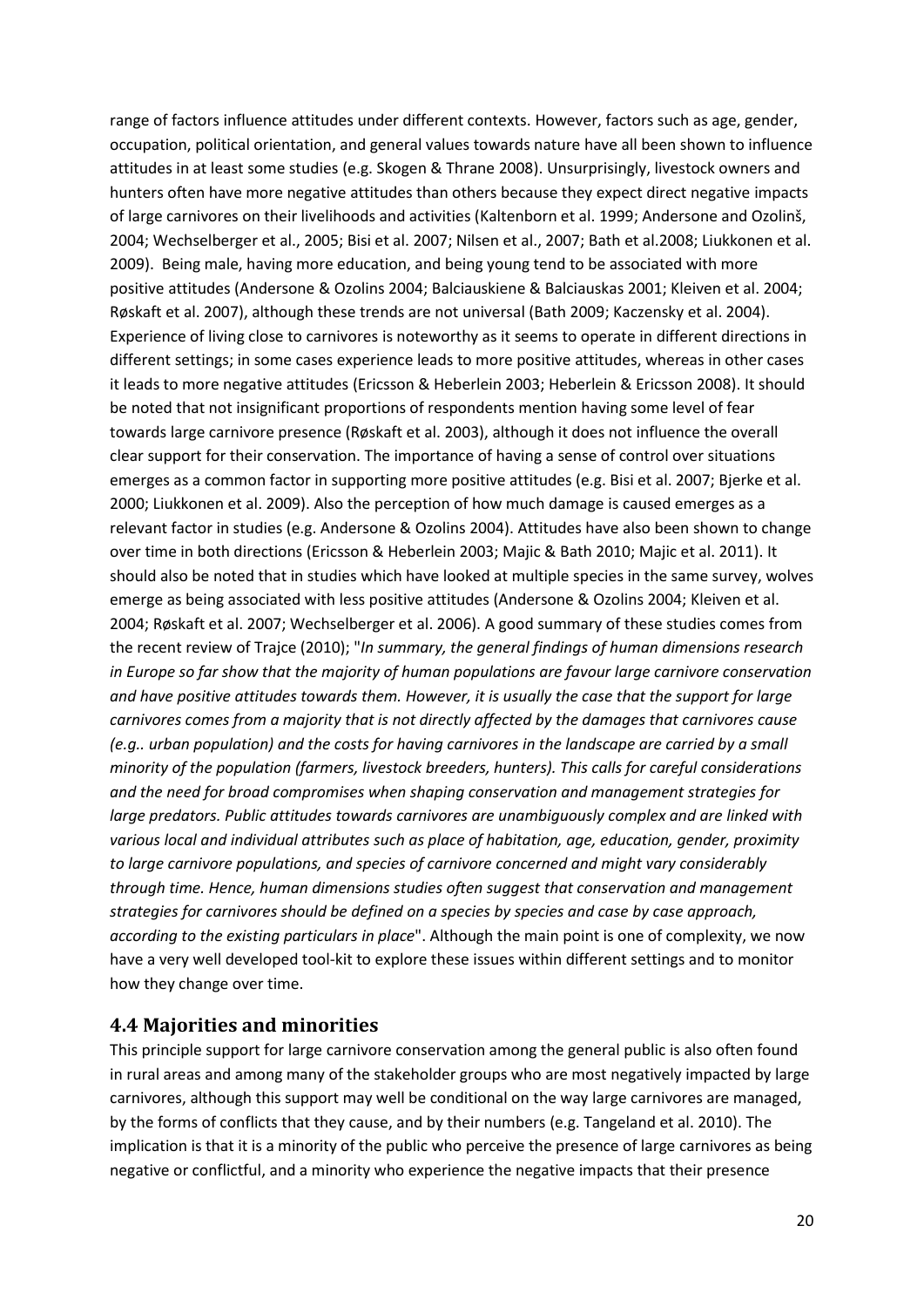causes. A lot of the research described in the previous sections has been focused on understanding and articulating the views of these minorities. Because these minorities are hard to detect in general quantitative surveys social scientists have mainly used qualitative methods to access these groups. Such a situation of majority support for conservation with negative impacts experienced by a minority creates a democratic dilemma as it concerns the way that the interests of majorities and minorities balance their respective interests (Arblaster 2002). It also explains why issues of perceived power and influence are so central to the understandings of the social and political conflicts with which large carnivores are so often associated. It is important to note though that perceptions of damage caused by large carnivores to other stakeholders frequently emerges as an issue in representative surveys, implying that the general public is sensitive to the impacts that carnivores have on specific groups. It is also crucial to understand that those who experience the most negative impacts of large carnivores are those with economic interests and livelihoods that are impacted and who often have formal property rights or resource use rights that are impacted.

## <span id="page-20-0"></span>**5 Identification of stakeholders**

One of the main trends of recent decades within environmental management (including coastal zone, forestry, wildlife, biodiversity and fisheries management) has been the recognition of the diversity of stakeholders who have a legitimate say in the way resources are managed. This broadening of the constituency has paralleled the development in thinking among ecologists of the need to go from single species to ecosystem level management, and to move from local to wider spatial scales of consideration. The result is that there is now an understanding of the need to involve a wide range of actors that often operate on a variety of spatial scales in the coordinated management of biodiversity and natural resources. These duel motivations are currently enshrined in European policy, for example through the EU's ratification of the Aarhus Convention (Convention on Access to Information, Public Participation in Decision-making and Access to Justice in Environmental Matters). The motivation for many of the processes that nowadays seek to engage with stakeholders within the field of conservation conflicts aim to improve both conservation outcomes and social / political interactions. It is important that stakeholder processes are informed by an understanding of mutual interests, conflicts and the threats which the species or habitats in question are exposed to (Bouwma et al. 2010a,b; Chase et al. 2000; Maser & Pollio 2012; Reed 2008; Sidaway 2005).

It is therefore very important to define the appropriate range of stakeholders in any process. In the short term this may initially lead to an increase in conflict with some traditional stakeholder groups who may be uncomfortable with these "outsiders" being involved in "their" issue. However, as we recognise that social conflicts between different groups of actors lie at the heart of many conservation conflicts it is essential that the most relevant actors are present. One cannot call a process participatory or engage in conflict resolution if some important actors are not invited into the process. That being said, the exact range of stakeholders with whom engagement is necessary will vary from case to case. In some situations where very technical issues are being discussed it may be enough with a few, however, in other cases that touch on wide ranging principle issues the list may be very long indeed.

Stakeholder processes should ideally involve (1) those who are influenced by large carnivores, (2) those who influence large carnivores, and (3) those who have an interest in large carnivores. While many stakeholders may fall into two or three of these categories, there are many who only fall into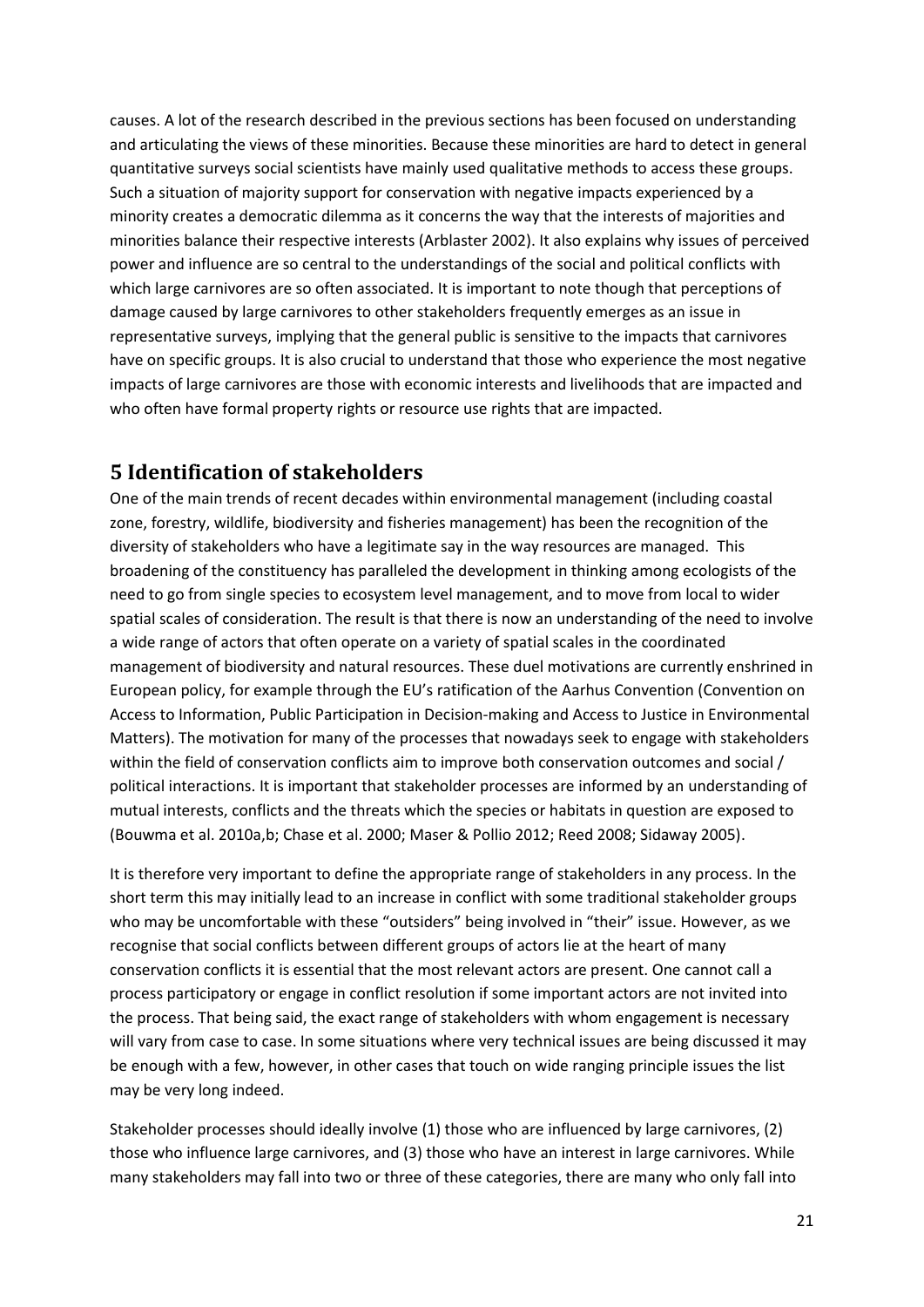only one. For example, landuse planners or road construction engineers may not realize it, but they are key stakeholders in large carnivore conservation from the perspective that their activities can have a dramatic impact on these species habitat.

Stakeholders can be organized into three categories based on their spatial arrangement and interest in the issue. Primary stakeholders are local and have a direct economic or livelihood stake in the issue. Secondary stakeholders live in the same area as the issue of concern, but without the economic or livelihood connection. Tertiary stakeholders occur at a larger spatial scale and include national publics and national authorities. Some authors also explicitly mention the need to consider future generations as stakeholders, especially in issues concerning sustainability discussions (Maser & Pollio 2012).

### <span id="page-21-0"></span>**5.1 Who is a stakeholder in large carnivore conservation?**

Based on our constantly maturing understanding of conflicts associated with large carnivores and the threats to their survival it is possible to identify the following stakeholders as being central. Because different countries have different patterns of land management and different social-economic situations these categories of stakeholder may vary in the exclusivity. For example, in some countries some landowners may be foresters, farmers and hunters at the same time on their own property, whereas in other countries these activities may be completely separated. The legal status of species according to the landowners' property rights (depending whether it is *res nullius* or *res propria* for example) is also a key parameter when identifying stakeholders. The following list (in alphabetic order) covers some of the stakeholders who are likely to be important for large carnivore conservation in various contexts:

**● Animal welfare**. Although the line between environmentalism, conservation, and welfare is often blurry, there are many issues concerning the way humans treat large carnivores that are direct concerns of people with animal welfare concerns. These people may, or may not, be organized into advocacy groups. It is important to differentiate between animal welfare and animal rights movements. While animal welfare interests are often unproblematic to integrate into conservation discussions, animal rights agendas are largely incompatible with conservation discourses (The Wildlife Society 2011).

**● Domestic animal production**. These are one of the major stakeholders because of the extent of large carnivore depredation on livestock. Traditionally the focus has been on sheep (and goat) producers, however it is clearly important to also include horse and cattle producers who use extensive, free-grazing production systems. A final form of domestic animal production that frequently comes into conflict with bears is bee-keeping. Depending on density, livestock grazing can have both positive and negative impacts on habitat from a carnivore point of view.

**● Ecotourism operators**. Ecotourism, nature-based tourism and rural tourism are rapidly developing fields. The presence of large carnivores in an area may serve as an important marketing attraction, even though the chances of any visitors seeing them are slight simply knowing that they are out there may be a positive experience to many tourists. Because of the ongoing policy of diversifying rural incomes these are likely to be a key stakeholder group for the future. Their activities (bringing more visitors to the area) may be seen by locals as beneficial and may help raise the profile of large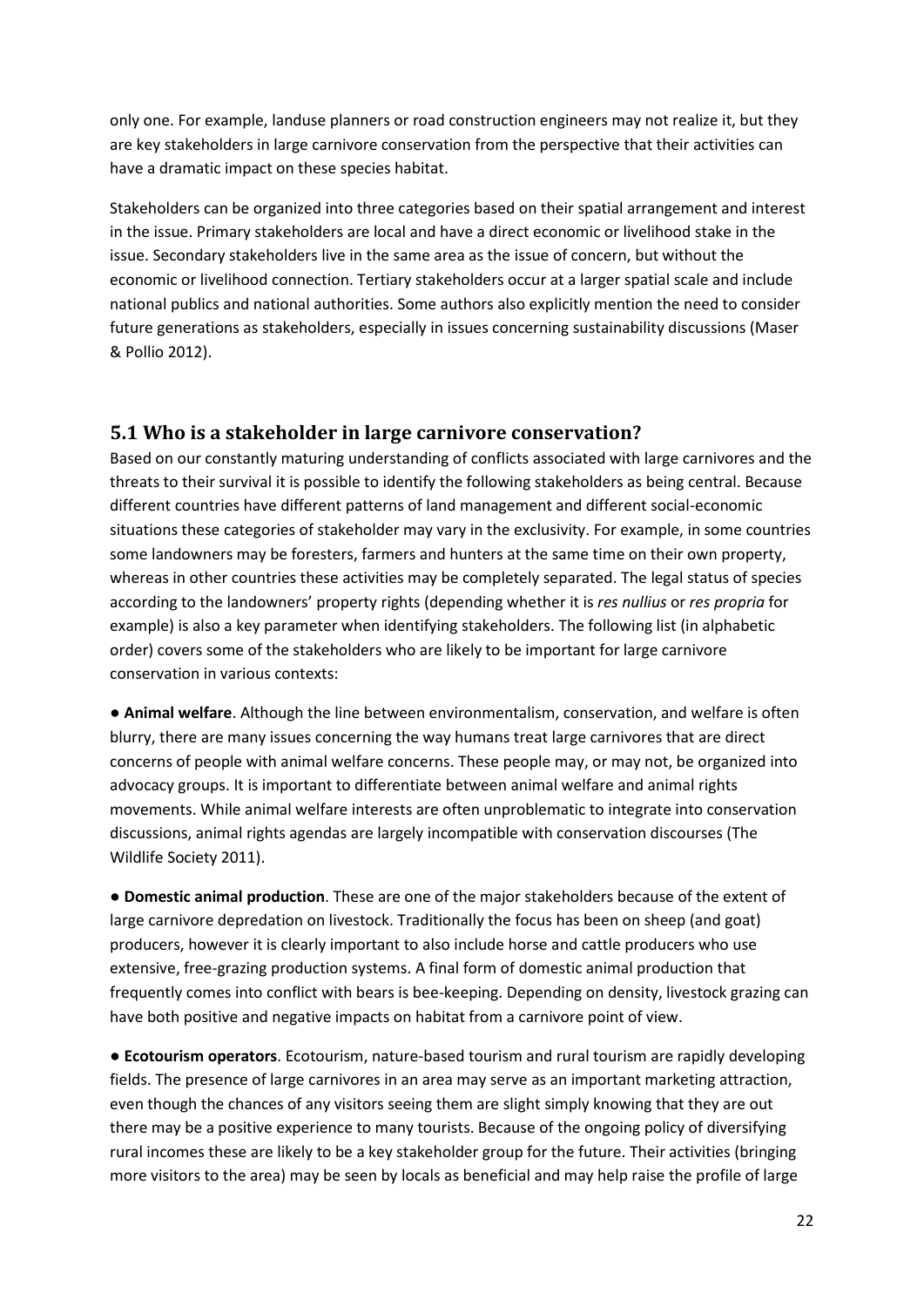carnivores in local minds. For others it may mean disturbance on their property or the need to share their own nature experience with "outsiders", e.g. hunters may feel that tourists spook the game. If not properly managed and controlled, this may potentially increase the disturbance of large carnivores, or may influence their behaviour (e.g. when use baits at viewing sites; Kojola & Heikkinen 2012).

**● Environmentalists**. There are many NGOs concerned with the conservation of biodiversity who are engaged with large carnivore issues. These NGOs represent their memberships' desires to see large carnivores survive and thrive in modern-day Europe. Motivations are diverse but reflect both their members desire to conserve carnivores because they feel it enriches their lives and because of an ethical belief in the intrinsic rights of large carnivores to exist. In this latter context conservation groups may perceive themselves as both representatives of their human membership and the closest possible thing to a representative for the species themselves.

**● Farmers**. Bears are frequently involved in damage to fruit trees in orchards, and occasionally may damage some crops.

**● Foresters**. Because foresters directly affect the structure of large carnivores' primary habitat they can be very influential in carnivore conservation. For lynx and wolves who are habitat generalists the main impact is via the direct (culling regime influenced by levels of damage) and indirect (forage availability influenced by opening of canopy and choice of tree species and diversity of species planted) effects of forestry on wild ungulates. Bears are more directly influenced by choice of tree species (mast is important bear food in central and southern Europe) and disturbance of winter dens. Bears may also in some situations cause some damage to trees due to bark stripping of conifers, although their impact may be small compared to wild ungulates.

**● Hunters**. Hunting is a very widespread activity that occurs over most of the European continent. Many of the most valued game species (wild ungulates) are the staple prey of large carnivores. Because of this there is often a conflict over real and perceived competition for game, and wolf depredation on hunting dogs in some places. In addition, there are a diversity of social conflicts between hunters and other stakeholders and institutions. It is only recently that the importance of involving the hunters as a key stakeholder in large carnivore conservation has been recognized. Large carnivores depend on being able to prey on wild ungulates, so that their survival depends on healthy populations of these game species.

**● Landowners**. Europe varies in the extent to which farmland and forest are owned privately or by the state. However, because of the legal importance of property rights and the potential economic impacts of large carnivores it is obvious that landowners should be considered as central stakeholders, especially in situations where their interests are not covered by domestic animal production, hunting or forestry interests. In countries where access to land requires landowner permission, landowner cooperation is essential for conducting monitoring, research and other conservation activities.

**● Media**. Although there have been few studies of the role of media in large carnivore issues in Europe (Frafjord 1988; Kaczensky et al. 2001) the media are obviously a very important stakeholder in any policy arena as they are both the public's main source of information and a major shaper of attitudes and perceptions. Media are very diverse (print, internet, TV, radio) and exist at many scales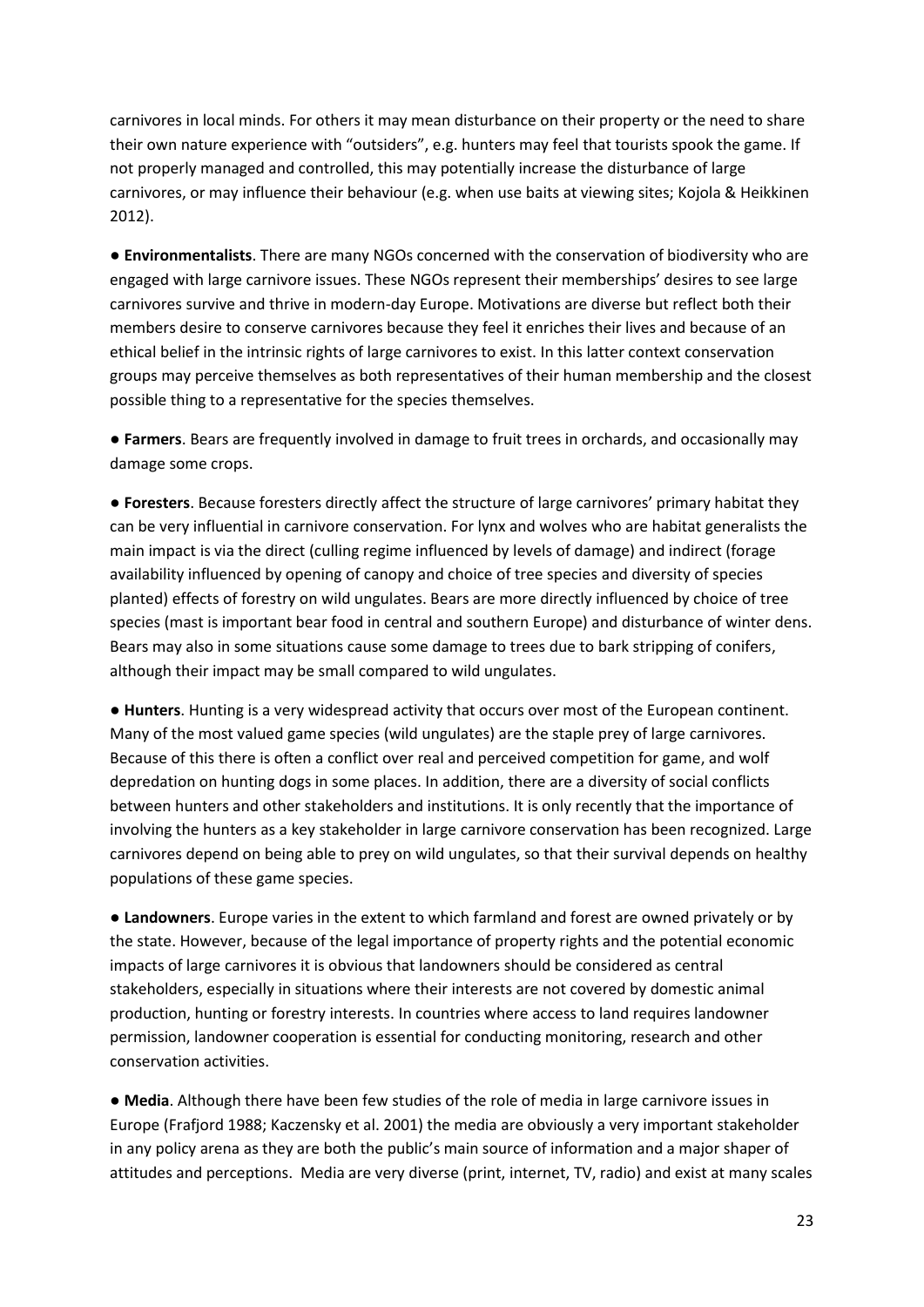(from local to national and international) making it complicated to identify the appropriate representatives to at different scales.

**● Outdoor recreationists**. Many people engage in recreation in the mountain and forested habitats where large carnivores live. Forms of recreation are as diverse as walking, fishing, gathering berries and mushrooms and a range of modern activities such as mountain biking and skiing. These activities may well influence some large carnivores because of disturbance, and the presence of carnivores may enhance or diminish their nature experiences. There may also be some constraints placed on their recreational activities because of large carnivore conservation concerns. Including these groups, for example via some of the many hiking and other recreation associations, may also provide a route of access to a wider, but otherwise unstructured, groups of stakeholders representing the wider public, both rural and urban.

**● Policy makers / decision makers**. The various political and bureaucratic institutions that make and administer decisions and policies are without doubt a crucial stakeholder in just about any biodiversity conservation context. No other stakeholder group has more formal power and influence over the issue. For any process to have real lasting impact it is crucial that it is endorsed and enabled by the formal institutions who are the holders of formal authority. However, the extent to which these stakeholders should be actively involved in engagement processes varies with context. In some cases their involvement may be crucial, whereas in others it may actually be counterproductive.

**● Reindeer herders**. The case of semi-domestic reindeer herding, by both Sami and non-Sami, is a very special case that is increasingly coming into focus in the Nordic countries because of the high level of conflict and the complexity brought to it by the indigenous peoples status of the Sami. Carnivores negatively impact reindeer herding through depredation, however across much of arctic Europe, semi-domestic reindeer are the main prey of wolverines and lync.

**● Rural residents**. Because they are wide ranging large carnivore home ranges include the areas where many people live, work and engage in recreation. Carnivore presence therefore touches on the lives of many people who are not engaged in any of the above mentioned activities. Rural residents are diverse, and have been shown to have diverse attitudes towards large carnivores, ranging from the very positive to fear. Although they are a crucial stakeholder group and will almost always outnumber the number of farmers, hunters, foresters or landowners in any given area occupied by large carnivores, they are typically very difficult to engage with because of a general lack of any umbrella organisations at a large scale. Substantial efforts to engage with them could greatly benefit any stakeholder process. The extent to which their local elected representatives reflect the subtle views of the wider public or the louder voices of special interest groups is an issue that is often discussed.

**● Scientists**. Scientists are a multi-faceted stakeholder. To the extent that many scientists define themselves as conservation biologists (an openly mission-driven science) they clearly have overlapping interests with the conservationists. However, in addition they possess unique knowledge and experience which is vital to the success of any process. This includes knowledge about human society, legislation and politics from social scientists and knowledge about the ecology of the species that are involved in the discussion. Because the ecology of the species is one of the externalities that places some constraints on the range of viable outcomes it is crucial that all available scientific knowledge is made available to any process to ensure that it can be science-based.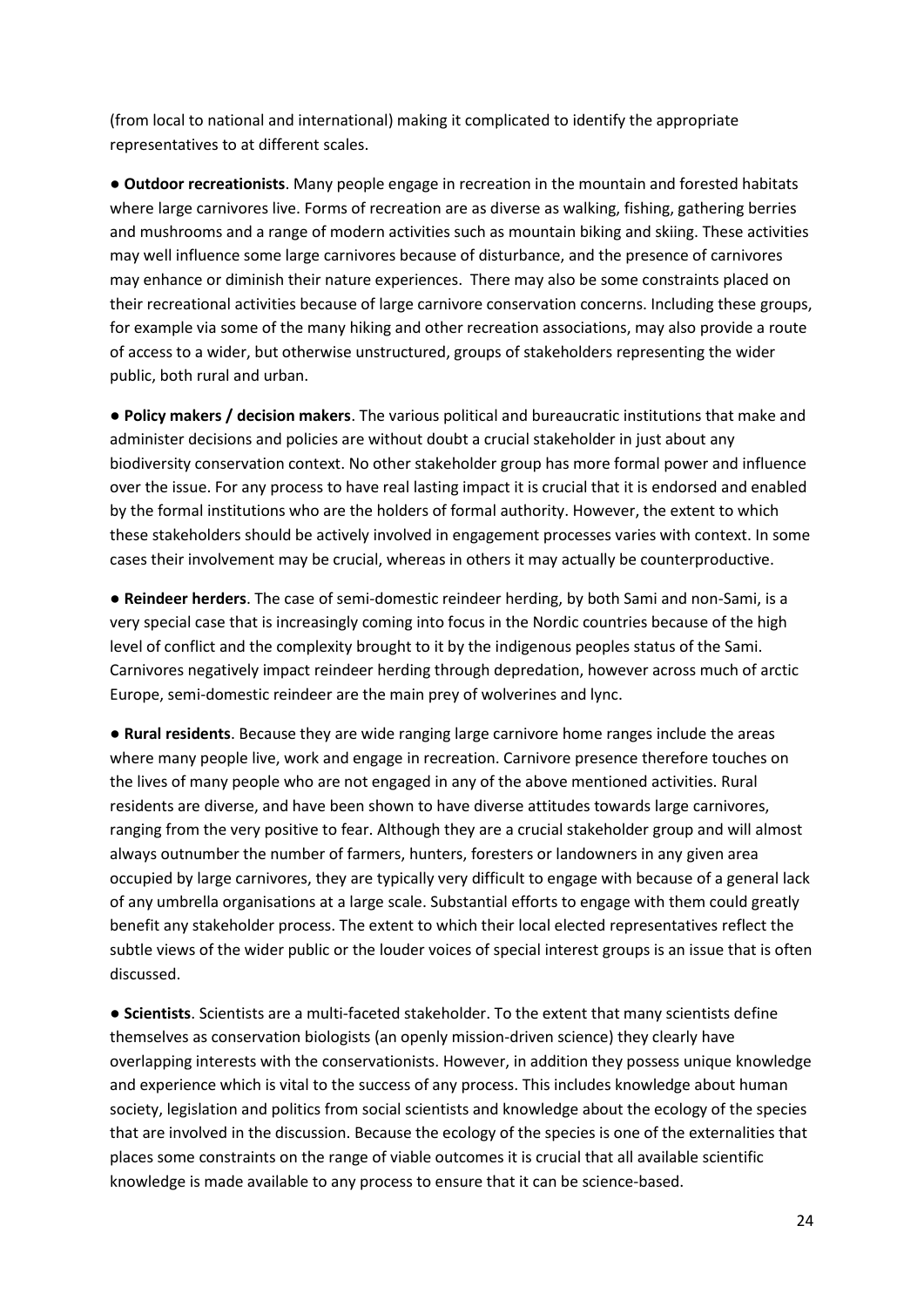**● Spatial planners and engineers**. Their activities have direct impacts on large carnivore habitat through the infrastructure they create, and any requirements that are made on them to consider the interests of large carnivores (i.e. such as building crossing structures or rerouting roads or railways) will have serious economic and technical impacts on their activities. Because of the cumulative impacts of infrastructure projects, it is becoming increasingly important to engage with this group of stakeholders.

**● Wider public**. The very existence of pan-European legislation like the Habitats Directive and the Bern Convention reflect the idea that biodiversity, including large carnivores, is a matter of shared public interest for the whole of Europe whether they live in the proximity of large carnivores or not. This is also reflected in the national legislation of many European countries where wildlife is technically the property of the public or the state. It has been frequently pointed out that involving the interests of this wider public is crucial for a process to be truly democratic, although the challenges of doing so are great. Some authors even insist on the recognition of future generations as stakeholders (Maser & Pollio 2012).

**● Zoos.** European zoos have shown an interest in large carnivore conservation in recent years and have a number of ways to contribute. The major contribution that zoos can make is in their potential for delivering information to wide segments of the public. In addition, there are some very limited cases where zoos may be a source of animals for reintroductions in the context of Europe. This is mainly just the case for Iberian lynx (not covered by this report), although Eurasian lynx from captive origins have been used in reintroductions in the recent past. Zoos can also be useful in cases where wild free-living animals are injured and need to be confined for rehabilitation for short periods.

### <span id="page-24-0"></span>**6 From conflict to coexistence**

Conflicts are common in all areas of life. As a result, methods to deal with conflicts have been developed in many fields as diverse as marriage counseling and corporate personnel management as well as natural resource management and biodiversity conservation issues. Massive efforts have also been placed into conducting research into understanding conflicts and in applying a wide range of conflict reduction techniques in the field with biodiversity and natural resource conflicts (Webler et al. 2001; Young et al. 2007, 2010; Chase et al. 2004; Maser & Pollio 2012; Redpath et al. 2013; Sidaway 2005; Thompson et al. 2005; Newig & Fritsch 2009). The literature on the topic has exploded in recent years. Unfortunately, there has been very little systematic research into evaluating the relative success of different approaches. In other words there is a lot of theory and a lot of practice, but generally there is a disconnect between these two parts (Maser & Polio 2012; Rauschmayer et al. 2009; Reed 2008; Sidaway 2005). The attempts that have been made to evaluate various approaches have indicated that stakeholder engagement helps in many cases, but not all, and that things are very situation dependent making it impossible to offer an off-the-shelf tool-kit. Approaches will therefore need to be tailor made to suit each specific set of circumstances, even though there are many common elements that have been identified as contributing to success. As a result we use this section to offer a combination of basic principles that have consistently been shown to be crucial in successful conflict reduction, some conceptual insights into the specific case of large carnivore conservation, and a list of recommendations for potential activities that are based on a wide range of experience from the field.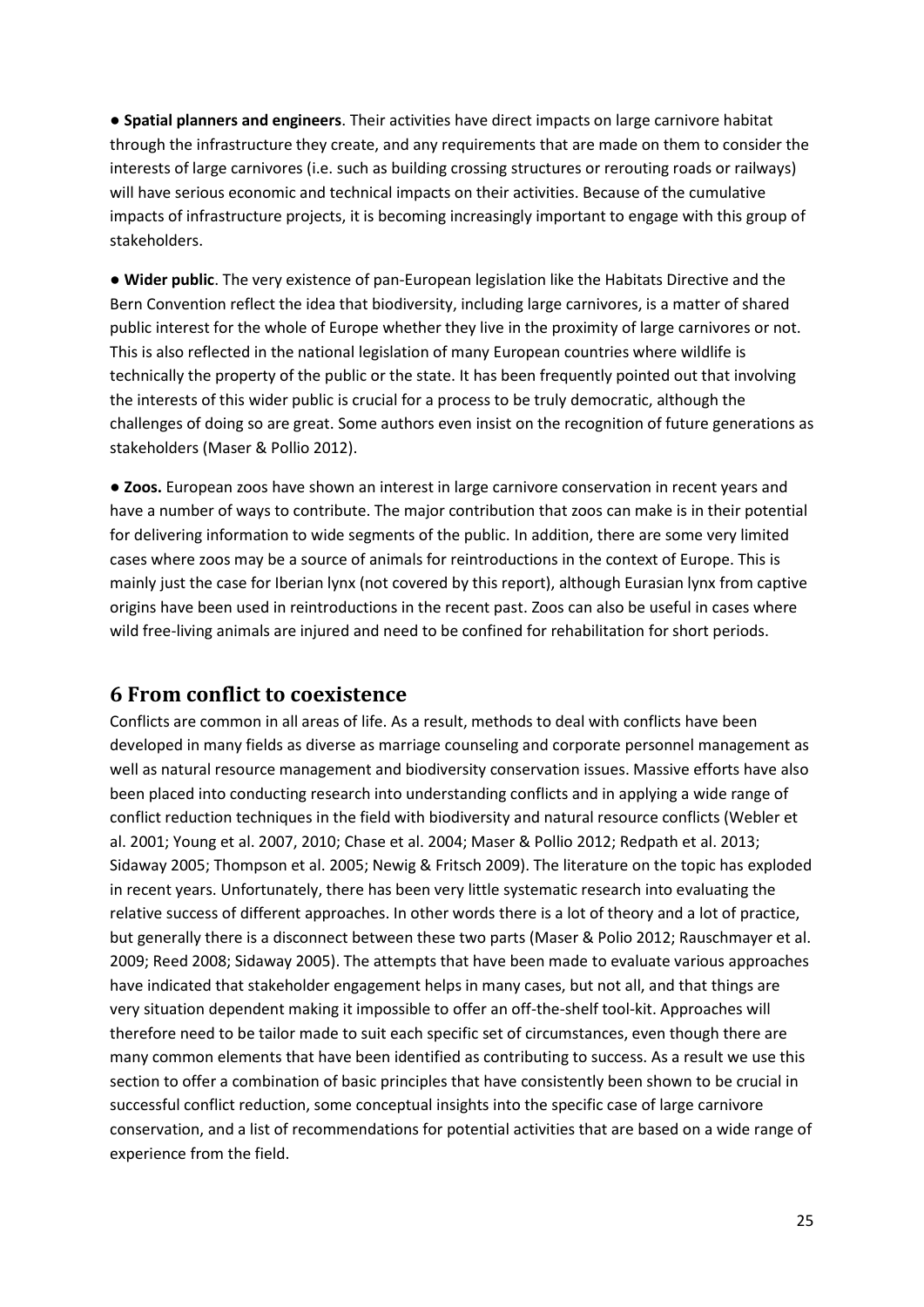#### <span id="page-25-0"></span>**6.1 What does coexistence look like?**

"Coexistence" between large carnivores and rural communities is widely stated as the goal of large carnivore conservation policies. However, it is often unclear what coexistence means in practice. In the naïve representation it is often hoped that rural people will hold positive attitudes towards large carnivores, value their presence and live in an absence of conflict. It is also sometimes claimed that the attitudes of rural people are more positive in areas where they have shared space for a long time with carnivores in contrast to areas where they have recently returned. Although a majority of the public, both urban and rural, in areas where carnivores have long existed and where they have just returned, clearly supports the idea of large carnivore conservation, the reality on the ground at the local level is very complex. When looking at areas where people have had a long term or continuous experience of living with large carnivores there is still a diversity of attitudes, with many rural stakeholders being negative towards large carnivores and experiencing a range of conflicts with them. This is especially true for wolves, who are usually associated with the most negative attitudes (compared to bears, lynx and wolverines), and who are responsible for the most conflicts (per capita) with livestock, and additionally with dogs (Andersone & Ozolins 2004). Conflict can best be viewed as something competitive in nature, with the main focus on immediate, economic and practical impacts of carnivores (Treves et al. 2006). In such areas "coexistence" can be best described as a state where conflict exists but where interactions are kept within acceptable limits (both material and perceptional and behavioural on the part of the human population and biologically on the part of the wolf). This is often achieved through a process of interaction (e.g. carnivore hunting) and mutual adaptation (e.g. adapting livestock husbandry methods and tolerating a chronic, but low level of depredation). This idea of the need for reciprocity in the relationship and the need to empower rural people to take some form of action is emerging as a crucial issue to understand the human – carnivore relationship (Campbell 2005; Lescureux & Linnell 2010; Lescureux et al. 2011b). The important thing about attitudes in such a state is not so much that all people like the carnivores, but that they accept that they have a right to be there as long as their impact and behaviour can be kept within tolerable limits and that they regard the system of governance that controls their relationship with carnivores as being fair. Fear may well be present in such areas, but tends to be placed in a more objective context (Lescureux et al. 2011a). Large carnivores also tend to be regarded as real animals and less as political or social symbols. In areas with this long term cohabitation it is clearly important to maintain the existing mechanisms by which rural people and large carnivores have managed to "negotiate" their dynamically balanced "coexistence". However, it is also crucial that effective monitoring is in place to ensure that these interactions occur within the limits of what a population can tolerate without its viability being jeopardized.

In areas where large carnivores recolonize after periods of absence the question becomes more one of defining a new relationship that can be termed "coexistence". The conflict situation is more complex because in addition to the "competitive" (economic and practical) impacts of carnivores, one must also deal with the emergence of the wider social and political conflicts (Figari & Skogen 2011). Adapting to externally imposed change and building new relationships is often painful and controversial. The key issues here again are to find technical means to balance the mutual impacts so that they are acceptable (ensure that carnivore populations achieve viability and that the carnivores do not represent an unacceptably large added threat to already vulnerable rural livelihoods). It also requires that the social and political conflicts are channeled into legal (i.e. combat illegal killing) and constructive directions as society tries to do for other political issues. In other words we should not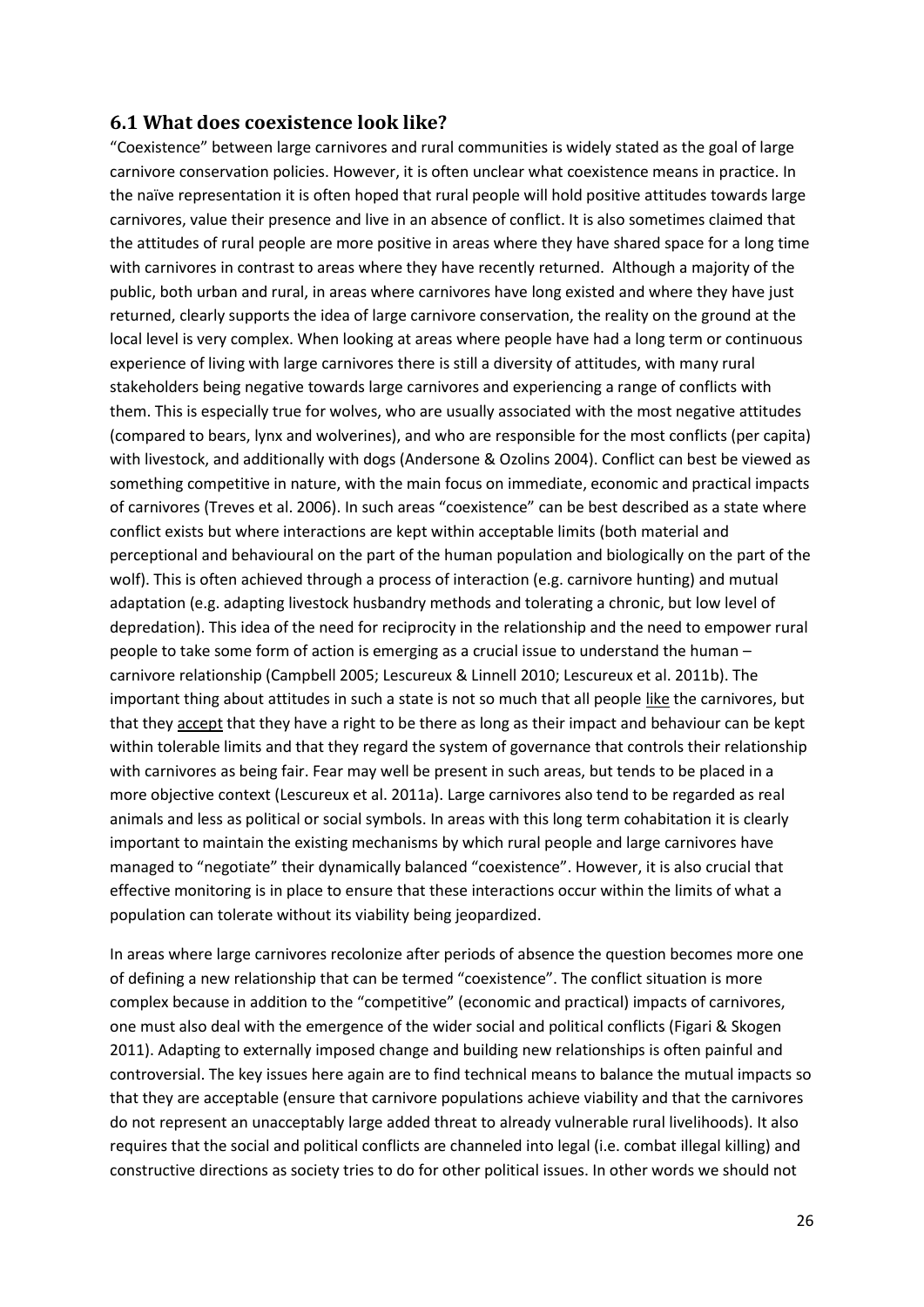expect an absence of conflict, but we should endeavor to achieve what is termed a "bounded conflict" – or a conflict constrained within limits and played out according to rules that stakeholders and wider society regard as being acceptable (Cuppen 2012; Peterson et al. 2004; McShane et al. 2011). We cannot hope for universally positive attitudes towards carnivores and agreement with the goals of conservation policy, but we should strive to achieve a widespread acceptance of the legitimacy of carnivore governance and an acceptance that a wider society has the right to pursue a conservation agenda which has been developed through democratic institutions. This, however, requires the definition of management rules that make the presence of carnivores acceptable to those stakeholders who are experiencing most of the conflicts. Increasing the mutual understanding of different standpoints and building trust between different stakeholder groups should also be a target. This process would be greatly facilitated if it was possible to remove some of the symbolism associated with the carnivores such that each issue (those linked to the animal and those linked to wider social issues) can be addressed independently. However, it would be naïve to imagine that all aspects of large carnivore conflicts can be resolved or solved in these very political contexts where the species have come to symbolize deeply held values. In such contexts, large carnivores represent a truly "wicked problem" (Cuppen 2012).

It is also important to note the difference between attitudes and behaviours. Within a context of coexistence it is therefore most crucial that people's behaviour adapts to large carnivores and that their behaviour does not have non-sustainable impacts on carnivore populations. When viewing coexistence as an interactive process, and where there should be a certain degree of reciprocity between people and carnivores, it is also important to consider to what extent carnivores can adapt their behaviour to humans, and explore mechanisms that can promote this co-adaptation.

#### <span id="page-26-0"></span>**6.2 Prevention, resolution and management of conflicts**

Strategies to deal with conflicts fall into three broad categories, depending on the nature of the conflict. These three approaches are technical (practical solutions to practical conflicts), political (policy and legal issues) and cultural (how people and institutions interact with each other). Strategies also need to be applied in three different contexts. Firstly, there is the proactive strategy of preventing the development of conflicts in the first case. Awareness of the potential for conflict should strongly motivate efforts to avoid starting them. Secondly, is the strategy of resolving conflicts. Resolution implies dealing with the underlying causes and finding a peaceful end to the conflict. Thirdly, some conflicts are so fundamental and involve such deeply rooted values that they cannot be resolved. In such cases the goal must be to manage the conflict such that it is bounded within acceptable limits.

Despite the diversity of conflicts associated with large carnivores and the diversity of approaches that exist to reducing these conflicts, there is one common feature that appears to be central to a successful approach. And this is the need to engage with a diversity of stakeholders in a targeted, context dependent and meaningful manner.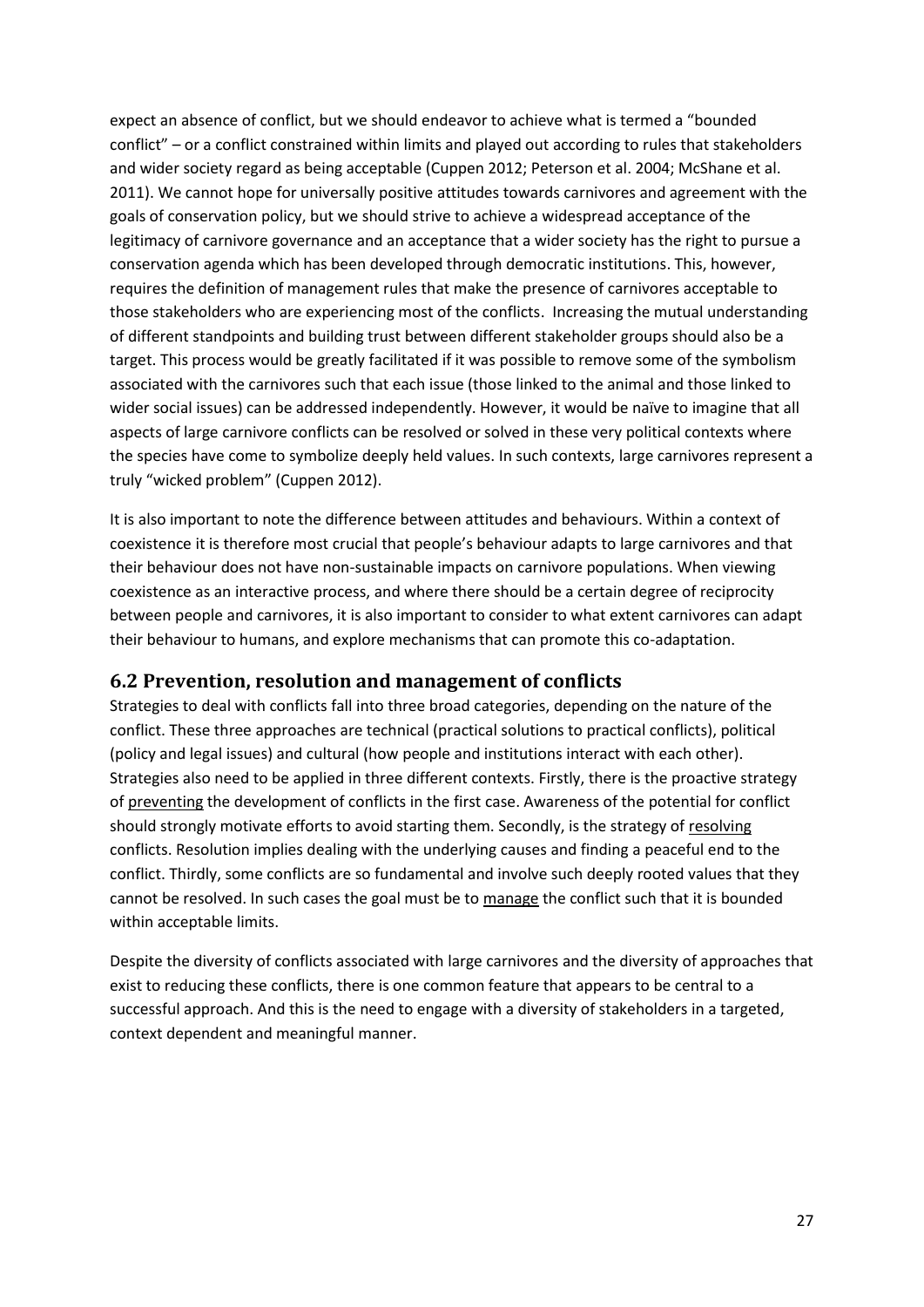# <span id="page-27-0"></span>**7 Special challenges with respect to stakeholder engagement in the context of large carnivores**

Every case where stakeholder engagement is utilized in an attempt to resolve conflicts offers its own unique challenges. However, large carnivores offer a special set of challenges that make the process even harder, from both principle and practical points of view (Maser & Pollio 2012).

## <span id="page-27-1"></span>**7.1 Scale**

Large carnivores occur at low densities and roam over large areas. This implies that their conservation requires coordinated actions over massive scales that will frequently stretch over many sub-national and international administrative borders. Each individual large carnivore will typically have many hundreds or thousands of people living within or adjacent to its home range. When multiplied up to the scales of habitat that carnivores occupy the numbers become huge. For examples, bears, wolves and lynx have regular or permanent presence in ~800.000 km<sup>2</sup> of the European continent (10-20% of the area of Europe). This implies that there are a huge number of people who can potentially be viewed as legitimate stakeholders. Wolves especially are expanding to new areas, such that the area under influence is constantly expanding.

## <span id="page-27-2"></span>**7.2 Intensity and diversity of conflicts**

While large carnivores can live with low to medium levels of conflict in many areas, there are some flashpoints where conflicts can be very intense. This intensity is of both an economic nature, in areas where livestock are killed, and a social / political nature. Some of these conflicts can touch on rather fundamental values that people are very reluctant to change or compromise, and emotions can often run high.

## <span id="page-27-3"></span>**7.3 Symbolism and cultural values**

Large carnivores are, and always have been, highly symbolic for a diversity of wider issues. This implies that any conflict surrounding large carnivores will also often contain a wide range of other issues that have little to do with the carnivores directly, but which can carry into the conflict.

## <span id="page-27-4"></span>**7.4 Species differences**

Although the four species of large carnivores share many features in terms of ecology and habitat there are important species specific differences in terms of conflicts. Wolves, for example, are almost universally subject to the most polarized points of view and associated with the most intense conflicts, both of material and social natures. The relative placement of the other species depends very much on context. For example, wolverines are associated with many reindeer herding conflicts but few hunter conflicts. Fear is mainly displayed towards wolves and bears, rather than lynx and wolverines. Although there is added value to dealing with the collective idea of "large carnivores" in many issues it is important to not let this grouping obscure the species specific challenges and opportunities.

## <span id="page-27-5"></span>**7.5 Trade-offs**

It is also important to realize that there will often be trade-offs required between the diversity of conflicts and the diversity of potential measures to address conflicts. A measure that will address one conflict may enhance another. For example, the introduction of fencing or livestock guarding dogs may interfere with recreational activities or with hunters. While using hunting as a management tool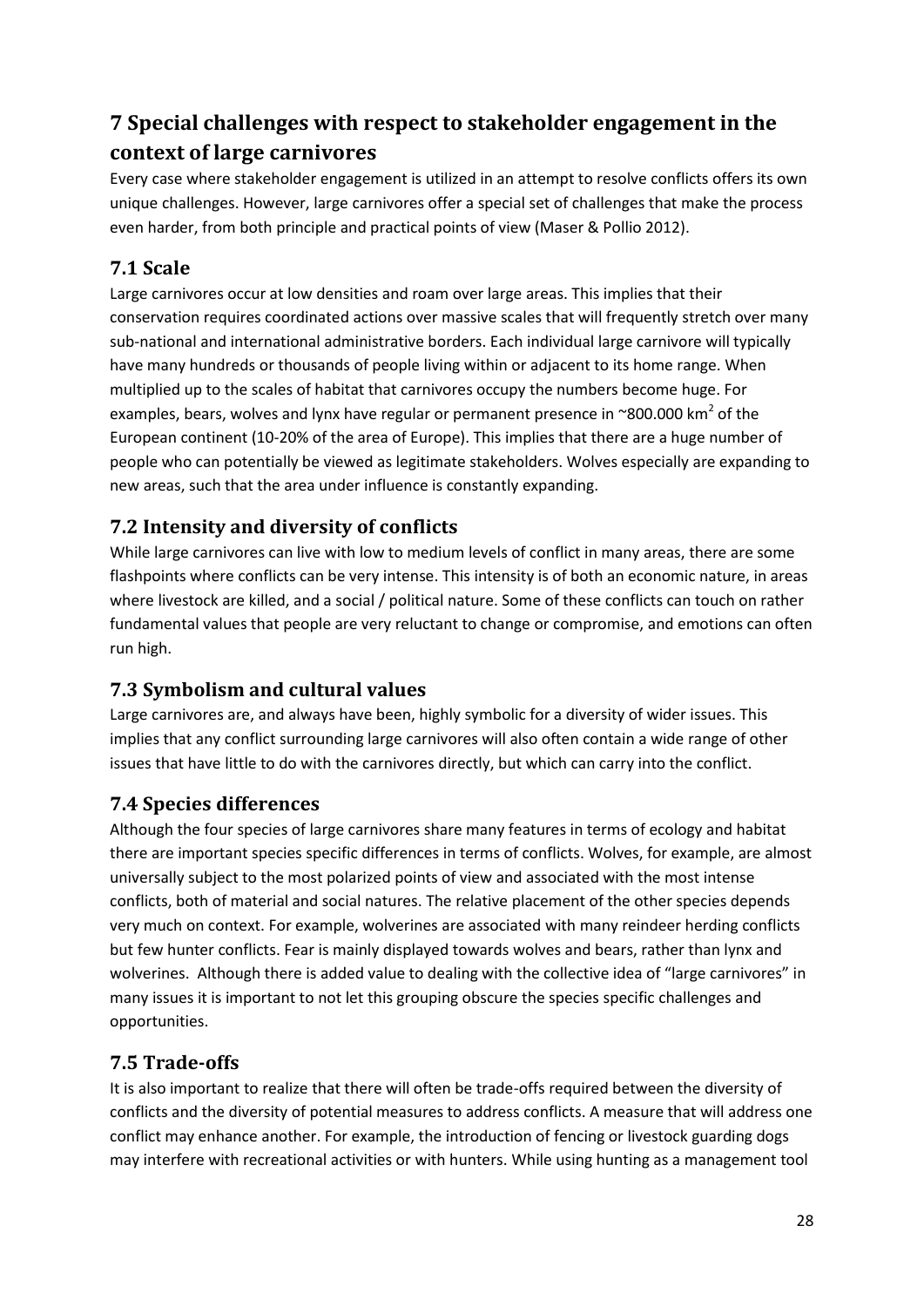for large carnivores will probably be popular among hunters it may be perceived as a source of conflict by many environmentalists.

## <span id="page-28-0"></span>**8 Preventing the development of conflicts**

Although large carnivores are often associated with a diversity of conflicts, the relative extent to which the different conflicts appear, and the intensity with which they develop, are both highly variable across Europe (Blanco & Cortes 2009; Kaczensky 1999). There are in fact many areas where the species coexist with people with remarkably little conflict, including many of the areas covered by the largest populations of large carnivores in eastern, southeastern and southwestern Europe. Ensuring that conflicts do not grow is an important part of any large carnivore conservation strategy. This requires maintaining the existing structures and institutions that seem to work and being proactive with respect to any emerging conflict issues. Although far from being a universal factor, many of the low conflict areas are where large carnivores are managed within the conventional wildlife management frameworks. Wildlife management institutions are found throughout most of Europe and have a considerable track record at preserving sustainable populations of game species and balancing conflicts of interest between multiple stakeholders (especially the farmer - livestock producer – forester - hunter grouping). Over many decades they have developed routines and structures that work remarkably well and enjoy a high degree of popular legitimacy. In many parts of northern and eastern Europe large carnivores have been managed within this framework in the same way that their western European counterparts have managed wild ungulates.

Bears especially have been well managed within these systems because of the positive economic and symbolic values associated with them. The fate of lynx and wolves has been more variable in the past, but in recent decades many countries have shown an ability to integrate them into these traditional wildlife management structures. In the countries where these systems exist and function well it would be considered highly advisable to work with these structures and institutional frameworks rather than try and create new structures. It is therefore important to identify the elements of these structures that are crucial to their success and proactively identify threats to these elements. For example, hunting of large carnivores has often been a part of this system in northern and Eastern Europe, allowing rural communities to feel both a sense of control over the situation and to obtain a benefit (recreational and / or economic through sales of trophy hunting) from the carnivores. Any regulatory or legislative change to the ability to hunt will therefore potentially destabilize these functional systems. Another example is the success of the traditional sheep husbandry system in eastern and southern Europe with the shepherd /livestock guarding dog /nighttime enclosure components. This system permits the grazing of sheep with acceptable losses in areas that have very high densities of large carnivores. Any changes to the economics of sheep production, such as rising labour costs or the relative focus on producing milk vs meat risk stressing the system by motivating the adoption of less carnivore compatible husbandry systems. The fact that European agriculture is increasingly governed by complex subsidy systems provides a lot of opportunities for influencing conflict potential provided that there is effective coordination between environmental, agricultural and development sectors.

When it comes to the areas where large carnivores are recovering the emergence of conflicts is somewhat inevitable, although the intensity of the conflicts and the extent to which they will become political is hard to foresee. However, at this stage there is so much accumulated experience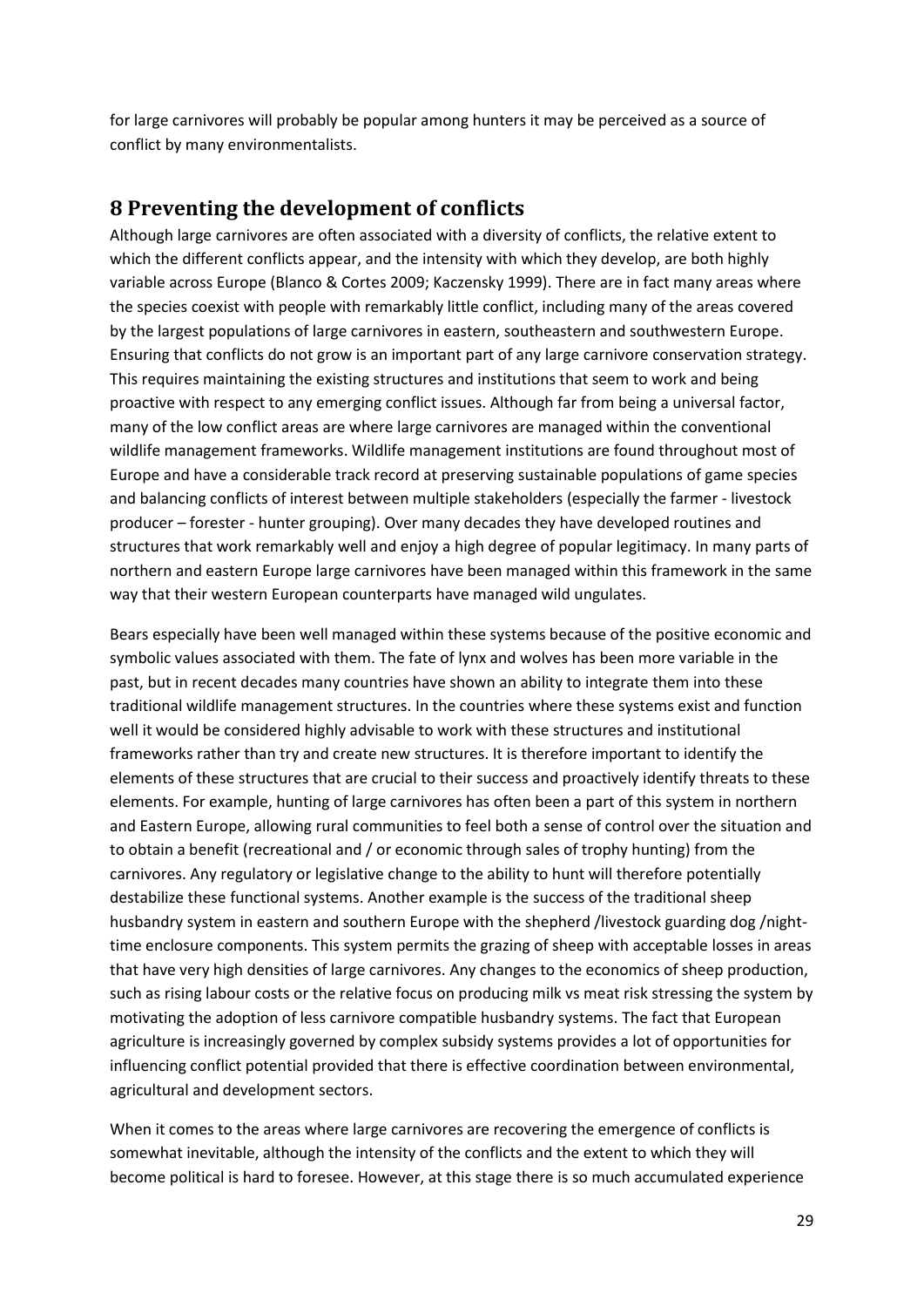that it is possible to predict the issues that will emerge. Although large carnivore recolonisation is difficult to predict there are some obvious areas where the probability is greatest. In these areas there should be some proactive planning on how to deal with issues when they emerge, permitting rapid responses.

# <span id="page-29-0"></span>**9 Suggestions for concrete activities for stakeholder engagement and reduction of conflicts with large carnivores**

Across Europe a wide range of initiatives and activities have been launched during recent decades to try and reduce conservation conflicts in Europe and beyond (Bouwma et al. 2010a,b; Newig & Fritsch 2009; Rauschmayer et al. 2009; Reed 2008). Virtually all modern approaches to conflict reduction involve some degree of stakeholder engagement (Maser & Pollio 2012; Sidaway 2005). While there has been little systematic evaluation of these activities, there is an accumulating body of case studies and experience which allows the listing of a range of activities that could be potentially deployed under different contexts to address different dimensions of the diverse conflicts associated with large carnivores. There is no magic bullet method that solves all issues in all contexts, and in some contexts stakeholder engagement and participation may not resolve conflicts (Young et al. 2013). What we have learned is that it takes targeted methods to address concrete issues in specific contexts. Among the range of forms of stakeholder engagement that exist, it is useful to consider that a wide range of participatory tools exist that cover a diversity of approaches from consultation, to decision making and action.

The outcome of a process also needs to be evaluated in multiple currencies, not just the number of large carnivores in a population for example. This implies that improving the interaction between stakeholders and institutions and social learning are as desirable outcomes as the conservation status of carnivores, and the ideal process should lead to benefits in both. The modern day commitment to increased stakeholder participation and dialogue in democracy and a strong civil society requires a high degree of stakeholder engagement. These principles are enshrined in a range of EU policies, including the Aarhus Convention (Rauschmayer et al. 2009). So not having engagement with stakeholders is not a valid option. The question therefore remains about how best to structure it. Therefore, the issues that need to be considered include;

- What type of process is needed?
- Who should initiate or facilitate the process?
- At what scale (European, national, regional or local)?
- Where and when should it be conducted?
- Who should be involved?
- How should the effects be evaluated?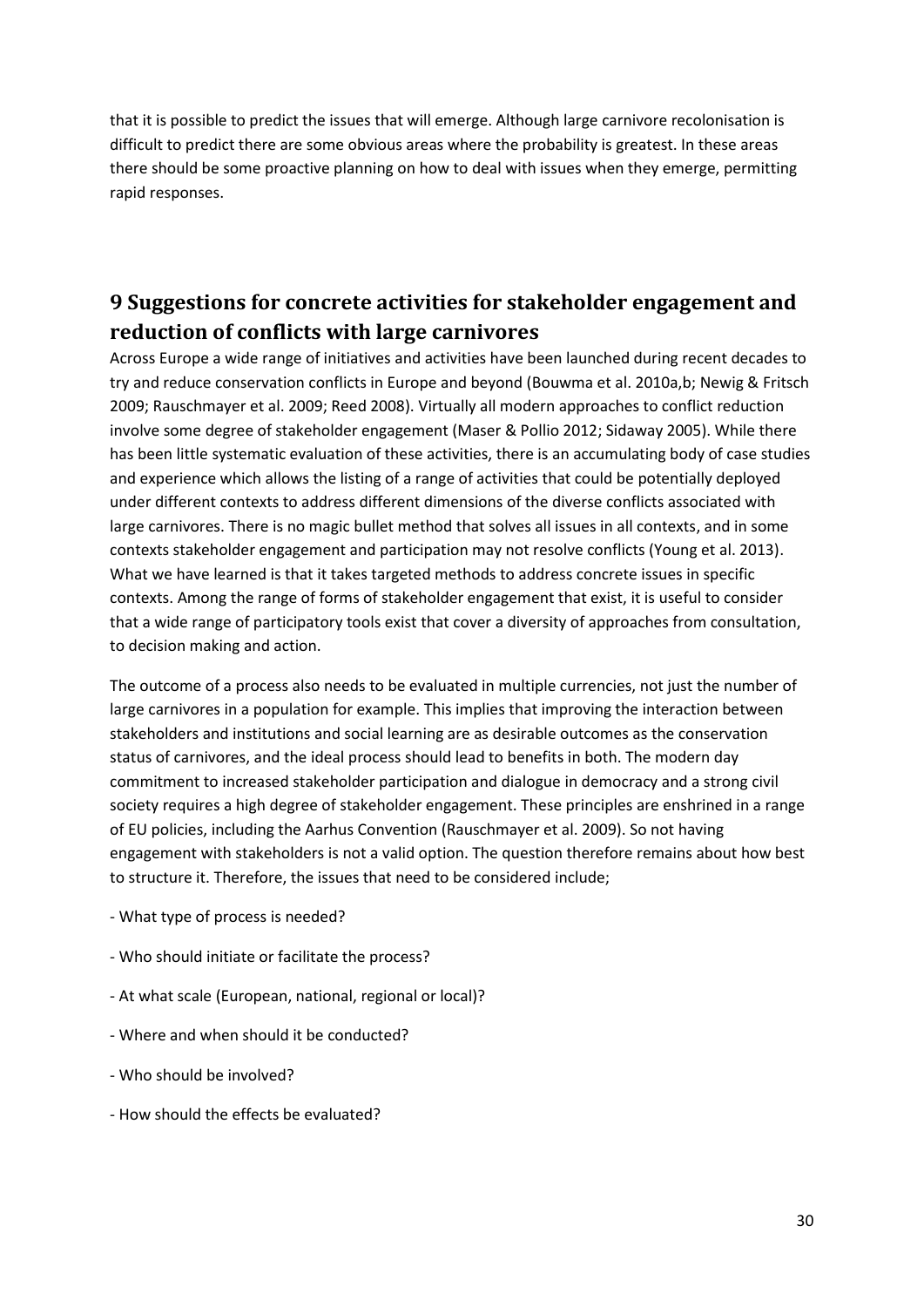### <span id="page-30-0"></span>**9.1 Information**

There are many conflicts which are genuinely associated with a lack of information and misunderstandings about issues as diverse as large carnivore ecology, legal frameworks, policy, practical methods for conflict mitigation, and the impacts of human activities on carnivores. There is a huge amount of ongoing research in the field leading to a constant production of new knowledge. In addition, there is a constant turnover of people – both with new generations being born and within the employees of various institutions. This implies that there is an almost endless and recurring need for information. Access to information is one of the fundaments of the democratic process and is a prerequisite for informed discussion. A desire for information is often expressed in interviews and questionnaires (e.g. Wechselberger et al. 2006).

It is important to consider however, what messages are being communicated, which media are used to transmit the message, to whom the messages are addressed, and who is used as the messenger. Because of the importance of these issues it is important to do some baseline investigations into these issues before investing in any actions. There is clear scope for using the distribution networks and resources of stakeholder groups to disseminate important messages in a targeted manner to those who most need to receive them. It is especially important that information is balanced and honest, ideally allowing the perspectives and experiences from multiple interest groups to be expressed to promote a higher degree of mutual insight. One strategy that appears to be successful is to get a number of stakeholders to work with researchers and other relevant experts to produce common information products that all sign off on. This greatly increases the legitimacy of the products and helps dampen the conflicts over knowledge that frequently appear in connection with large carnivore conservation. It also transforms information from being a one way, top-down, activity into a collaborative process.

However, it is crucial to realize that information has its limits (Brainerd & Bjerke 2003; Heberlein & Ericsson 2008). There are some actors in conflicts who are not interested in information, wide segments of the public are not interested in the issue at all, and there is little evidence that information changes attitudes, let alone fundamental values. In fact there is evidence that information can actually serve to strengthen values through selective filtering of content among people with strong views on an issue. Therefore, it is unlikely that information will dramatically change the attitudes of those people who are already strongly opposed to carnivores, but it may change the way the conflicts are played out and conducted. Ready access to well balanced and authoritative information may also help to lessen the impact of some of the misinformation campaigns that are emerging. Information may also be very important for maintaining positive attitudes among the wider public who have no strong opinions on the topic, although reaching groups who have insufficient interest to actively search for information represents a challenge and requires creative approaches. Despite these caveats, access to information is an underlying prerequisite for all other actions. The main point is that information on its own is rarely enough to transform a conflict.

### <span id="page-30-1"></span>**9.2 Technical working groups**

In some areas where knowledge is contested it may be productive to establish a working group composed of scientists and expert stakeholders who use a series of meetings or workshops to review existing knowledge and experience and try and come to a common understanding on specific issues. Areas of agreement can be identified, and if there are areas of disagreement it may be possible to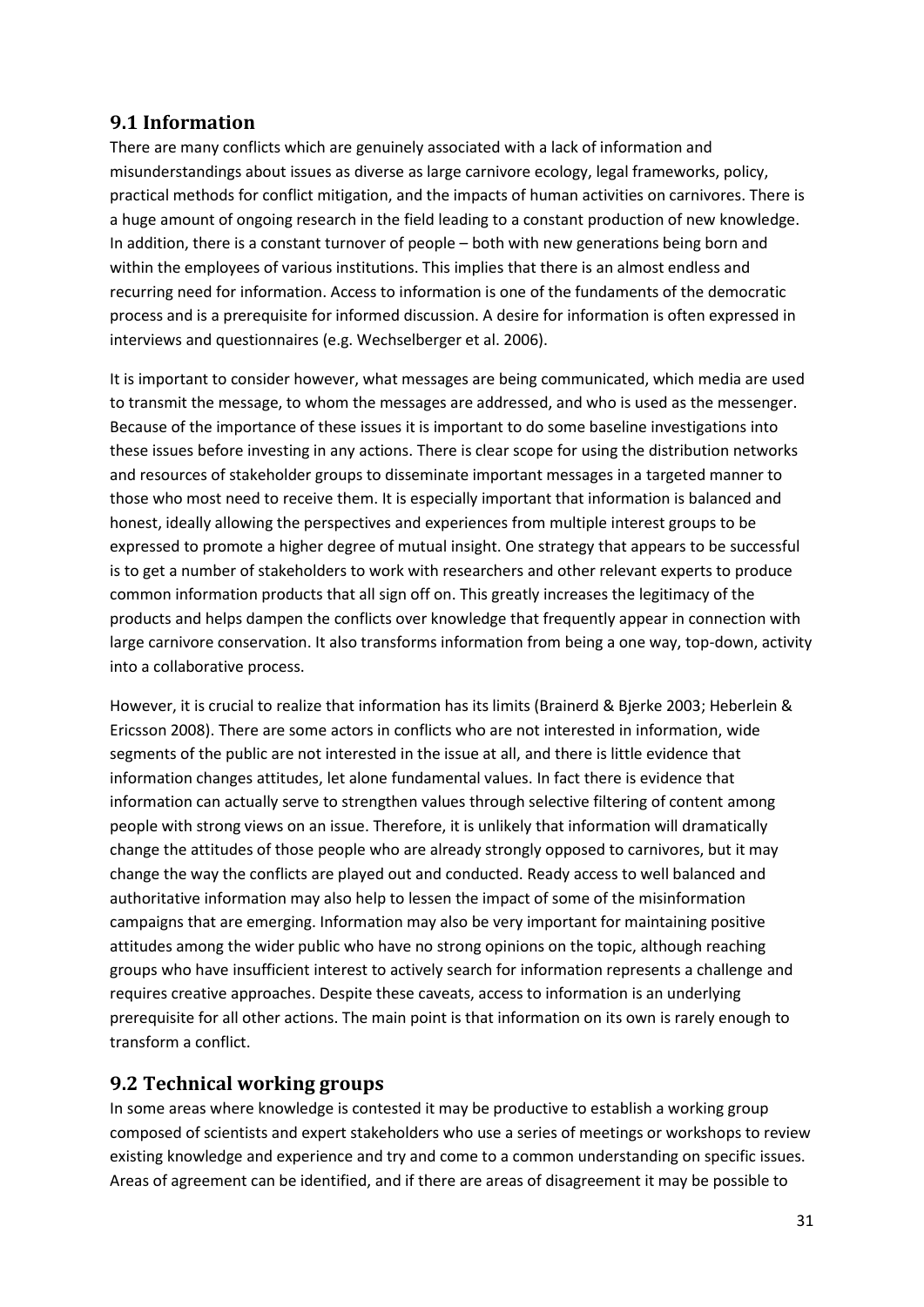identify approaches to gathering new data to resolve the uncertainty. The output of such processes can be very authoritative with high degrees of legitimacy and can provide the content for information campaigns. The process also fosters a collaborative atmosphere among stakeholders. Working groups tend to be very focused and technical in nature and usually involve a limited range of experts rather than a broad stakeholder participation. Working groups can be used for just about any issue, ranging from exploring the extent and nature of conflicts to identifying solutions. In several areas there is a need to clarify legislative and administrative rules and procedures. This especially concerns the operationalization of general concepts within the specific context of large carnivores. It would have been very useful for expert groups to clarify some Europe wide issues related to defining favourable conservation status, the acceptable use of derogations (Darpö 2011; Hiedanpää & Bromley 2011; Mickanek 2012; Trouwborst 2010), the need for landuse restrictions in Natura 2000 sites because of large carnivores and the eligibility of mitigation measures to receive funds from the diverse funding mechanisms within Europe. Other areas that would be fruitful would be best practice guidelines for population monitoring and livestock depredation mitigation.

## <span id="page-31-0"></span>**9.3 Outreach educational programs**

In areas where carnivores return after long periods of absence rural people often find it hard to readjust to living with these species again. Fear is often cited as a major factor, with carnivores being perceived as an issue that reduces the quality of rural life (Linnell et al. 2002). Although wolves and bears have been documented to kill people under certain circumstances the objective risk of being harmed by a large carnivore is too low to quantify. However, the perceived risk is a very real issue to many people, and simply sending out information materials is rarely enough to reassure people (Linnell & Bjerke 2002). In a number of areas there have been projects that have tried to help people readjust to living with carnivores again by organizing outdoor activities that take people into carnivore habitat to demonstrate that life can go on as before, even if wolves and bears have returned. These activities provide a perfect arena for different stakeholders to meet with a wide segment of the rural public in a practical and positive setting. Such trips can be especially valuable if combined with research or monitoring activities in the field.

The range of actions also includes employing carnivore advocates, or local contact people, who can function as a contact point for rural people to gain access to information about carnivores, mitigation methods, economic incentives and other issues. Having a predictable and accessible contact person can be very conflict reducing as it provides a local face that can serve as an intermediary with the administrators of a conservation policy that is often determined far away and perceived as being faceless.

## <span id="page-31-1"></span>**9.4 Economic and practical assistance**

For the conflicts that have an economic and material nature, such as depredation on livestock or destruction of beehives for example, there are a number of technical solutions. These include actions like the introduction of electric fences, or the use of livestock guarding dogs and other shepherding systems (Linnell et al. 1996, 2012; Smith et al. 2000; Rigg 2001). The introduction of these measures by a user who is unfamiliar with them can be facilitated by technical assistance to ensure that the methods are applied correctly. Practical help both ensures their effective adoption and an opportunity for meaningful face to face contacts and dialogue with individual users. In order to upscale from pilot projects to widespread use this form of outreach should ideally be institutionalized within the agricultural sectors own support structures. Given the marginal economics in sheep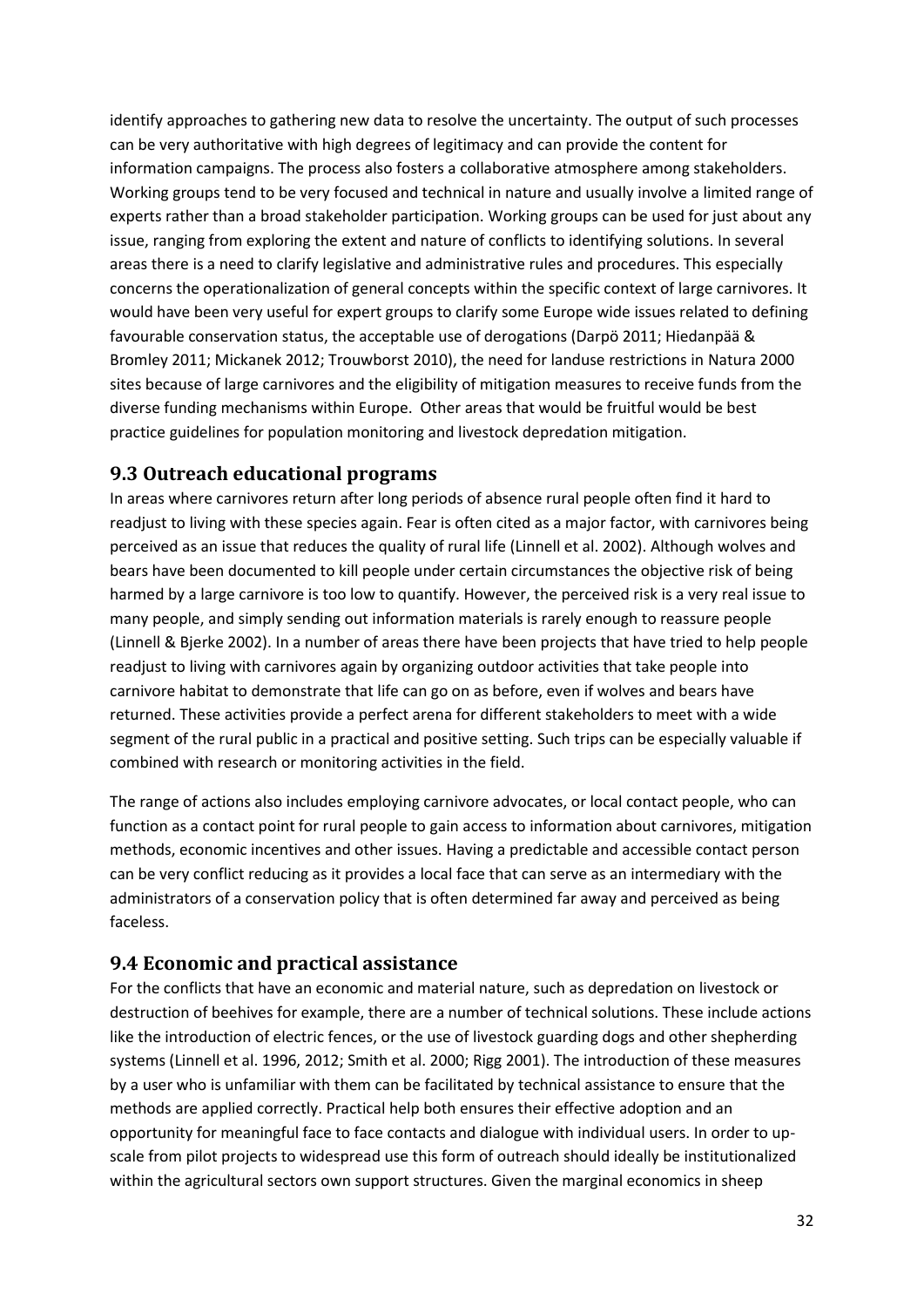farming in many countries there will be a practical need to provide some economic assistance to help the user adopt the new measures – either through providing funding or free materials. This being said, experience has also shown that it is crucial that the user also provides some own contribution, both in terms of money and labour, in order to ensure a sense of ownership.

The amount of change needed to adopt carnivore compatible husbandry methods varies hugely. In systems where sheep are already kept on fields and fenced pastures it is not much effort to upgrade from a conventional fence to an electric fence or introduce a livestock guarding dog (Kaartinen et al. 2009; Karlsson & Johansson 2010). If sheep are already herded (for example in connection with milking or grazing areas among croplands) it is not such a dramatic change to introduce a livestock guarding dog or upgrade the standards of a night-time enclosure (Mertens & Promberger 2000; Mertens et al. 2002; Smith et al. 2000). However, for the extensive free-ranging systems that have emerged in areas like the Alps and Norway (for sheep), throughout the Nordic countries (for reindeer) or in northern Iberia (for horses) in the temporary absence of large carnivores adopting carnivore compatible husbandry methods requires an almost total restructuring of the production system (Espuno et al. 2004). In these cases the costs of adjustment can be very high. In places where flocks are split over many different and small pastures, gathering them at night is often a big constraint, whereas having one guarding dog per pasture may be an economically speaking unsustainable option. Guarding dogs may also be not that well accepted by other parts of society.

Although no methods offer 100% protection from depredation, there is now a considerable body of experience from both traditional and modern applications, and best-practice guidelines are now readily available. The challenge is to create a will to adopt them, which at least in part will be aided by developing the funding mechanisms and the practical assistance needed to implement them. However, the scale of the challenge should not be underestimated, and neither should the cost (in terms of conflict, economics and animal welfare) of not doing so.

Dealing with garbage is another practical issue of great importance in areas with bears, as having well designed bins and dumps that prevent bear access can be crucial in preventing the development of problem behaviour.

#### <span id="page-32-0"></span>**9.5 Emergency teams**

There are a variety of situations where large carnivores end up in situations where there is a need for a fine-tuned response. These include situations where specific individuals need to be rescued (e.g. when accidentally trapped in a snare), treated (e.g. after a vehicle collision), discouraged (e.g. if bears begin to frequent human food sources) or killed (e.g. following unacceptable levels of depredation on livestock or an attack on a person). These are highly specialized tasks that require experts with knowledge of specialist techniques for tracking, trapping, immobilizing, euthanizing, and treating wild animals. These teams will typically require a diversity of members that can be drawn from a range of stakeholder groups (e.g. field biologists, veterinarians, hunters). These teams need to have a clear working protocol and to be regularly trained to perform their tasks. Continuous exchange of experience should be used in upgrading protocols and further training. These teams can be very conflict reducing in that they allow a graded and targeted response to situations that can become conflictful, they convey an impression that the authorities are reacting to local acute situations and they provide a forum for collabourative work where mutual exchange of knowledge is crucial.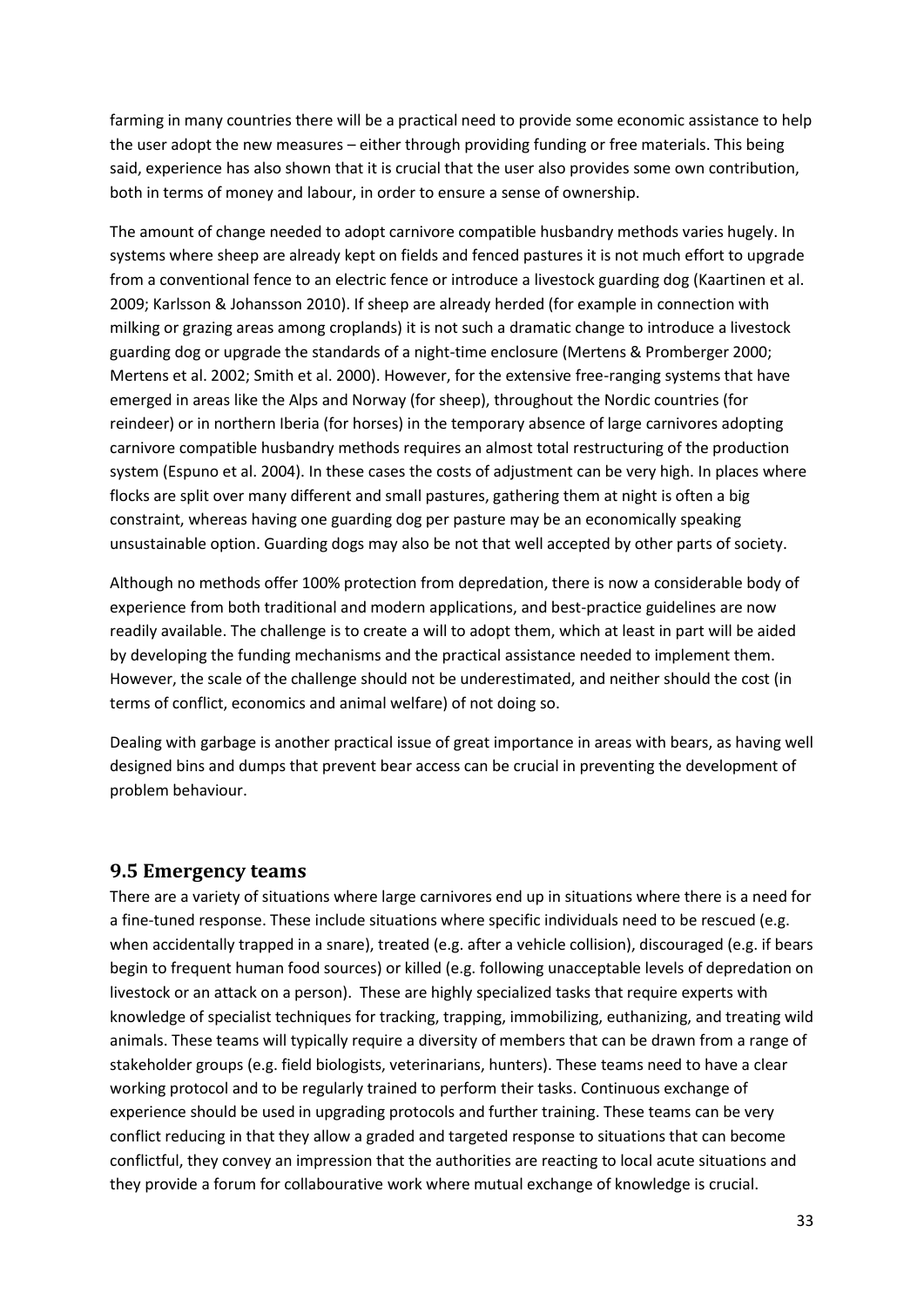#### <span id="page-33-0"></span>**9.6 Economic instruments – compensation and incentives**

Paying a monetary compensation (ex post facto) for livestock killed by predators has become an increasingly common strategy across Europe. The systems vary from country to country, with some paying more than market value, others paying less than market value, some systems paying for all animals lost while others only pay for animals that are documented as being lost, some paying only for direct loss (dead and wounded animals) other for indirect costs too (e.g. less fattening and induced abortion due to repeated attacks to flocks). There is also a huge variation in who pays. In some countries compensation is paid by the government while in others it is paid by the hunters with the lease for a specific area. Despite their widespread adoption the only function of these systems seems to be to protect livestock producers from economic loss. Research has frequently shown that compensation does little to increase acceptance of large carnivores. The existence of compensation provides a disincentive for producers to adapt their methods to the presence of large carnivores, and in the worst cases compensation can destabilize the whole livestock production system. How far such differences in compensating mechanisms may translate into unfair economical concurrency between countries should be assessed too. There are also many problems associated with the operation of a compensation system. Documentation of the cause of death of livestock requires careful examination and is not always possible, resulting in many conflicts over the basic facts of the events. Some of the existing compensation systems are associated with inefficiency and corruption leading to dissatisfaction among users. The transaction costs of documenting losses and processing claims can be high, and the amounts needed to be paid out can become very high (Agarwala et al. 2010; Boitani et al. 2010; Bulte & Rondeau 2006; Naughton-Treves et al. 2003; Naess et al. 2011; Nyhus et al. 2005; Schwerdtner &.Gruberb 2007).

There is now a broad consensus that if compensation is used at all it should generally be conditional on the adoption and effective use of preventative measures, and that compensation should not be so large as to remove all incentives to prevent depredation. In some situations, for example in areas where carnivores are only just colonizing or when an individual carnivore appears in a place where it could not be expected, it may well be appropriate to pay unconditional compensation during the process of transition. It is crucial that any compensation system should involve a careful and standardized inspection of killed livestock to protect against fraud and efficient payment. On the other hand, because no one prevention measure can warrant a zero level predation risk, compensation should not be fully dependent on the implementation of prevention. Confirmed records of livestock killed by carnivores can also serve as useful monitoring data, often very useful for detecting recent colonization of new areas.

In areas where depredation on livestock is regular and predictable it appears to be far better to pay a risk based incentive (i.e. pay for carnivore presence) or invest heavily in preventative measures rather than pay depredation based compensation (Zabel & Holm-Müller 2008). This greatly reduces transaction costs associated with documentation losses and processing claims and switches the focus to documenting carnivore presence (useful for monitoring) and adapting husbandry to minimize losses (Schwerdtner &.Gruberb 2007). To date this is only used for reindeer losses, but the approach shows potential (Zabel & Holm-Müller 2008). On the other hand, such an approach requires that a consensus has been reached between stakeholders and decision-makers, so that the risk based incentive is not perceived by the former as a disengagement of the latter.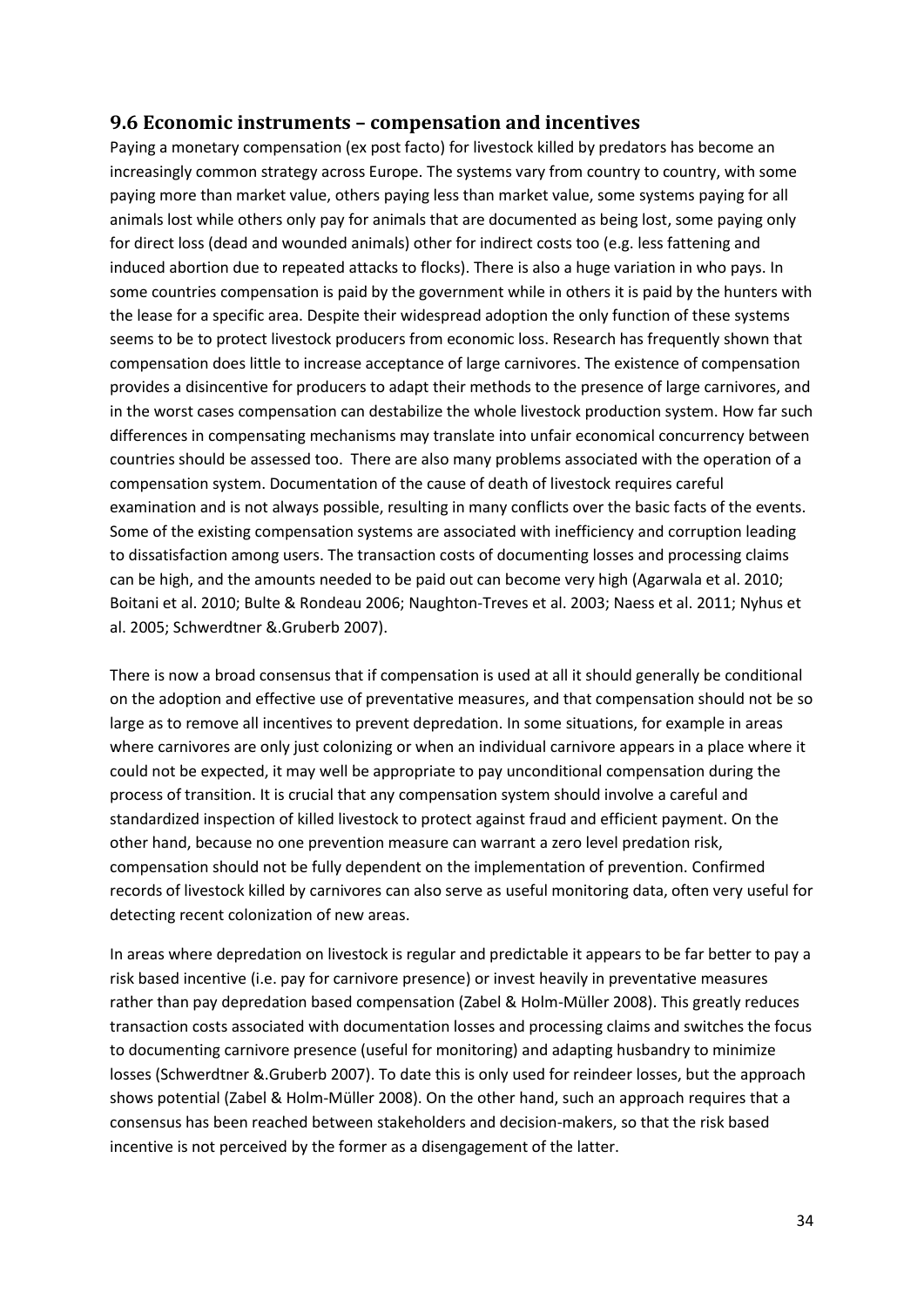## <span id="page-34-0"></span>**9.7 Branding**

One potential approach to minimizing the economic impact and maximizing the economic benefits of large carnivores involves the idea of branding, where consumers are asked to pay higher prices for livestock produce that has been produced within large carnivore range using carnivore compatible methods. While there have been several local scale attempts to launch such a product it has never been up-scaled to significant levels. Given the success of similar campaigns for other products there is considerable scope for exploring its utility with European livestock or honey production. However, it is also important to consider that there may be some opposition to this strategy from stakeholders who may be fundamentally opposed to the presence of these species in their landscape. Large carnivores could also be used to increase the perceived value of a range of other tourism products, including rural tourism, agri-tourism, ecotourism and trophy hunting if conducted in areas where the large carnivores are present.

## <span id="page-34-1"></span>**9.8 Joint activity**

The idea of engaging in joint activity is gaining ground as a mechanism to bring about constructive engagement between different stakeholders (Skogen 2003). It promotes face to face contact and mutual understanding as well as conveying an admission of shared responsibility to reach common goals. There are three areas where such activity could be especially useful in the context of large carnivore conservation.

A large part of the conflict around large carnivores concerns uncertainty or disagreement about the size and distribution of the populations. It would be highly desirable to obtain better data about carnivore populations, and to come to a better degree of agreement about these results. Throughout the Nordic, Baltic and many eastern European countries (e.g. Romania, Slovenia, Poland and Croatia) hunters and / or foresters have long been the main providers of data about all wildlife species. This cooperation between wildlife managers, researchers, foresters and hunters has been most developed in the Nordic / Baltic countries where hunters engage in highly organized data collection that is provided to managers and researchers (Braa et al. 2000; Kindberg et al. 2011; Lindén et al. 1996; Linnell et al. 2010; Solberg & Sæther 1999). The result is a unique access to data for the researchers and managers and a greater degree of buy-in and understanding from the hunters and foresters because they have taken part in the process (e.g. Skogen 2003). It also means that their contribution is much more easily visualized and appreciated. The Alpine countries also use networks of observers to collect data within the frames of the French wolf-lynx network and the international SCALP project (Molinari-Jobin et al. 2012). This model could be easily expanded to many parts of Europe, especially with the present access to camera-traps and DNA methods that permit the quality control of data provided, and it could be expanded beyond hunters and foresters to all those who spend time in the outdoors as well as landowners. Such an approach could be conceptually organized in a way similar to the ever expanding network of citizen science initiatives that are constantly showing their value for monitoring the state of European nature (Roy et al. 2012). The difference in this case is that the desired outputs would be both the data provided and the resultant reduction in conflict resulting from the co-production of knowledge.

A second area of joint activity lies within the area of livestock husbandry. Adapting to, and operating, carnivore-compatible husbandry methods often involves an increase in labour. There is great potential for conservation volunteers for example to take part in this work. Such programs have been piloted, especially in North America, and while volunteers will never have the full set of skills of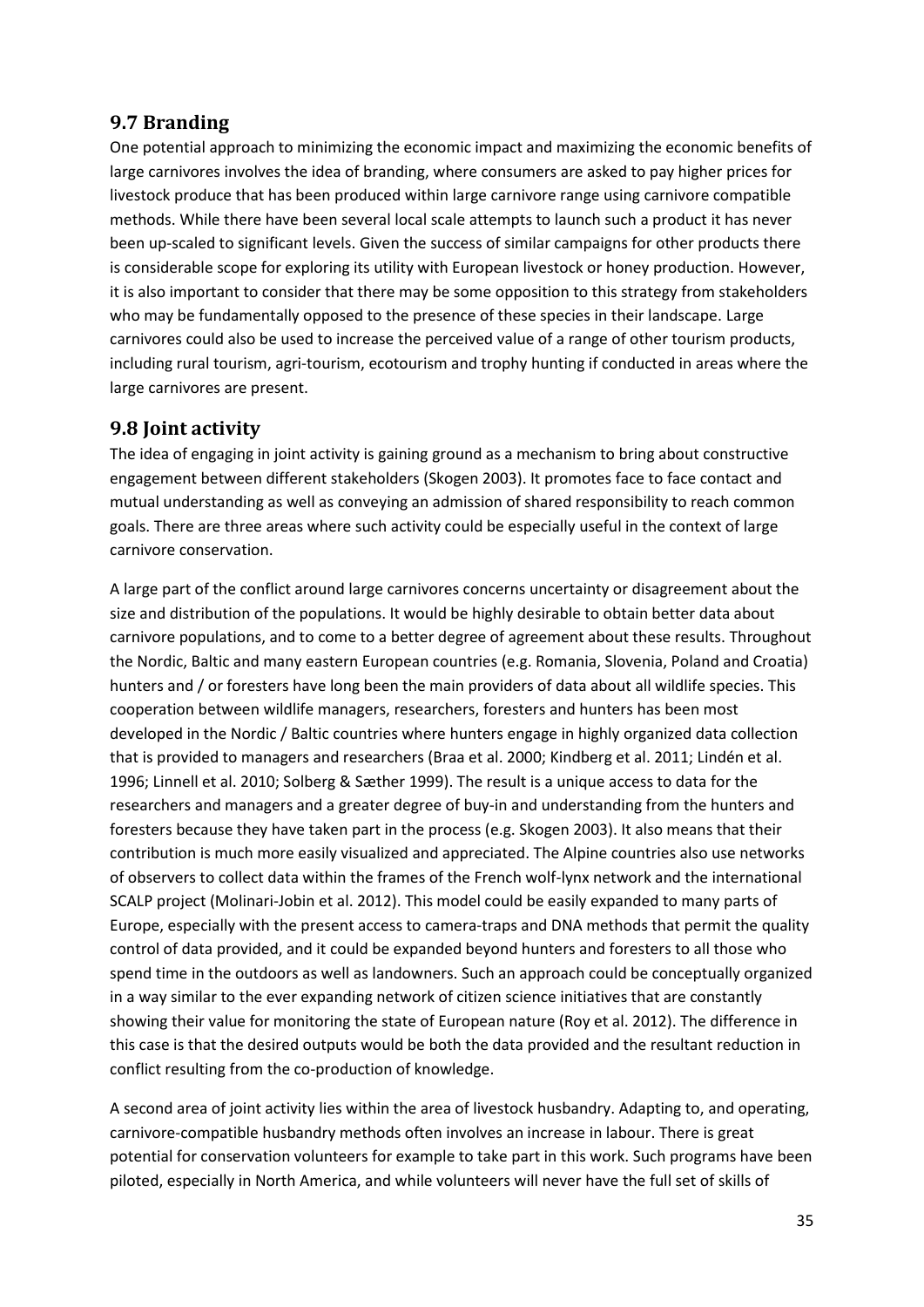shepherds they can certainly assist in many tasks. For example, a French NGO (Ferus) provides shepherds facing wolf predation with specially trained volunteers to help take care of the flocks and managing the prevention tools locally (such as electric fences).

A third area concerns the involvement of stakeholders in field research projects. A lot of ecological field data collection is labour intensive and requires a detailed knowledge of the landscape. For this reason, local people, be they hunters, foresters, herders, naturalists or simply outdoorsmen are ideal partners for researchers. Given some basic training, local people can collect valuable data from the field, often more cheaply and more efficiently than researchers. The fact that they live in the study area also reduces travel costs. The co-production of knowledge provides opportunities for scientific and local knowledge to interact and build on their mutual strengths. At its best local knowledge provides detailed and intimate insights into local ecosystems and landscapes, while scientific knowledge can provide modern tools (GPS-telemetry, DNA methods etc) that allow insights that are impossible for local observers. This combination results in the production of an integrated knowledge which has a greater legitimacy than knowledge produced in isolation.

### <span id="page-35-0"></span>**9.9 Study visits and experience-transfer**

Trust and legitimacy are key issues in stakeholder engagement. In many cases there is likely to be a high degree of trust within stakeholder groups as they presumably have common values, goals and experiences. There is therefore a lot to be gained by bringing members of a given stakeholder group from different areas together to exchange experience. For example, sheep farmers in eastern and southern Europe have generations of continuous experience at farming sheep in the presence of large carnivores. These farmers are probably the best communicators to discuss the potential for change with their western European counterparts who have to relearn all the old methods. The same potential benefits exist in all directions for almost all stakeholder groups to learn from their peers with contrasting experiences, although each may need to adapt the experience to local situations.

## <span id="page-35-1"></span>**9.10 Structured decision making**

In some cases conflicts are mainly of a technical nature, for example when discussing the impact of hunting quotas or the impact of removing certain numbers of problem animals, or evaluating the most cost effective way to reach a certain goal. For these cases there are a number of statistical approaches that can be used to model the impact of different strategies. The ability to produce a series of mathematical scenarios allows the exploration of different strategies. Although the internal mathematics of these models is often complex, it is rarely problematic to engage stakeholders in the process of using them, collabouratively coming up with different scenarios and input parameters and discussing the meanings of the outputs (Redpath et al. 2004; Westly & Miller 2003). These approaches can be applied in technical conflicts over details rather than broad value based conflicts. Potential areas of application can concern cases where the impact of hunting quotas are controversial or in cases of landuse planning where the impacts of infrastructure routing or placement is being explored. Questions concerning the optimal impact of various economic instruments can also be modeled.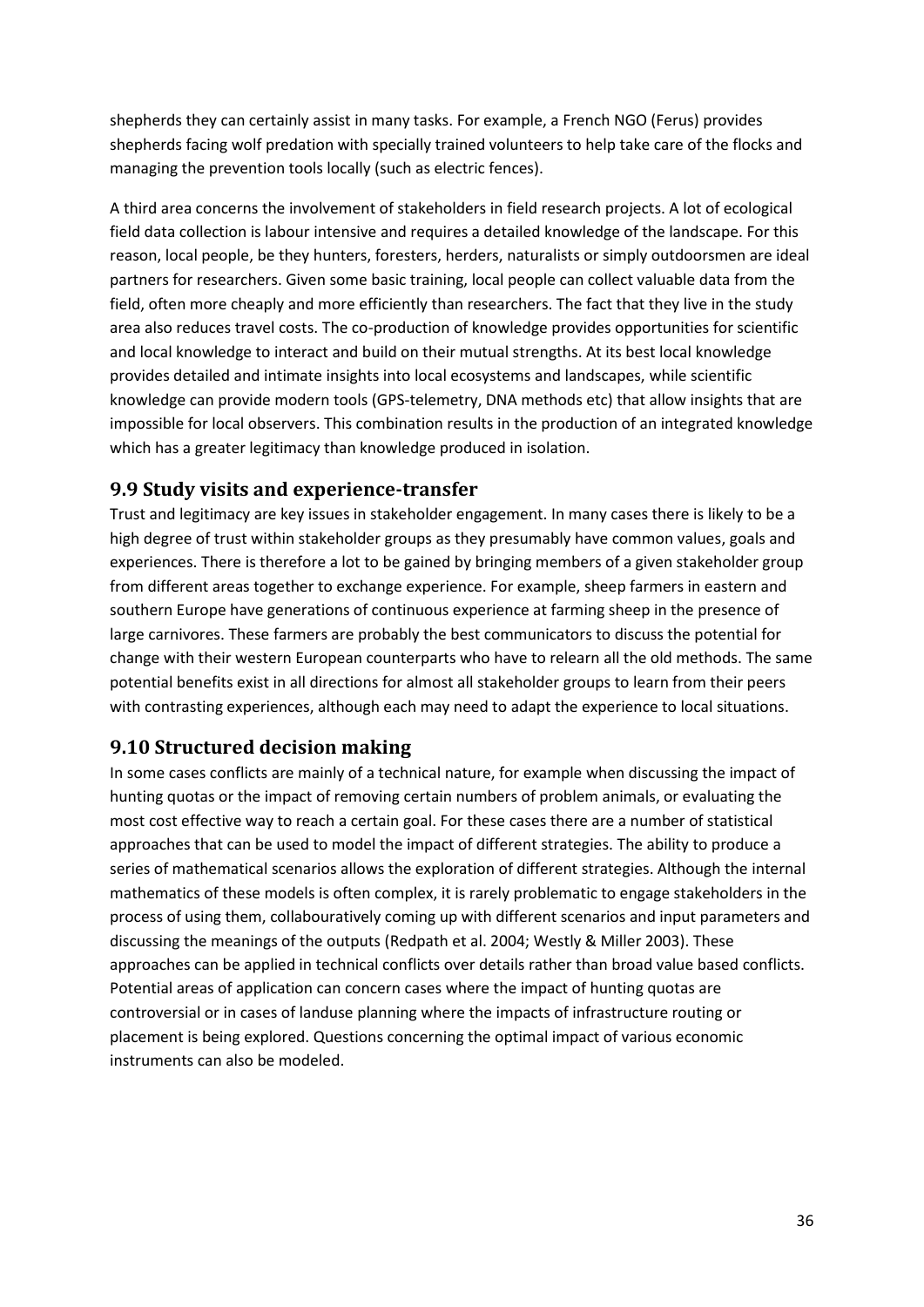### <span id="page-36-0"></span>**9.11 Contact forums**

A common measure to facilitate the distribution of information and improved dialogue has been the establishment of contact forums. These usually consist of regular (annual or bi-annual) meetings where responsible management agencies, a diversity of stakeholders, and scientists meet to discuss issues related to large carnivores and conflicts. Benefits include providing a structured forum for the presentation of information, such as the latest research results, two-way discussions about management issues and the opportunity for the development of trust between stakeholders. Such forums represent a formal institutionalization of participation and dialogue and have a high degree of symbolic as well as practical value.

## <span id="page-36-1"></span>**9.12 Institution building**

The weakness of many public (formal) institutions involved in large carnivore conservation has been identified as both a threat to the survival of large carnivores and a cause of conflict with many stakeholder groups. It is therefore possible to imagine a widespread capacity building program to help institutions build capacity in a diversity of relevant issues including; population monitoring, stakeholder engagement, law enforcement and damage mitigation.

While institution building is needed at many levels and in many different systems, it could be highly advantageous to build on the existing wildlife management structures, with their existing networks among hunters, farmers and foresters. These structures provide tried and trusted frameworks for managing wildlife and are deeply imbedded within rural communities. Although these structures may require some modernization and adaptation to live up to present day requirements when it concerns large carnivore conservation they represent a potentially efficient and irreplaceable resource. However, in some countries these structures do not exist, or do not function, and therefore need to be built up from the ground.

One of the clear challenges facing large carnivore conservation is the need for transboundary cooperation. This requires the development of new institutional arrangement at both national (for federal countries) and international levels to facilitate cross-jurisdictional communication. The challenges here are great because it does not only involve communication between EU (commonly bound by the Habitats Directive) and Council of Europe (joined by the Bern Convention) members, but depends very heavily on what occurs in a number of other states like Russia and Belarus.

## <span id="page-36-2"></span>**9.13 Hunting and lethal control of large carnivores**

When trying to integrate large predatory mammals into a crowded continent like Europe it is inevitable that some individuals that demonstrate problematic behaviour will need to be killed. Bears in particular show a tendency to develop potentially dangerous behaviour when they become foodconditioned (Linnell et al. 1999). Non-lethal forms of removal such as translocation or removal to captivity are basically non-viable as large scale sustainable strategies in Europe (Linnell et al. 1997), although there may be some potential for small scale actions (e.g. the translocation of lynx within the Alps; Ryser et al. 2004). It is important that well thought out and well communicated protocols exist for how to deal with specific individuals who display specific and unwanted behavior, such as food conditioning, boldness or attacks on people. These protocols should be followed up rapidly when the triggering circumstances are present. While the use of lethal methods to selectively remove specific individuals is relatively uncontroversial from both social and legal points of view (although see Tosen & Bath 2009 for an exception) there are other more controversial cases (Treves 2009).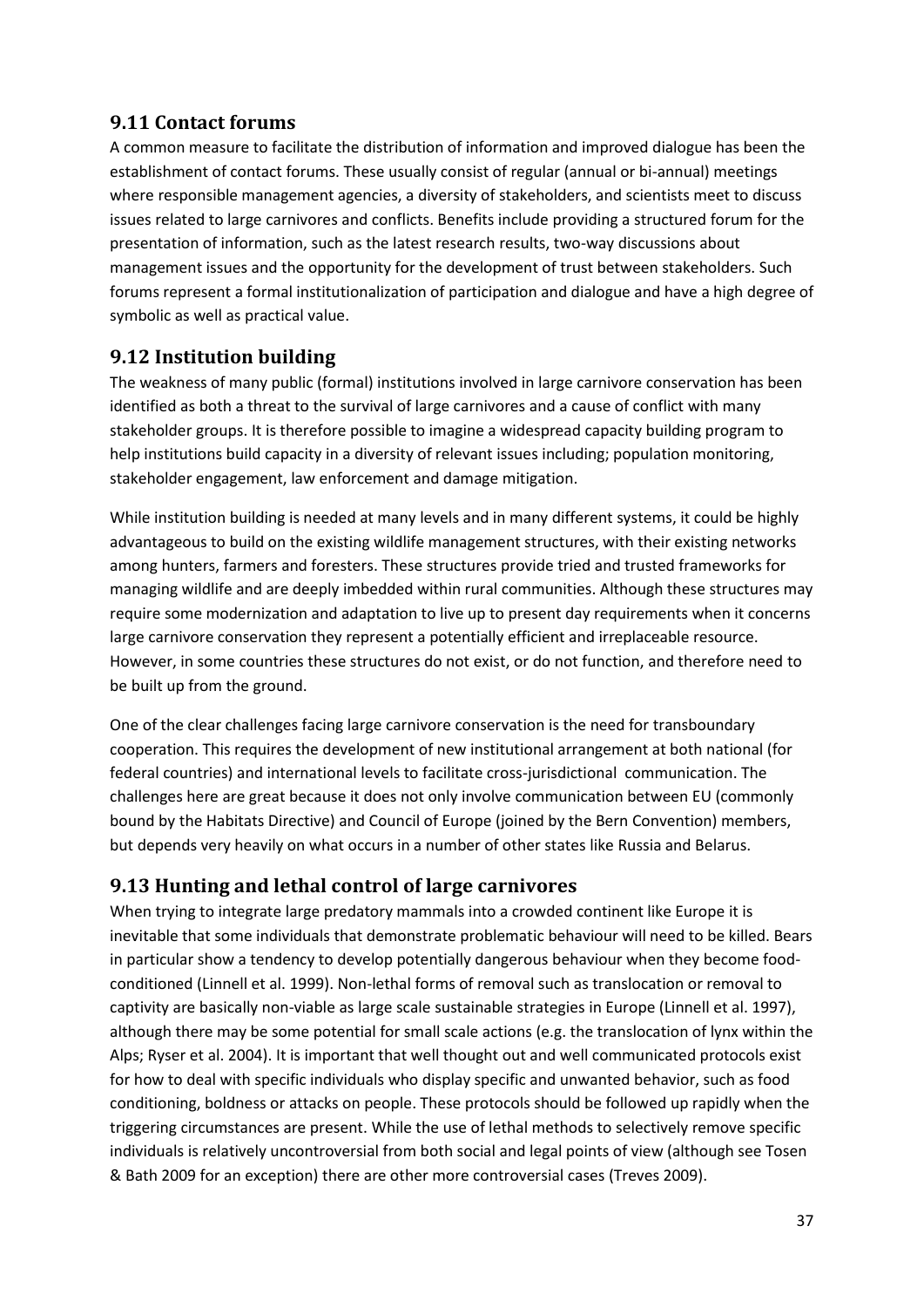One case concerns the large populations of large carnivores that occur in some parts of Europe (Kaczensky et al. 2013). These populations number in the hundreds or thousands of individuals and there is little doubt about their current viability. Some of these populations show considerable potential for growth. While there is considerable variation in the relationship between carnivore density and conflict when comparing between areas with different social and ecological contexts (e.g. Blanco & Cortes 2009; Kaczensky 1999), there is often a link between the level of conflict and the size and distribution of the population within a given context (e.g. Gervasi et al. 2012; Herfindal et al. 2005) and the limit of public tolerance will often be reached before the carnivores reach the habitat's biological carrying capacity or before density dependent processes begin to effectively regulate population size. In many cases there is therefore a practical desire expressed by some stakeholders to limit the size of these populations to maintain them at their present levels (or at least to prevent endless growth). Stabilisation is currently the management goal in many of the countries with large numbers of carnivores which can be seen as a consequence of success in conservation (Swenson et al. 1998; Ring et al. 2008). From a biological point of view stabilising large populations with rapid potential growth rates requires the killing of a significant proportion of the population each year, depending on species demographics and ecological context. As well as limiting the size of the population hunting can also give rural people a sense that they have some personal control over the carnivores with which they share their rural landscapes (Andersone & Ozolins 2004; Bisi et al. 2007; Liukkonen et al. 2009; Majic et al. 2011) and create the potential opportunity for using carnivores as a resource (Knot et al. in press). In many of these areas with large populations lynx, bears and wolves have been routinely hunted as official or de facto game species (Salvatori et al. 2002; Kaczensky et al. 2013), and conflicts are currently not that high. Experience has shown that major restrictions on these practices may be potentially perceived (depending on context) as a loss of power, a loss of control, the loss of a valued activity and a loss of a resource, all imposed by an external authority (Bisi et al. 2007; Liukkonen et al. 2009; Hiedenpää 2011; Majic et al. 2011), factors which can potentially increase levels of conflict. In the absence of widespread illegal killing, restrictions on legal harvest will also inevitably lead to population growth unless there are other external factors limiting the population. Increasing density beyond certain points will potentially result in an increase in conflicts. In these cases allowing the continuation of hunting of carnivores may be regarded as important to contain conflicts and ensure that the relatively high degree of public tolerance of carnivores in these large populations is maintained, provided its impact is adequately monitored and does not affect the long-term viability of populations. It is also important that hunting in one country must not negatively influence populations in neighbouring countries through source-sink dynamics and not hamper an expansion of the population's range into suitable habitats officially declared/considered as a part of the favourable reference range of the species, both within the country and in neighbouring countries (Linnell et al. 2008).

The other situation concerns the possibility to allow limited hunting in smaller populations or in areas with no recent tradition of carnivore hunting. The dynamics of many populations show positive growth and models indicate that low levels of regulated harvest may not prevent even relatively small populations from continuing to grow provided that harvest is limited, well regulated and the population closely monitored (Chapron et al. 2003; Linnell et al. 2010; Nilsen et al. 2012; Sæther et al. 2005, 2010; Tufto et al. 1999). It is claimed by hunters that allowing even a limited harvest will reduce some social conflicts by giving them an opportunity to have some influence over carnivore populations, as well as allowing them to exploit carnivores as a resource for recreational or trophy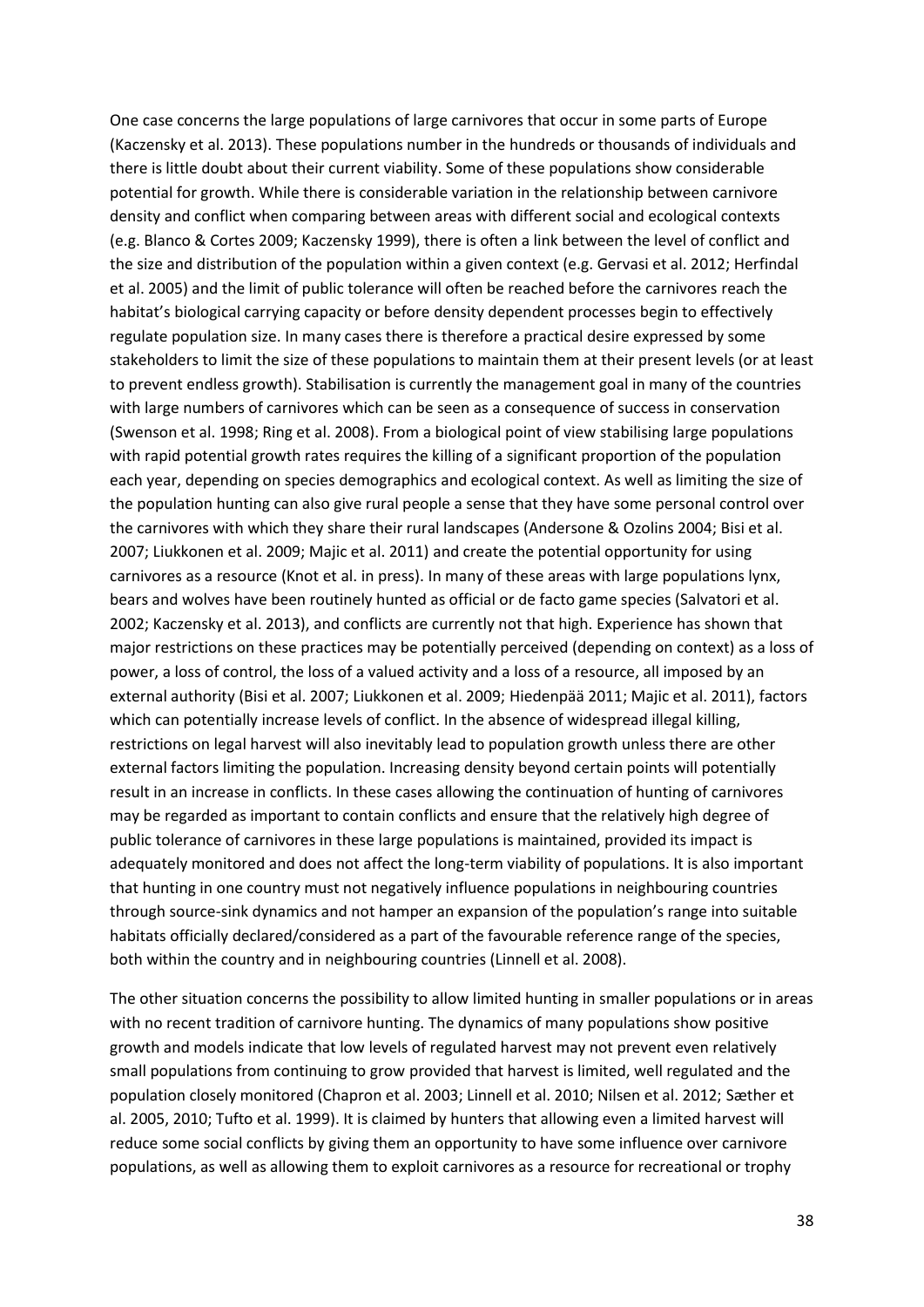hunting. The social and economic effects that this will have on wider rural communities will depend very much on how the hunting system is organized (local hunters versus outside hunters) and the general standing of hunting in the specific communities. Worth noticing is that opening for hunting may however cause environmentalists and segments of the wider public to feel disempowered and lead to an increase in litigation and therefore an escalation of conflict, as illustrated by the Swedish wolf example (Darpö 2011, Michanek 2012). Also the process of slowing population growth may potentially provide more time to adapt to their reappearance. Finally, the claim is made that allowing legal harvest will reduce rates of illegal killing. Many of these claims are often controversial (Treves 2009; Treves & Martin 2011). On the one hand, there is some evidence to support the idea that hunting might in certain contexts increase trust towards authorities and acceptance of large carnivores (Bisi et al. 2007; Ericsson et al. 2004; Liukkonen et al. 2009; Skogen et al. 2003; Sjölander-Lindqvist et al. 2010), on the other hand, it is not clear if hunting in such situations may not ultimately be detrimental to the recovery of small carnivore populations by reinforcing intolerance towards population growth. It also appears that in some contexts illegal hunting may have been facilitated by poorly organised legal harvest. This is therefore an area that urgently needs more research and where it may be possible to try out certain culling regimes and document their impact on tolerance and the level of illegal killing (Andrén et al. 2006).

It must be borne in mind that the killing of charismatic species like large carnivores is often very controversial with environmentalists, animal welfare advocates and many scientists, as well as elements among the wider public. This returns us to the central dilemma associated with large carnivore conflicts – that while the wider public is generally very positive to their conservation, the conflict is disproportionately felt by a minority in society. Thus it becomes a question of to what extent concessions should be given to these minorities, which strikes at the debate about democracy should balance majorities and minorities (Arblaster 2002). From a conservation policy point of view it is also important to consider that while hunting is controversial, it is regarded as a legitimate activity, as highlighted by the endorsement of the European Charter on Hunting and Biodiversity by all signatories of the Bern Convention, which includes all EU member states. This implies that within existing policy frameworks discussions about hunting carnivores should not focus on the moral principle of killing carnivores, but instead should be focused on issues of legality concerning the way it is organized (Darpö 2011; Hiedanpää & Bromley 2011; Mickanek 2012; Shine 2005) and biological issues concerning how it impacts population function, structure and viability). Under this consideration the key issues are linked to (1) the quality of the monitoring system (e.g. Caniglini et al. 2012; Flagstad et al. 2004; Linnell et al. 1998, 2007; Solberg et al. 2006), (2) knowledge about the demographics of the species / population in question (e.g. Chapron et al. 2003, 2009; Nilsen et al. 2012a,b), (3) the ability of the decision making processes to respond to observed population changes and handle uncertainties (e.g. Milner-Gulland et al. 2010; Bunnefeld et al. 2011), and (4) the extent to which hunter behaviour can be predicted (Bischof et al. 2008, 2012) and regulated (Rowcliffe et al. 2004; St Johns et al. 2012), and to which illegal killing can be minimised.

#### <span id="page-38-0"></span>**9.14 Delegation of power to local levels**

At the same time as Europe has undergone a process of building pan-European structures there has been another trend within countries to delegate decision making, or decision implementing, authority to lower, more local levels. This is formally endorsed by the EU under the principle of subsidiarity. The theory behind delegation and decentralization is that local level decisions will enjoy greater legitimacy and be more adapted to local needs. The global experience with such structures is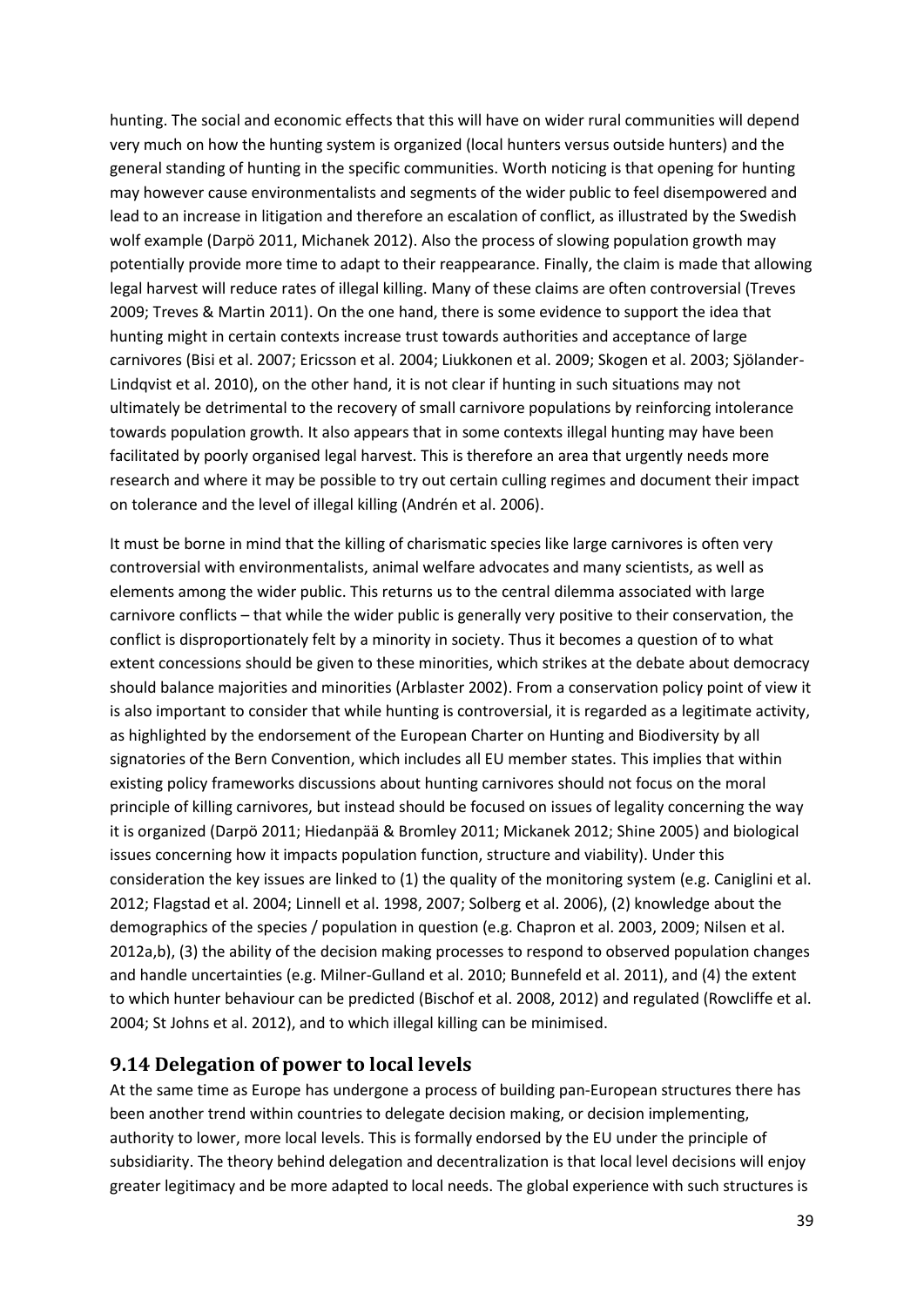mixed and it is far from automatic that local structures deliver the benefits they are meant to deliver (see Linnell 2005 for a review). It is especially challenging for large carnivores because their conservation requires large scale (i.e. international) coordination of effort to manage whole populations (Linnell et al. 2008; Linnell & Boitani 2012). Another issue is that so much of their management is constrained by international agreements that there is relatively little decision making authority that can be delegated. The Fennoscandian countries have tried a variety of structures with decentralized and delegated authority, although the experience is mixed and no real conclusions about their success are available yet (Guldvik & Arnesen 2001; Sandström et al. 2009).

Many European countries have formal federal structures where responsibility for environmental and biodiversity issues is often delegated to autonomous regions or federal states. Experience with this is mixed, and many cases of lack of coordination and institutional failures are apparent, while there is little indication that the greater proximity to local people serves to reduce conflicts.

### <span id="page-39-0"></span>**9.15 Developing inclusive visions for the European landscape**

Many conflicts are associated with perceived fundamental differences in how stakeholders value the landscape and view their place and role within these landscapes. However, experience has shown that there is usually a huge amount of unrecognized common ground between many stakeholders that needs to be visualized and capitalized on. Collaborative visioning is a participatory process where areas of common ground and areas of real dissent can be identified. Because these exercises are future orientated it is also possible to use scenario methods to help minimize discussions about differences or disagreements from the past.

Europe offers a very specific conservation context that strongly differs from the more widespread wilderness models that are well developed in North America, Africa and Asia. The European focus has always been much more based on an integration of humans and nature and the interweaving of natural and cultural heritage. The needs to integrate human culture and nature are clearly enshrined in the preambles and texts of the Habitats Directive, the Bern Convention and the European Landscape Convention. This model potentially offers a place for most stakeholders' interests in a multi-functional landscape. While this vision has been implicit for many decades it has rarely been well articulated. However, large carnivore conservation, and the emergence of a European wilderness discourse are challenging these traditional visions. In effect, these two issues are perceived as being threats to the continuation of traditional forms of landuse, lifestyle and livelihoods that involve production (grazing, hunting, forestry), and conflict is very often derived from fear (Maser & Pollio 2012).

It would have been very beneficial for a group of stakeholders to work together to articulate a large scale and broad vision for how they think their various interests could be integrated within a shared European landscape. This process could especially be useful to identify to what extent any conflicts are actually about matters of rhetoric or language and confusions of scale rather than issues of substance. If an integrative vision of how large carnivores, biodiversity, and human interests can be developed and agreed upon by a diversity of stakeholders it could serve as a powerful communicative tool to reduce conflicts associated with feelings of threat and serve as a constructive driving force to motivate positive social and ecological outcomes.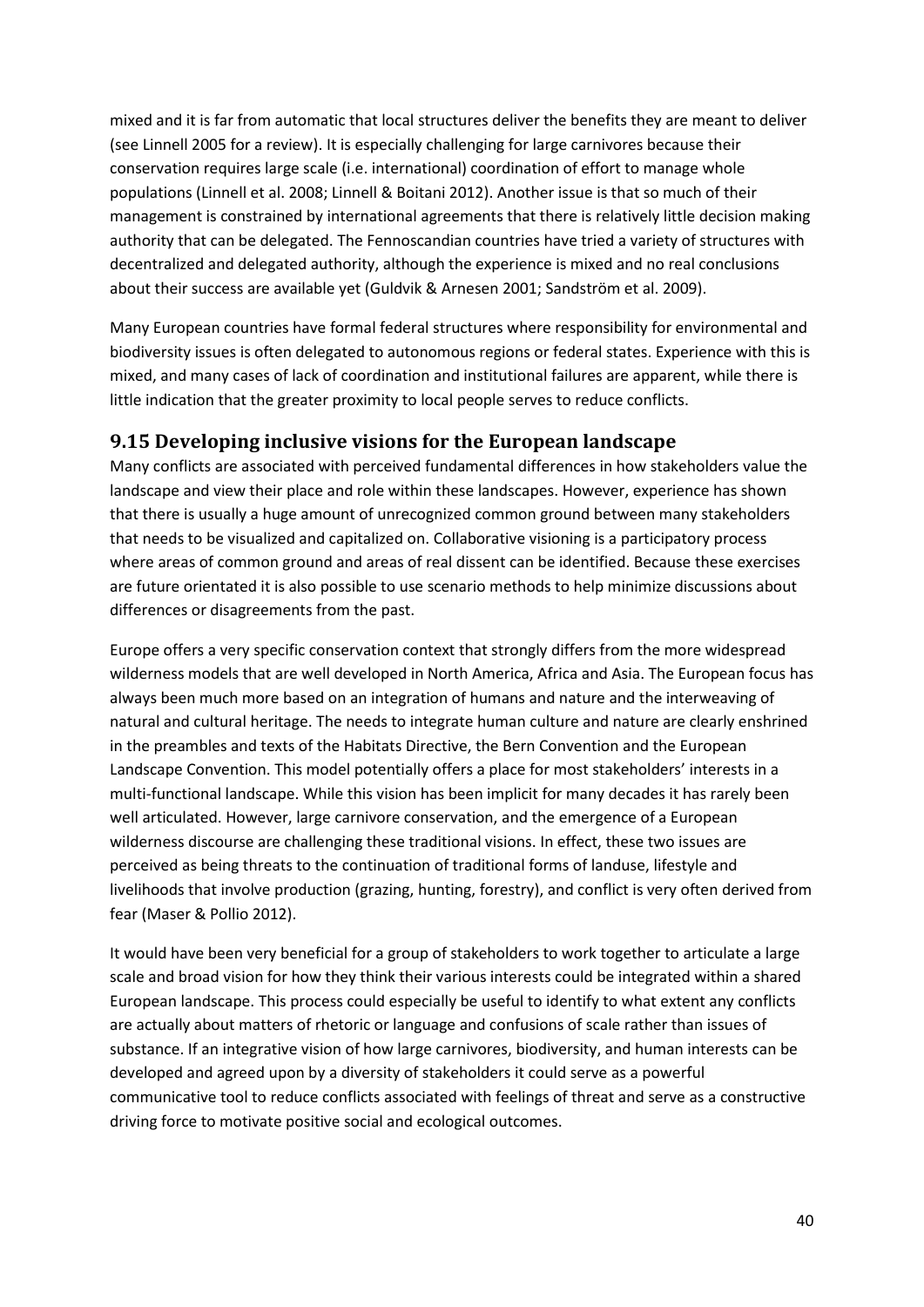## <span id="page-40-0"></span>**9.16 Participatory development of action plans**

Having detailed action plans or management plans is a key component for conservation. Not only does such a plan ensure that the biological needs of the species are formally taken into account, but it also provides a structured way to provide predictability for stakeholders who may be impacted by this conservation. Issues of concern can be explicitly addressed and firmly anchored within formal policy frameworks. Clear statements of goals and means provide a foundation for adaptation.

Traditionally, action plans have been written by experts or bureaucrats and have proven to be sources of conflict in some cases. In recent decades there has been a widespread acceptance of the need to involve stakeholders in the process. This can be achieved in a number of ways.

Firstly, stakeholders can be consulted at various stages of the process during which an action is developed. This can be done in a range of ways, including allowing for written comments on drafts, to holding public meetings, to constituting formal advisory groups of stakeholders to give input into a process (Andersen et al. 2004; Anonymous 2007; Bisi et al. 2007; Bouwma et al. 2010a,b; Liukkonen et al. 2004). All these processes serve to allow people with interests in the case to communicate their concerns to the policy makers in structured manners. It is also common to accompany these processes with the commissioning of a diversity of research and technical reports that summarise the state of knowledge on various relevant topics. Original research can also be commissioned to fill knowledge gaps. If the stakeholder involvement is conducted well and throughout the whole process (especially starting early in the process) it is possible for such consultative processes to influence the contents of action plans and convey a sense of legitimacy to the plans. However, no real power is ever given to the stakeholders. Most existing European action plans for large carnivores have been drawn up using these consultative processes.

A second approach is to convene a group of stakeholders, with expert facilitators, and delegate the formal power of drawing up an action plan to this group. This requires that decision makers have the authority to delegate power, and if so that they agree to abide by whatever the group comes up with at the end of the process, although they will naturally be constrained by national and international legal frameworks. This requires a high degree of trust. It also requires that stakeholders have good internal communication so that their delegates have the mandate to speak for the members of their organisations. Such processes tend to take a long time, especially if there is a desire to achieve full consensus, and require major investments of time. If they succeed, such processes have the potential to have a high degree of legitimacy and greatly reduce conflicts. They have so far only been applied in the less conflictive context of bear management in Bulgaria and Croatia (Bath 2009).

A key challenge for running such processes for large carnivores concerns scale. The need to coordinate manage at the population scale is now well recognized (Linnell et al. 2008; Linnell & Boitani 2012) and almost always requires coordination of management between different jurisdictional units, be they autonomous regions, federal states or countries. While planning on these scales is essential for the long term survival of large carnivores, and to effectively deal with many to the material and practical conflicts, it poses challenges for widespread participation. There will be a need to experiment with new approaches to integrate stakeholders into these processes.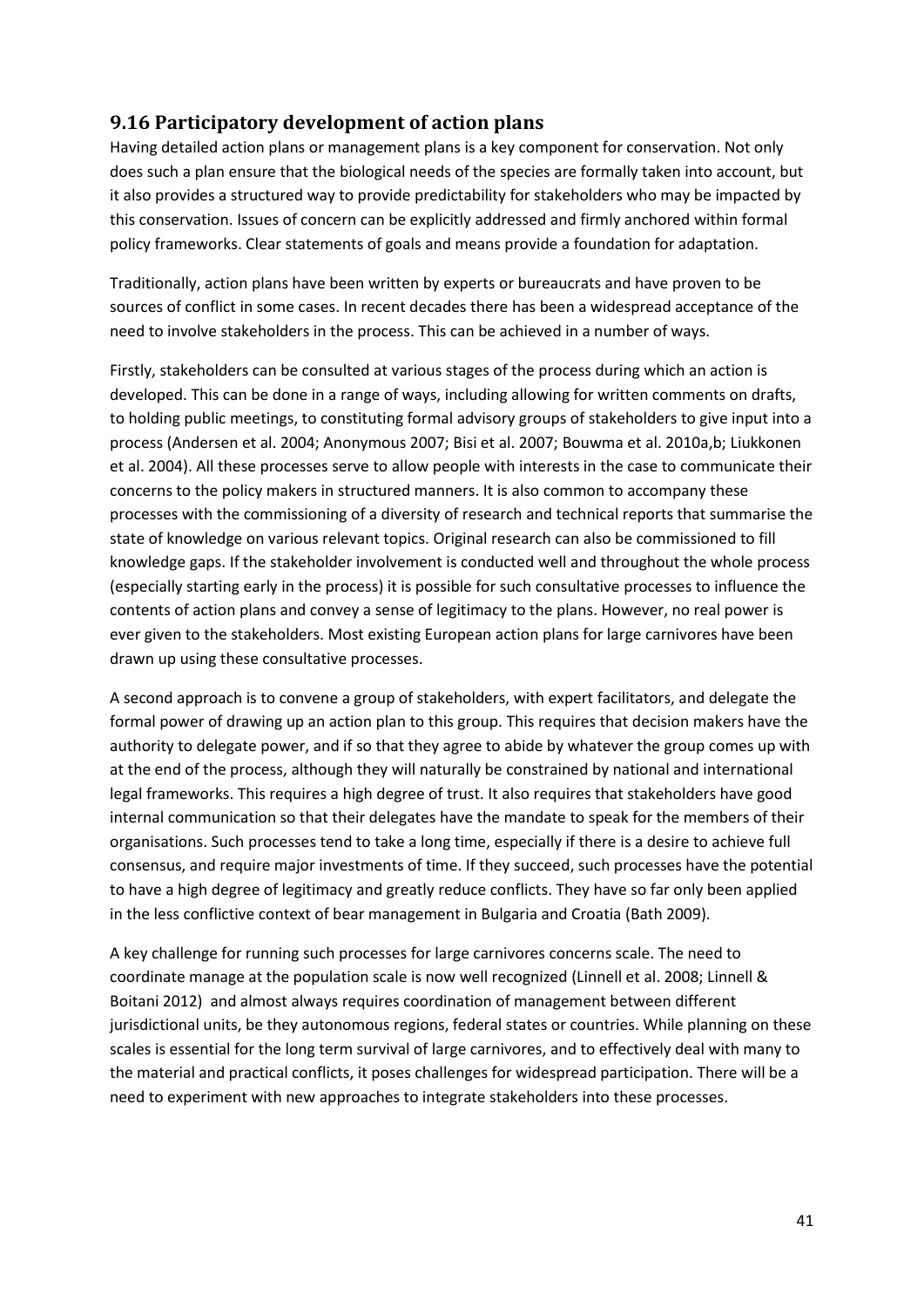#### <span id="page-41-0"></span>**9.17 Co-management.**

This form of collaborative management has become quite common in natural resource management and wildlife management (Decker et al. 2000; Borrini-Feyerabend et al. 2004; Zachrisson 2004) although it has not yet been formally used within a large carnivore management context. In its classical sense co-management involves making decisions via a committee that consists of representatives of the authorities that hold formal power and representatives of some of the main stakeholders. Scientists or other external experts may also be included as members of the committees or called upon as external advisors. This committee is then delegated the authority to make management decisions. The fact that these committees are small and meet regularly over prolonged periods permits the development of trust, mutual understanding and co-learning, and have shown themselves to be especially valuable in cases involving indigenous peoples and natural resource management. In many ways co-management represents a formalized perpetuation of participatory action planning, although the frames tend to be set over long time scales, with annual decisions being taken on things like harvest quotas. The model has great potential for wider use.

# <span id="page-41-1"></span>**10 Key elements of stakeholder engagement and public participation**

### <span id="page-41-2"></span>**10.1 Advantages and disadvantages**

Although the body of knowledge on such processes is largely experience based, the literature on public participation consistently contains very similar lists of claimed advantages and disadvantages of participatory processes. These can be summarized as:

Benefits for democratic society, citizenship and equity:

- More relevant stakeholders to be included in decisions that affect them.
- May increase trust in decisions and civil society if transparent and considering conflicting claims and views.
- Can empower stakeholders through the co-generation of knowledge.
- Increase likelihood that decisions are perceived to be holistic and fair accounting for a diversity of values and needs, recognising complexity.
- May promote social learning.
- New relationships, building on existing relationships and transforming adversial relationships as individuals to learn about others' trustworthiness and learn to appreciate the legitimacy of each other's view.

Benefits for the quality and durability of decisions:

• Enables interventions and technologies better adapted to local sociocultural and environmental decisions.

- May enhance rate of adoption and diffusion among target groups
- Meet local needs and priorities.
- Make research more robust, providing higher quality information input.
- Higher quality decisions, anticipating and ameliorating unexpected outcomes.
- Sense of ownership over process and outcomes.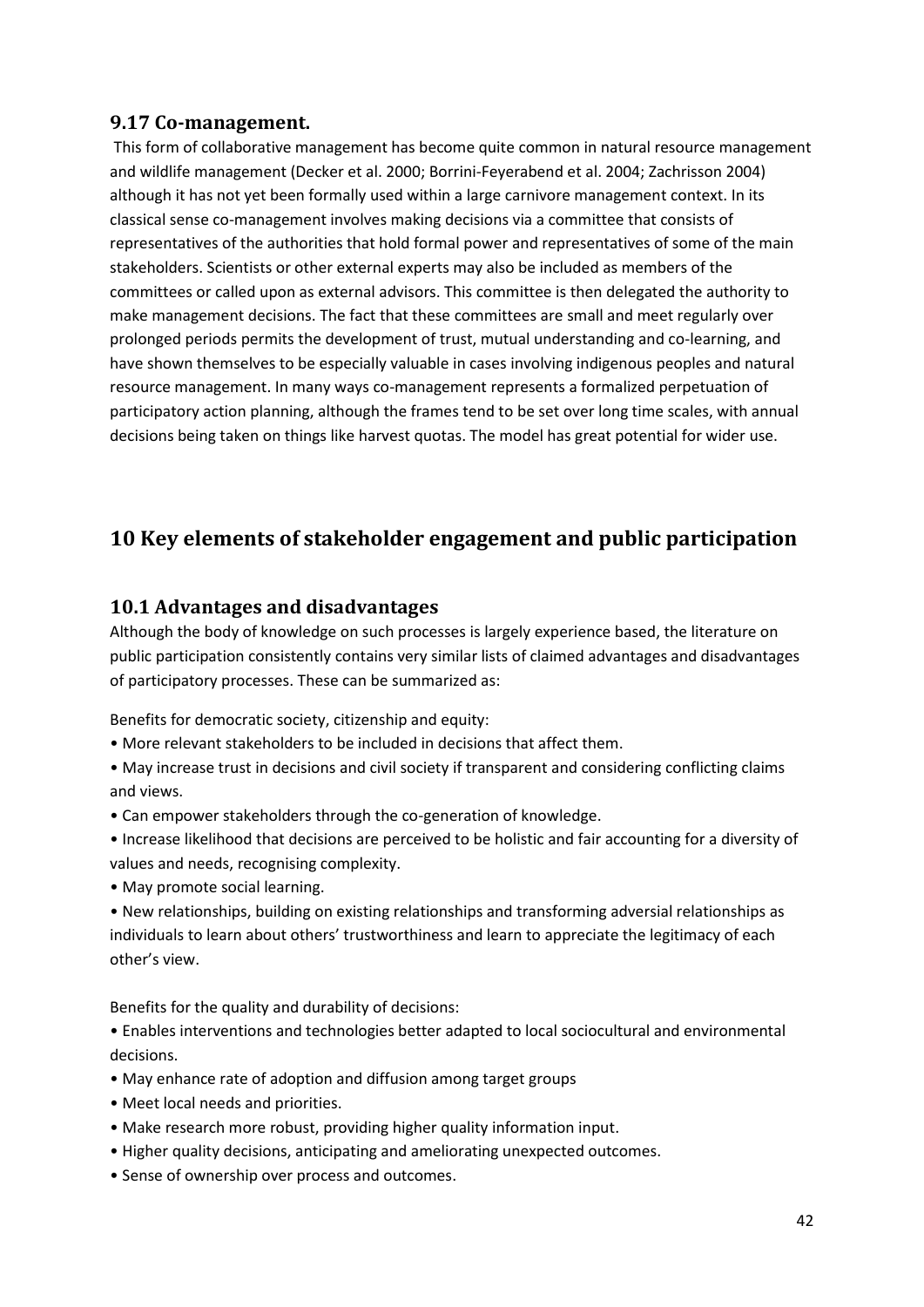• Long-term support and active implementation of decisions might be enhanced.

Potential disadvantages

- Costly in time and resources in short to medium term.
- Difficult to apply at large scales.
- There may be risks of democratic deficits if processes are dominated by some powerful lobby groups, and it is hard to involve the wider public who are also stakeholders.
- May lead to a reduction in the use of scientific knowledge.
- May be outcome deficits (from an environmental point of view) due to the nature of compromises.

### <span id="page-42-0"></span>**10.2 Characteristics of a good process**

There are many different methodological approaches that vary widely in format, from the very structured to the very open and unstructured (Owen 2008; UNEP 2007a,b). However they have a number of things in common. Based on the experience of many practitioners it is possible to identify a set of criteria that describe a good participatory process (Bouwma et al. 2010b; Webler et al. 2001; Sidaway 2005; Maser & Pollio 2012).

• Managing expectations so that goals are realistic. A central issue here lies in being very open about how much influence the process can have and about what legal or policy constraints are imposed on the group. It is also often pointed out that the biological and ecological constraints on the species or ecosystems being discussed need to be clearly identified.

• Ensuring popular legitimacy which requires that stakeholder representatives should be empowered by their constituents to negotiate on their behalf.

• The process should facilitate a broad and open dialogue which allows ideologies and values to be openly communicated. However, the focus should be very much on exploring common interests rather than divergent positions.

• The process should be fair, giving all participants an equal chance to speak, and conducted in a manner that allows trust to develop and dignity to be maintained.

• The process needs clear leadership with trusted and experienced facilitators.

#### <span id="page-42-1"></span>**10.3 Consensus vs consent**

The ideal goal of any participatory process is to achieve full consensus where all participants agree on the final product (Sidaway 2005). Such consensus documents are very powerful tools and reflect a good outcome from an effective process. While this can be realistically achieved in some cases (Bath 2009) there are many cases where it may not be possible to reach it. This concerns cases where the issues being discussed touch onto some fundamental values that participants are not willing to compromise on or negotiate. It may also occur in processes where one or more participants are unwilling to compromise for strategic reasons because they feel that they can actually "win" outright if they keep their veto position. While consensus should be hoped for in any process, failure to reach it does not reflect a failure of the process. Other outcomes such as near consensus where areas of dissent are explicitly mentioned are also valuable. In fact, there is a large body of literature which argues that consensus may not even be such a desirable goal (e.g. Hiedanpää 2005; Niemelä et al.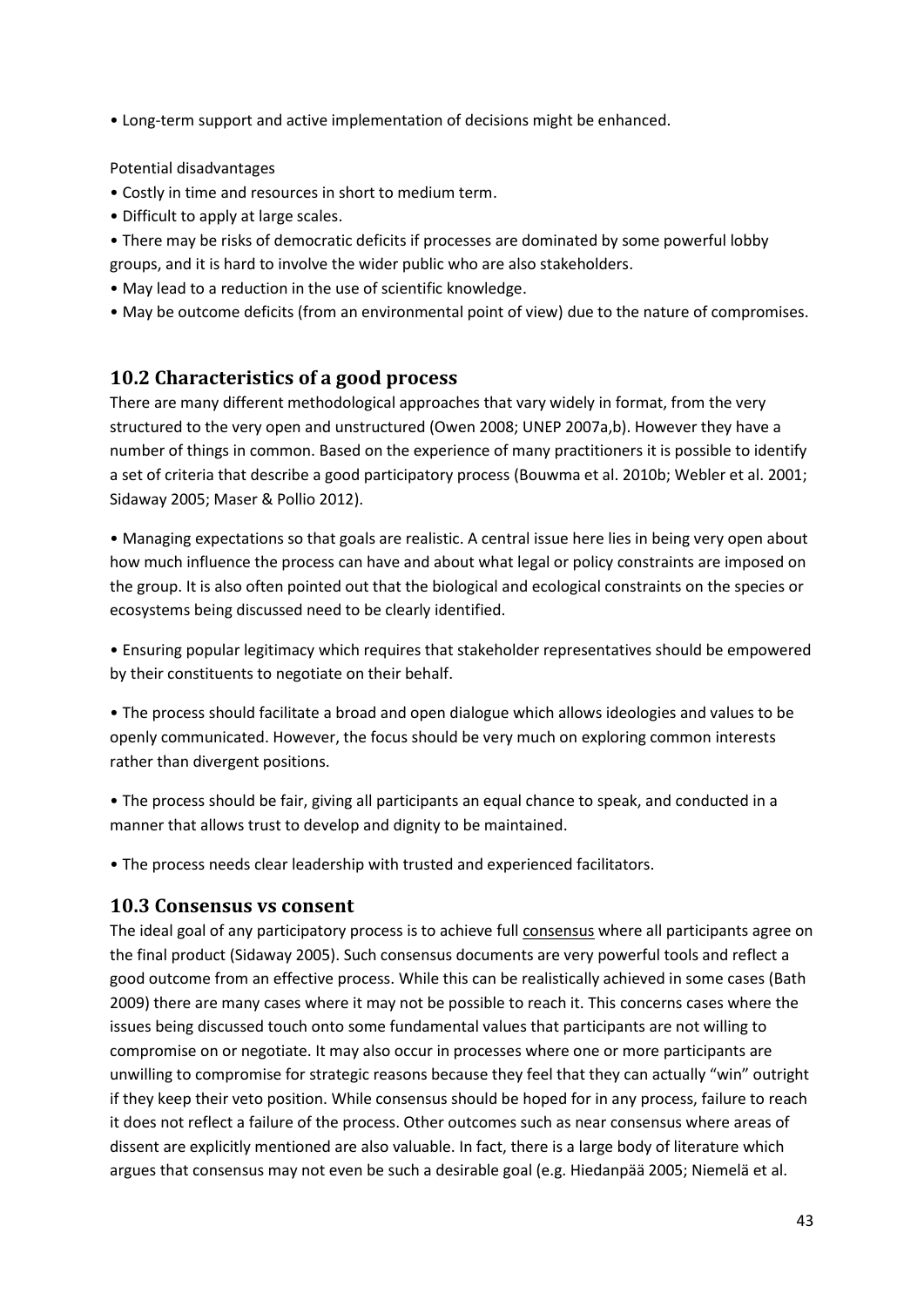2005; McShane et al. 2011; Peterson et al. 2004, 2005). These authors argue that the most important goal of a process is to provide mutual insight between different stakeholders' values and interests. They argue that it is more important for these views to be presented clearly and honestly, and if there is real disagreement that it is better to have this in the open rather than to focus on achieving an illusion of agreement on things that different stakeholders don't really agree on. These argument based approaches seek to make the necessary compromises and trade-offs associated with any decision making process explicit and open (Cuppen 2012). It is still possible for stakeholders to accept the outcome of a process that they perceive as having been fair and legitimate even if they don't agree with all of the content. This is termed informed consent. When the process is regarded as being as important as the goal these differences may seem somewhat academic. The point is however that it is important to be prepared for different outcomes depending on each process as it is not ever possible to know in advance where a given process will end up. If it was, then there would be no need for a participatory process.

## <span id="page-43-0"></span>**10.4 When it doesn't work**

There are some conflict situations that are unsuited to participatory approaches. These include conflicts that involve large scales where it is difficult to gather the affected stakeholders, in cases where stakeholders do not want to take part, or in cases where some very fundamental values are at stake. The literature also contains examples where badly run processes actually make the conflicts worse (Rauschmayer et al. 2009). The implication is that participation is not a magic bullet for all conflicts (Young et al. 2013). Some conflicts may remain chronic or unresolvable and will require clear top-down decision making (Redpath et al. 2013). Some stakeholder processes have actually led to clear expressions of a need for external decision makers to make clear decisions in order to get past an impasse (Andersen et al. 2004).In such cases it may be possible to lower the level of conflict to acceptable levels through dialogue and discussion, and at least channel the conflict into acceptable levels (Peterson et al. 2004).

## <span id="page-43-1"></span>**11 Conclusions**

The basic conclusion from this review is one of diversity. The ecological situation and conservation status of large carnivore populations is diverse across Europe, from critically endangered populations to large and robust ones. All these populations are exposed to a wide diversity of threats, although there is a growing realization that low social acceptance and / or poor institutional capacity are emerging as key issues. The relationships the large carnivores have with the human communities with which they share space are also highly diverse. In some contexts the relationship is calm and conflicts basically involve minor issues of occasional material damage. In other contexts conflicts are extreme, touching on a range of social and political issues. Because of this diversity of situation there is obviously no "one-size-fits-all" solution. Neither are there any "magic bullets". There are a range of potential actions and strategies that can be taken to prevent, resolve, reduce or manage conflicts. These actions include some technical measures that can be taken, while others are more procedural. Among these is a need to expand the scale of management planning to embrace the population level, which almost always requires some form of transboundary, multi-jurisdictional approach. For all actions there are many benefits to be gained from ensuring that a diversity of stakeholders are involved in the actions. The ways of engaging with stakeholders are diverse and need to be tailored to the specific situation. However, the extent to which large carnivore conservation touches onto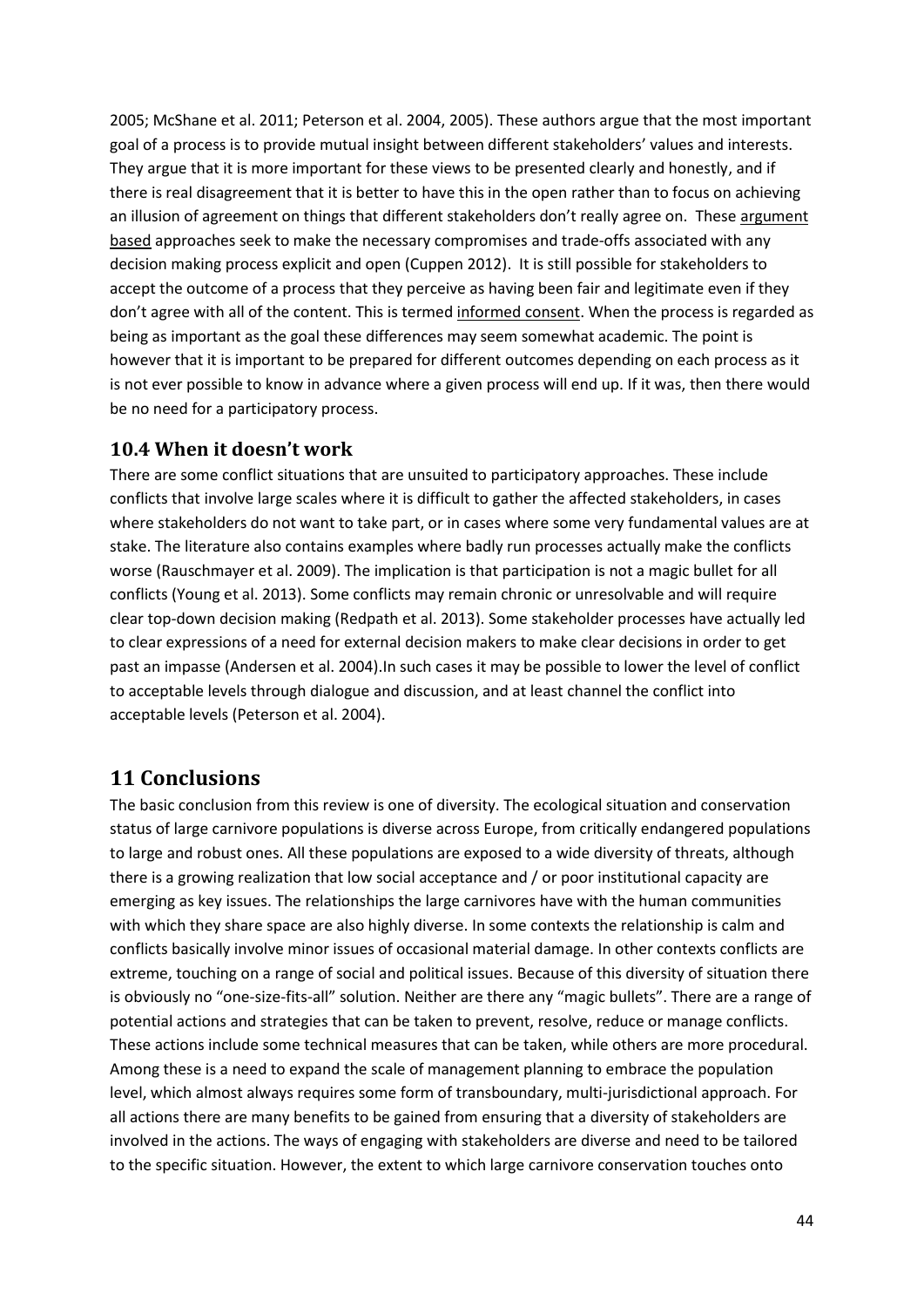some deeply held values in some contexts implies that some conflicts are likely to remain no matter what is attempted. Overall the main objective to which we can hope to aspire is tolerance; tolerance for the presence of carnivores, mutual tolerance for diverse human values, and tolerance for a diversity of locally adapted ways to build a sustainable relationship between and among people, institutions and large carnivores.

<span id="page-44-0"></span>**Acknowledgements:** Many people have provided valuable input to various drafts of this report. From the stakeholder side I would like to thank Gabor von Bethlenfalvy, Anne Ollila, Eva-Lisa Myntti, Yves Lecocq, Angus Middleton, Tania Runge, Tamas Marghescu, Luis Suarez, Amelie Villette, Delphine Dupeux, and Simo Tianinen for input received in writing and during workshop discussions. My colleagues at the Norwegian Institute for Nature Research, the Large Carnivore Initiative for Europe and other cooperation partners have provided invaluable discussions over the years which have allowed this review to be possible. I would especially like to thank the following for commenting directly onto various aspects of this report; Guillaume Chapron, Djuro Huber, Petra Kaczensky, Luigi Boitani, Sabina Nowak, Valeria Salvatori, Aleksandra Majic, Jenny Glikman, Aleksander Trajce, Jørn Thomassen, Nicolas Lescureux, Manuela von Arx, Eric Marboutin, and Slaven Rejic.

## <span id="page-44-1"></span>**Literature cited**

- Agarwala, M., Kumar, S., Treves, A. & Naughton-Treves, L. (2010) Paying for wolves in Solapur, India and Wisconsin, USA: comparing compensation rules and practice to understand the goals and politics of wolf conservation. *Biological Conservation,* 143, 2945-2955.
- Alleau, J. (2011) *Garder ses distances : une histoire des relations homes-loups dans les Alpes occidentales (XVIe-XVIIIe siècle)*. PhD Thesis, Caen University, France.
- Andersen, R., Linnell, J.D.C., Hustad, H. & Brainerd, S. (2004) Large carnivores and human communities: a guide to coexistence in the 21st century. *Norwegian Institute for Nature Research Temahefte,* 25, 1-48.
- Andersone, Z. & Ozolins, J. (2004) Public perception of large carnivores in Latvia. *Ursus,* 15, 181-197.
- Andrén, H., Linnell, J.D.C., Liberg, O., Andersen, R., Danell, A., Karlsson, J., Odden, J., Moa, P.F., Ahlqvist, P., Kvam, T., Franzén, R. & Segerström, P. (2006) Survival rates and causes of mortality in Eurasian lynx (Lynx lynx) in multi-use landscapes. *Biological Conservation,* 131, 23-32.
- Anonymous (2007) *Rovdjuren och deras förvaltning: betänkande av utredingen om de stora rovdjuren*. Statens Offentliga Utredningar SOU 207:89, Stockholm.
- Arblaster, A. (2002) *Democracy*. Open University Press, Buckingham, UK.
- Balciauskiene, L. & Balciauskas, L. (2001) Threat perception of large carnivores: are there sexual differences? *Human dimensions of large carnivores in the Baltic States*, pp. 64-77. Baltic Large Carnivore Initiative, Vilnius.
- Bath, A. (2009) Working with people to achieve wolf conservation in Europe and North America. *A new era for wolves and people: wolf recovery, human attitudes, and policy (eds M. Musiani,* L. Boitani & P.C. Paquet), pp. 173-200. University of Calgary Press, Calgary.
- Bath, A., Olszanska, A. & Okarma, H. (2008) From a human dimensions perspective, the unknown large carnivore: public attitudes toward Eurasian lynx in Poland. *Human Dimensions of Wildlife,* 13, 31-46.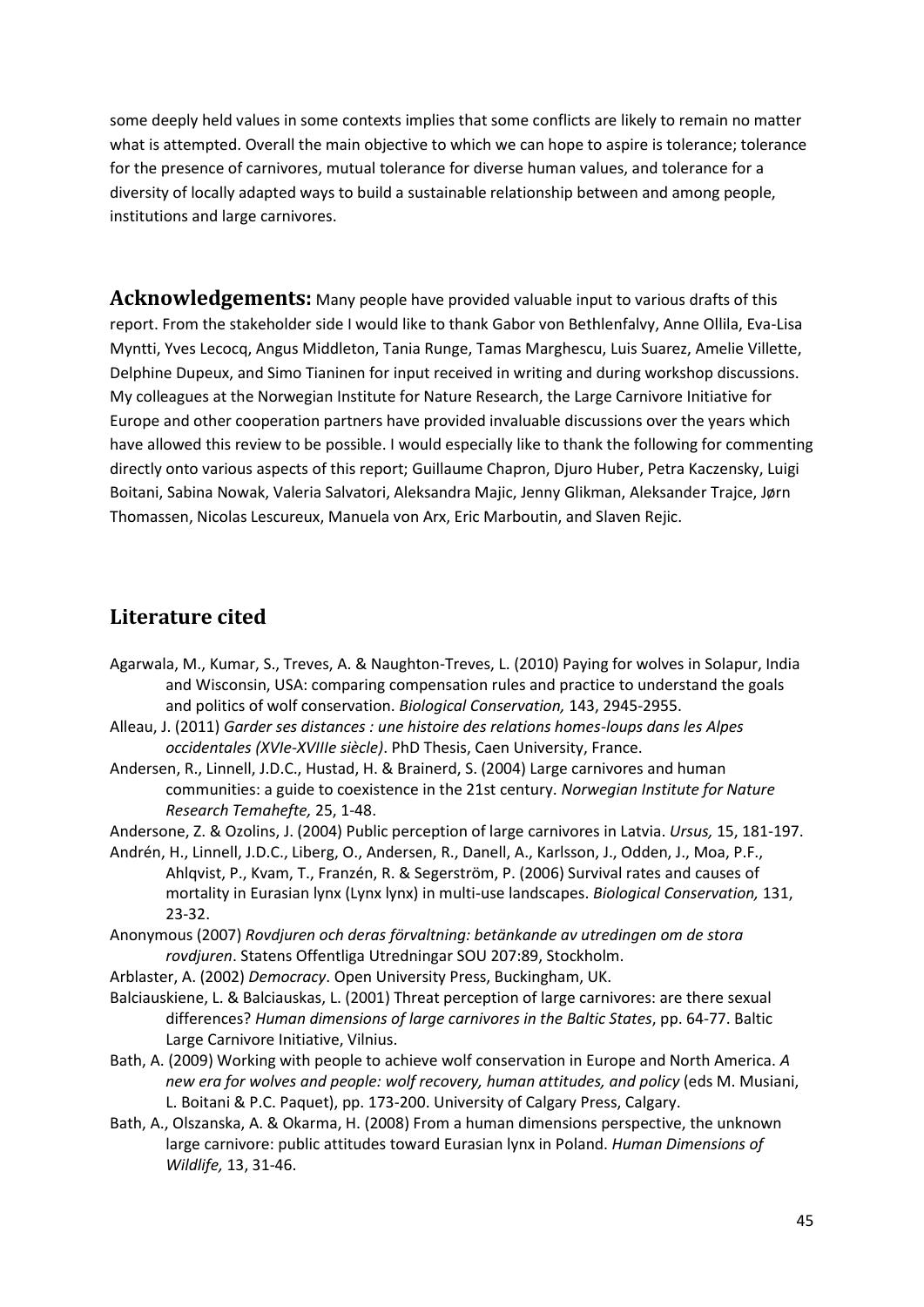- Bath, A.J. (2001) *Human dimensions in wolf management in Savoie and Des Alpes Maritimes, France: Results targeted toward designing a more effective communication campaign and building better public awareness materials*. Large Carnivore Initiative for Europe www.largecarnivores-lcie.org.
- Bell, S., Hampshire, K. & Topalidou, S. (2007) The political culture of poaching: a case study from northern Greece. *Biodiversity and Conservation,* 16, 399-418.
- Benhammou, F. & Mermet, L. (2003) Strategy and geopolitics of the opposition against the preservation of nature: the bear in the Pyrenees. *Natures Sciences Sociétes,* 11, 381-393.
- Bischof, R., Fujita, R., Zedrosser, A., Söderberg, A. & Swenson, J.E. (2008) Hunting patterns, ban on baiting, and harvest demographics of brown bears in Sweden. *Journal of Wildlife Management,* 72, 79-88.
- Bischof, R., Nilsen, E.B., Brøseth, H., Männil, P., Ozolins, J. & Linnell, J.D.C. (2012) Implementation uncertainty when using recreational hunting to manage carnivores. *Journal of Applied Ecology,* 49, 824-832.
- Bisi, J., Kurki, S., Svensberg, M. & Liukkonen, T. (2007) Human dimensions of wolf (Canis lupus) conflicts in Finland. *European Journal of Wildlife Research,* 53, 304-314.
- Bjerke, T., Vittersø, J. & Kaltenborn, B.P. (2000) Locus of control and attitudes toward large carnivores. *Psychological Reports,* 86, 37-46.
- Blanco, J.C. & Cortés, Y. (2002) *Ecology, census, perception and development of wolves in Spain: an analysis of a conflict [Ecología, censos, percepción y evolución del lobos en España: análisis de un conflicto]*. Sociedad Española para la Conservación y Estudio de los Mamíferos (SECEM), Málaga, Spain.
- Boitani, L., Ciucci, P., Corsi, F. & Dupre, E. (1999) Potential range and corridors for brown bears in the eastern Alps, Italy. *Ursus,* 11, 123-130.
- Boitani, L., Ciucci, P. & Raganella-Pelliccioni, E. (2010) Ex-post compensation payments for wolf predation on livestock in Italy: a tool for conservation? *Wildlife Research,* 37, 722-730.
- Borrini-Feyerabend, G., Pimbert, M., Farvar, M.T., Kothari, A. & Renard, Y. (2004) *Sharing power. learning by doing in co-management of natural resources throughout the world.* International Institute for Environment and Development and the Collaborative Management Working Group, Tehran.
- Bouwma, I.M., van Apeldoorn, R., Cil, A., Snethlage, M., McIntosh, N., Nowicki, N. & Braat, L.C. (2010a) *Natura 2000 - adressing conflicts and promoting benefits*. Alterra, Wageningen, The Netherlands.
- Bouwma, I.M., Van Apeldoorn, R. & Kamphorst, D. (2010b) *Current practices in solving multiple use issues of Natura 2000 sites: conflict management strategies and participatory approaches*. Alterra, Wageningen, The Netherlands.
- Braa, J.T., Brainerd, S., Brøseth, H., Knutsen, E. & Linnell, J.D.C. (2000) Proposal for a national monitoring program for large carnivores [Forslag til Nasjonalt overvåkingsprogram for store rovdyr]. *Utredning for Directoretet for naturforvaltning,* 2000-1, 1-31.
- Brainerd, S.M., Andrén, H., Bangs, E.E., Bradley, E.H., DFontaine, J.A., Hall, W., Iliopoulos, Y., Jimenez, M.D., Jozwiak, E.A., Liberg, O., Mack, C.M., Meier, T.J., Niemeyer, C.C., Pedersen, H.C., Sand, H., Schultz, R.N., Smith, D.W., Wabakken, P. & Wydeven, A.P. (2008) The effects of breeder loss on wolves. *Journal of Wildlife Management,* **72,** 89-98.
- Brainerd, S.M. & Bjerke, T. (2003) Information strategies for large carnivores in Norway [Informasjonstiltak om store rovdyr i Norge]. *Norwegian Institute for Nature Research Fagrapport,* 069, 1-71.
- Brox, O. (2000) Schismogenesis in the wilderness: the reintroduction of predators in Norwegian forests. *Ethnos,* 65, 387-404.
- Bulte, E.H. & Rondeau, D. (2006) Why compensating wildlife damages may be bad for conservation. *Journal of Wildlife Management,* 69, 14-19.
- Bunnefeld, N., Hoshino, E. & Milner-Gulland, E.J. (2011) Management strategy evaluation: a powerful tool for conservation? *Trends in Ecology and Evolution,* 26, 441-447.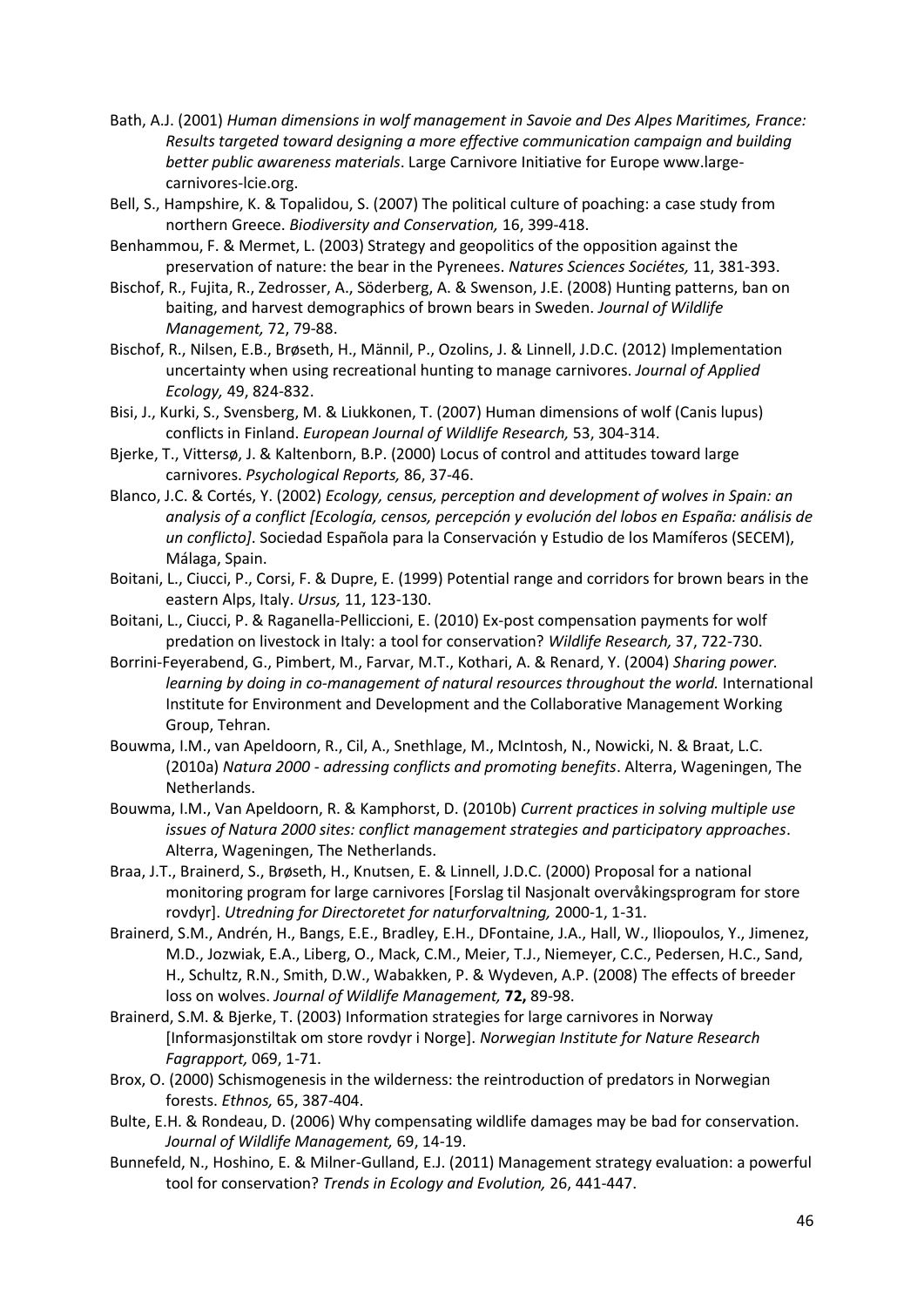- Campbell, B. (2005) Changing protection policies and ethnographies of environmental engagement. *Conservation & Society,* 3, 280-332.
- Caniglia, R., Fabbri, E., Cubaynes, S., Gimenez, O., Lebreton, J.D. & Randi, E. (2012) An improved procedure to estimate wolf abundance using non-invasive genetic sampling and capturerecapture mixture models. *Conservation Genetics,* 13, 53-64.
- Caniglia, R., Fabbri, E., Greco, C., Galaverni, M. & Randi, E. (2010) Forensic DNA against wildlife poaching: identification of a serial wolf killing in Italy. *Forensic Science International - Genetics,* 4, 334-338.
- Chapron, G., Legendre, S., Ferrière, R., Clobert, J. & Haight, R.G. (2003) Conservation and control strategies for the wolf (Canis lupus) in western Europe based on demographic models. *Comptes Rendus Biologies,* 326, 575-587.
- Chapron, G., Wielgus, R., Wuenette, P.-Y. & Camarra, J.-J. (2009) Diagnosing mechanisms of decline and planning for recovery of an endangered brown bear (Ursus arctos) population. *Plos One,* 4, e7568.
- Chase, L.C., Decker, D.J. & Lauber, T.B. (2004) Public participation in wildlife management: what do stakeholders want? *Society and Natural Resources,* 17, 629-639.
- Chase, L.C., Schusler, T.M. & Decker, D.J. (2000) Innovations in stakeholder involvement: what's the next step? *Wildlife Society Bulletin,* 28, 208-217.
- Corsi, F., Dupre, E. & Boitani, L. (1999) A large-scale model of wolf distribution in Italy for conservation planning. *Conservation Biology,* 13, 150-159.
- Corsi, F., Sinibaldi, I. & Boitani, L. (1998) *Large carnivore conservation areas in Europe: discussion paper for the Large Carnivore Initiative*. Istituto Ecologia Applicata, Rome.
- Cuppen, E. (2012) Diversity and constructive conflict in stakeholder dialogue: considerations for design and methods. *Policy Science,* 45, 23-46.
- Dahle, B. (2000) Extensive illegal killing of brown bears in Sweden. *International Bear News,* 9.
- Darpö, J. (2011) Brussels advocates Swedish grey wolves: on the encounter between species protection according to Union law and the Swedish wolf policy. *Sieps European Policy Analysis,* 8, 1-20.
- Decker, D.J., Schusler, T.M., Brown, T.L. & Mattfeld, G.F. (2000) Co-management: an evolving process for the future of wildlife management. *Transaction of the North American Wildlife and Natural Resources Conference,* 65, 262-277.
- Ericsson, G. & Heberlein, T.A. (2003) Attitudes of hunters, locals, and the general public in Sweden now that the wolves are back. *Biological Conservation,* 111, 149-159.
- Ericsson, G., Heberlein, T.A., Karlsson, J., Bjärvall, A. & Lundvall, A. (2004) Support for hunting as a means of wolf Canis lupus population control in Sweden. *Wildlife Biology,* 10, 260-276.
- Espuno, N., Lequette, B., Poulle, M.L., Migot, P. & Lebreton, J.D. (2004) Heterogeneous response to preventive sheep husbandry during wolf recolonization of the French Alps. *Wildlife Society Bulletin,* 32, 1195-1208.
- Figari, H. & Skogen, K. (2011) Social representations of the wolf. *Acta Sociologica,* 54, 317-332.
- Flagstad, Ø., Hedmark, E., Landa, A., Brøseth, H., Persson, J., Andersen, R., Segerstrom, P. & Ellegren, H. (2004) Colonization history and non-invasive monitoring of a restablished wolverine population. *Conservation Biology,* 18, 676-688.
- Forsberg, J. & Korsell, L. (2005) Illegal jakt på rovdjur: en förstudie. pp. 58. Brå centrum för kunnskap om brott och åtgärder mot brott, Stockholm, Sweden.
- Frafjord, K. (1988) The attitude of Norwegian newspapers to large carnivores [Noen norske avisers holdning til store rovdyr]. *Fauna,* 41, 101-103.
- Gervasi, V., Nilsen, E.B., Sand, H., Panzacchi, M., Rauset, G.R., Pedersen, H.C., Kindberg, J., Wabakken, P., Zimmermann, B., Odden, J., Liberg, O., Swenson, J.E. & Linnell, J.D.C. (2012) Predicting the potential demographic impact of predators on their prey: a comåarative analysis of two carnivore-ungulate systems in Scandinavia. *Journal of Animal Ecology,* 81, 443-454.
- Glikman, J.A., Bath, A. & Vaske, J.J. (2010) Segmenting normative beliefs regarding wolf management in central Italy. *Human Dimensions of Wildlife,* 15, 347-358.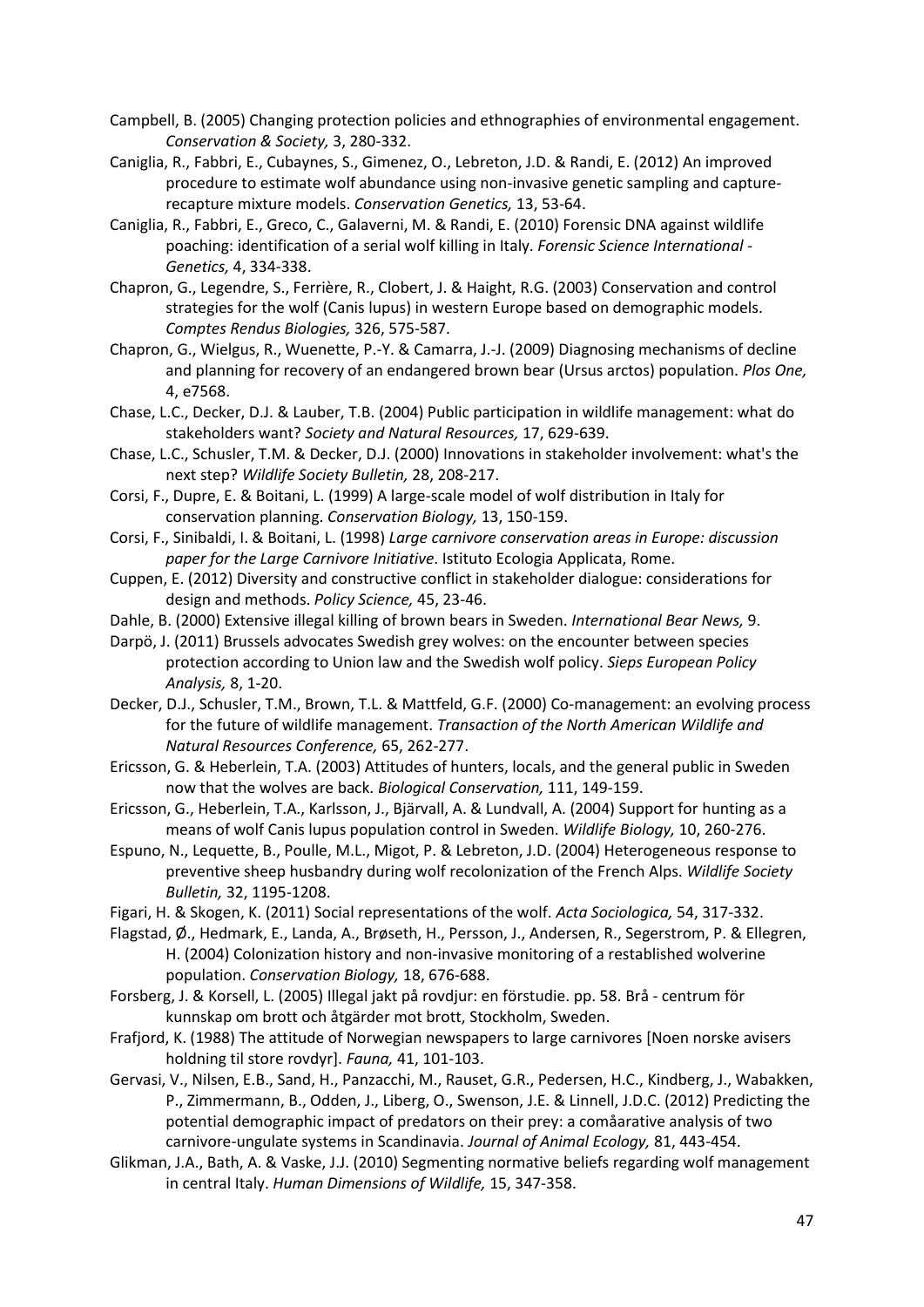Grodzinska-Jurczak, M. & Cent, J. (2011) Expansion of nature conservation areas: problems with Natura 2000 implementation in Poland? *Environmental Management,* 47, 11-27.

- Guldvik, I. & Arnesen, T. (2001) *With carnivores and politics in the wild lands: evaluating the advisor committee for carnivore management and the trial with local management committees [Med rovdyr og politikk i utmarka: evaluering av rådgivende utvalg for rovviltforvaltning og forsøk med rovviltnemnder]*. Østlandsforskning rapport nr 02/2001, Lillehammer, Norway.
- Heberlein, T. & Ericsson, G. (2008) Public attitudes and the future of wolves Canis lupus in Sweden. *Wildlife Biology,* 14, 391-394.
- Herfindal, I., Linnell, J.D.C., Moa, P.F., Odden, J., Austmo, L.B. & Andersen, R. (2005) Does recreational hunting of lynx reduce depredation losses of domestic sheep. *Journal of Wildlife Management,* 69, 1034-1042.
- Hiedanpää, J. (2002) European-wide concervation versus local well-being: the reception of the Natura 2000 reserve network in Karvia, SW Finland. *Landscape and Urban Planning,* 61, 113- 123.
- Hiedanpää, J. & Bromley, D.W. (2011) The harmonization game: reasons and rules in European biodiversity policy. *Environmental Policy and Governance,* 21, 99-111.
- Hobbs, N.T., Andrén, H., Persson, J., Aronsson, M. & Chapron, G. (2012) Native predators reduce harvest of reindeer by Sami pastoralists. *Ecological Applications,* 22, 1640-1654.
- Huber, D., Kusak, J., Frkovic, A., Gužvica, G. & Gomercic, T. (2002) Causes of wolf mortality in Croatia in the period 1986-2001. *Veterinarski Arhiv,* 72, 131-139.
- Huck, M., Jedrzejewski, W., Borowik, T., Jedrzejewska, B., Nowak, S. & Myslajek, R.W. (2011) Analyses of least cost paths for determining effects of habitat types on landscape permeability: wolves in Poland. *Acta Theriologica,* 56, 91-101.
- Huck, M., Jedrzejewski, W., Borowik, T., Milosz-Cielma, M., Schmidt, K., Jedrzejewska, B., Nowak, S. & Myslajek, R. (2010) Habitat suitability, corridors and dispersal barriers for large carnivores in Poland. *Acta Theriologica,* 55, 177-192.
- Hunziker, M., Hoffmann, C.W. & Wild-Eck, S. (2001) Acceptance of the wolf, lynx and urban fox: results of a representative survey in Switzerland [Die Akzeptanz vin Wolf, Luchs und "Stadsfuchs" - Ergebnisse einer gesamtschweizerisch-repräsentativen Umfrage]. *Forest Snow and Landscape Research,* 76, 301-326.
- Jansson, E., Ruokonen, M., Kojola, I. & Aspi, J. (2012) Rise and fall of a wolf population: genetic diversity and structure during recovery, rapid expansion and drastic decline. *Molecular Ecology,* 21, 5178-5193.
- Jedrzejewski, W., Jedrzejewska, B., Zawadzka, B., Borowik, T., Nowak, S. & Myslajek, R. (2008) Habitat suitability model for Polish wolves based on long term national census. *Animal Conservation,* 11, 377-390.
- Jedrzejewski, W., Niedzialkowska, M., Nowak, S. & Jedrzejewska, B. (2004) Habitat variables associated with wolf (Canis lupus) distribution and abundance in northern Poland. *Diversity and Distributions,* 10, 225-233.
- Jedrzejewski, W., Nowak, S., Kurek, R., Myslajek, R., Stachura, K., Zawadzka, B. & Pchalek, M. (2009) *Animals and roads: methods of mitigating the negative impact of roads on wildlife*. Mammal Research Institute, Polish Academy of Sciences, Bialowieza, Poland.
- Jernsletten, J.L. & Klokov, K. (2003) *Sustainable reindeer herding.* Report to the Arctic Council, Tromsø, Norway.
- Kaartinen, S., Kojola, I. & Colpaert, A. (2005) Finnish wolves avoid roads and settlements. *Annales Zoologica Fennici,* 42, 523-532.
- Kaartinen, S., Luoto, M. & Kojola, I. (2009) Carnivore-livestock conflicts: determinants of wolf (Canis lupus) depredation on sheep farms in Finland. *Biodiversity and Conservation,* online early.
- Kaczensky, P. (1999) Large carnivore depredation on livestock in Europe. *Ursus,* 11, 59-72.
- Kaczensky, P. (2006) *Werkvertrag "Medienpräsenz-und akseptanzstudie Wolfe in Deutschland"*. Report, University of Freiburg, Freiburg, Germany.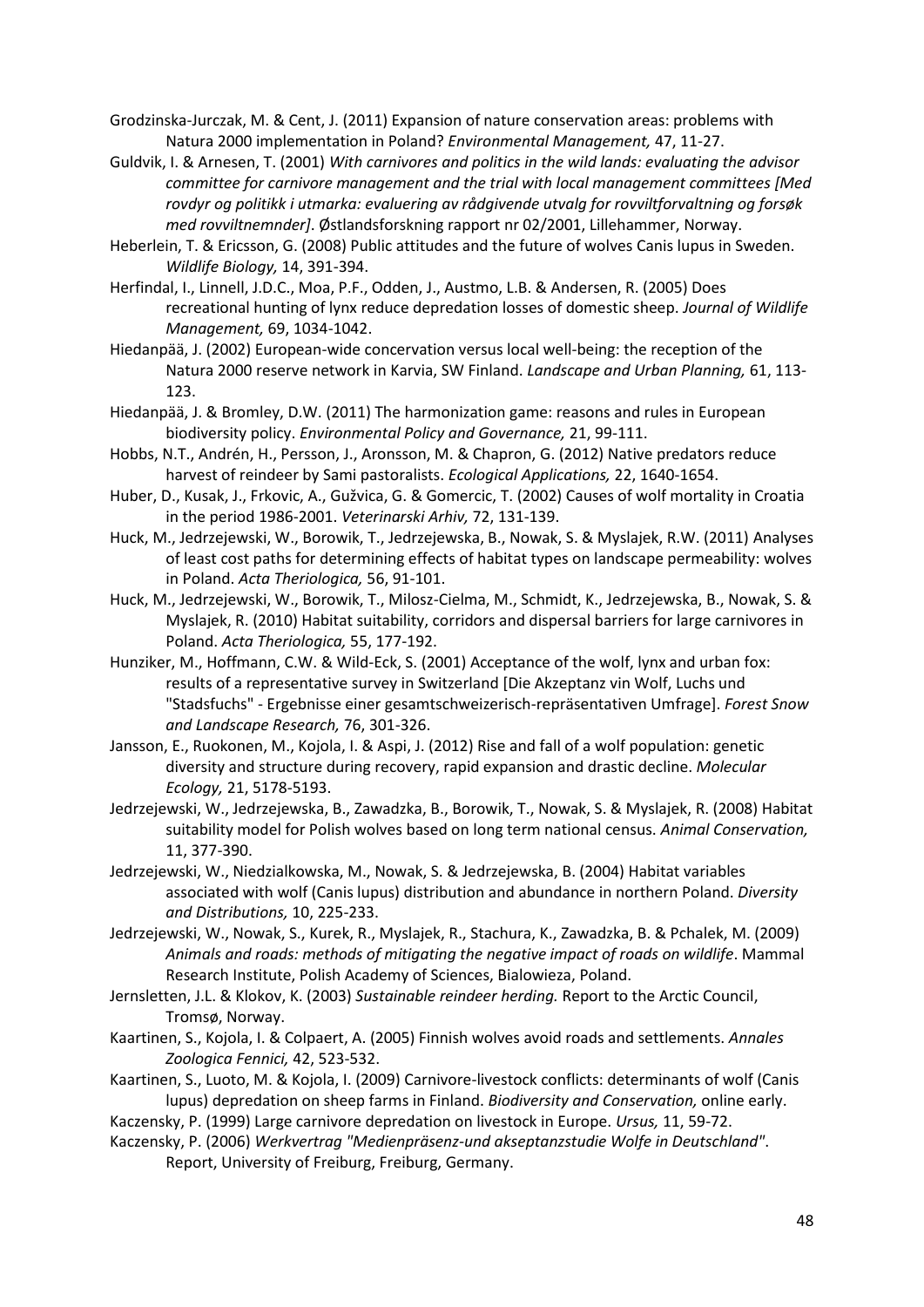Kaczensky, P., Blazic, M. & Gossow, H. (2001) Content analysis of articles on brown bears in the Slovenian press, 1991-1998. *Forest Snow and Landscape Research,* 76, 121-135.

- Kaczensky, P., Blazic, M. & Gossow, H. (2004) Public attitudes towards brown bears (Ursus arctos) in Slovenia. *Biological Conservation,* 118, 661-674.
- Kaczensky, P., Chapron, G., Von Arx, M., Huber, D., Andrén, H. & Linnell, J. (2013) *Status, management and distribution of large carnivores - bear, lynx, wolf and wolverine - in Europe*. Istituto di Ecologia Applicata, Rome, Italy.
- Kaczensky, P., Jerina, K., Jonozovic, M., Krofel, M., Skrbinsek, T., Rauer, G., Kos, I. & Gutleb, B. (2011) Illegal killings may hamper brown bear recovery in the eastern Alps. *Ursus,* 22, 37-36.
- Kaczensky, P., Knauer, F., Huber, T., Jonozovic, M. & Adamic, M. (1996) The Ljubljana-Postojna highway -a deadly barrier for brown bears in Slovenia? *Journal of Wildlife Research,* 1, 263- 267.
- Kaczensky, P., Knauer, F., Krze, B., Jonozovic, M., Adamic, M. & Grossow, H. (2003) The impact of high speed, high volume traffic axes on brown bears in Slovenia. *Biological Conservation,* 111, 191-204.
- Kaltenborn, B.P., Bjerke, T. & Vittersø, J. (1999) Attitudes towards large carnivores among sheep farmers, wildlife managers, and research biologists in Norway. *Human Dimensions of Wildlife,* 4**,** 57-63.
- Karlsson, J. & Jaxgård, P. (2004) Wolf attacks on dogs [Vargangrepp på hundar]. *Skogsvilt III: vilt och landskap i förändring* (eds G. Jansson, C. Seiler & H. Andrén), pp. 243-248. Grimsö Wildlife Research Station, Swedish University of Agricultural Science.
- Karlsson, J. & Johansson, O. (2010) Predictability of repeated carnivore attacks on livestock favours reactive use of mitigation measures. *Journal of Applied Ecology,* 47, 166-171.
- Keulartz, J. (2009) European nature conservation and restoration policy problems and perspectives. *Restoration Ecology,* 17, 446-450.
- Kindberg, J., Swenson, J.E., Ericsson, G., Bellemain, E., Miquel, C. & Taberlet, P. (2011) Estimating size and trends of the Swedish brown bear Ursus arctos population. *Wildlife Biology,* 17, 114-123.
- Kleiven, J., Bjerke, T. & Kaltenborn, B.P. (2004) Factors influencing the social acceptability of large carnivore behaviours. *Biodiversity and Conservation,* 13, 1647-1658.
- Knott, E., Bunnefeld, N., Huber, D., Reljic, S., Kerezi, V. & Milner-Gulland, E.J. (in press) Changes in bear hunting policy in Croatia: who bears the cost? *European Journal of Wildlife Research*.
- Kojola, I. & Heikkinen, S. (2012) Problem brown bears Ursus arctos in Finland in relation to bear feeding for tourism purposes and the density of bears and humans. *Wildlife Biology,* 18, 258- 263.
- Kojola, I., Huitu, O., Toppinen, K., Heikura, K., Heikkinen, S. & Ronkainen, S. (2004) Predation on European forest reindeer (Rangifer tarandus) by wolves (Canis lupus) in Finland. *Journal of Zoology,* 263, 229-236.
- Kojola, I. & Kuittinen, J. (2002) Wolf attacks on dogs in Finland. *Wildlife Society Bulletin,* 30, 498-501.
- Kojola, I., Ronkainen, S., Hakala, A., Heikkinen, S. & Kokko, S. (2004) Interactions between wolves Canis lupus and dogs C. familiaris in Finland. *Wildlife Biology,* 10, 101-106.
- Krange, O. & Skogen, K. (2007) Reflexive tradition. Young Working-Class Hunters between Wolves and Modernity. *Young - Nordic Journal of Youth Research,* 15, 215-233.
- Krange, O. & Skogen, K. (2011) When the lads go hunting: the "Hammertown mechanism" and the conflict over wolves in Norway *Ethnography,* 12, 466-489.
- Lescureux, N. & Linnell, J.D.C. (2010) Species specific ecology influences the perceptions and local knowledge of Macedonian hunters and livestock breeders towards bears, wolves and lynx. *Human Ecology,* 38, 389-399.
- Lescureux, N., Linnell, J.D.C., Mustafa, S., Melovski, D., Stojanov, A., Ivanov, G. & Avukatov, V. (2011) The king of the forest: local knowledge about European brown bears (Ursus arctos) and implications for their conservation in contemporary western Macedonia. *Conservation & Society,* 9, 189-201.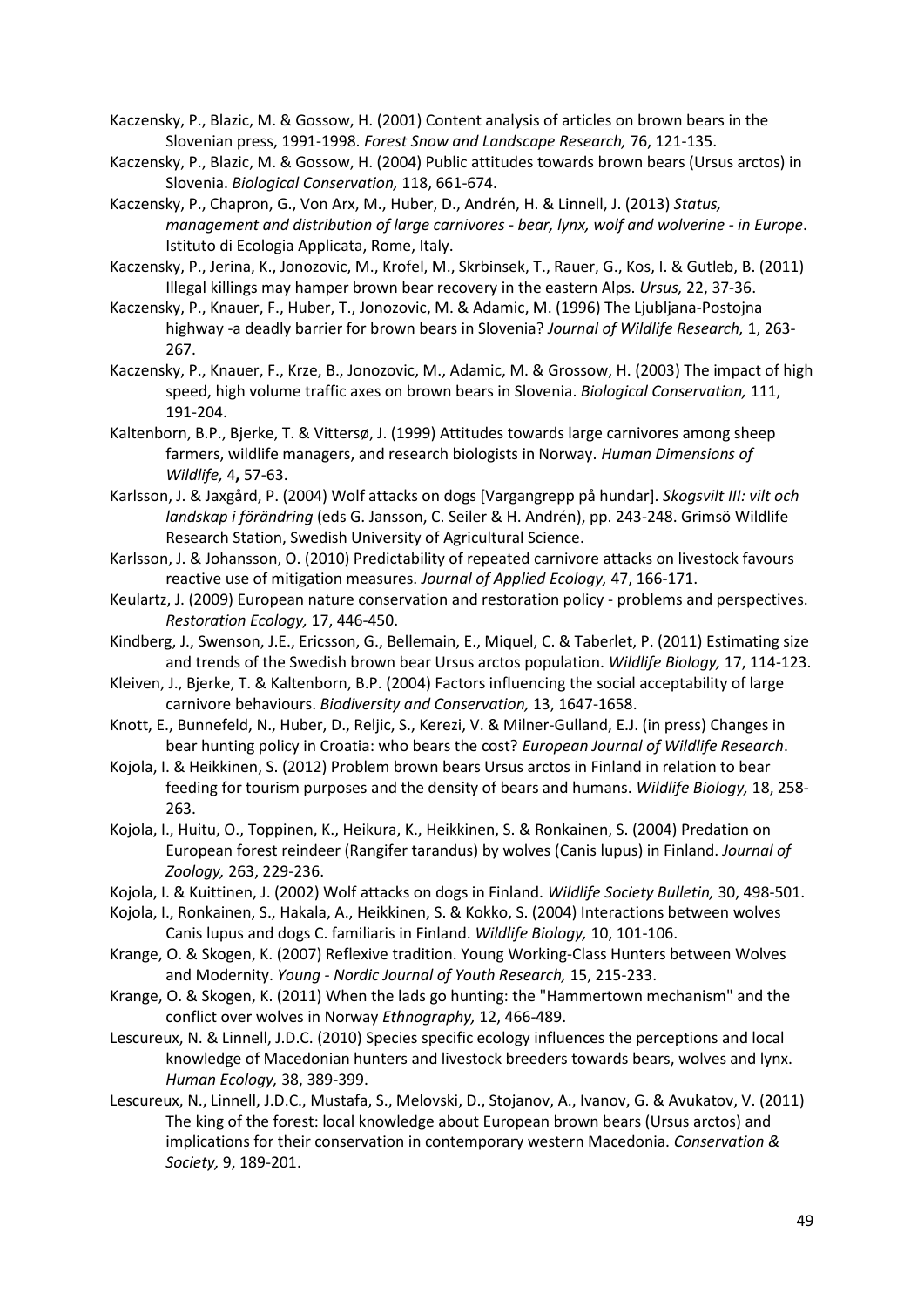- Lescureux, N., Linnell, J.D.C., Mustafa, S., Melovski, D., Stojanov, A., Ivanov, G., Avukatov, V., Von Arx, M. & Breitenmoser, U. (2011) Fear of the unknown: local knowledge and perceptions of the Eurasian lynx Lynx lynx in western Macedonia. *Oryx,* 45, 600-607.
- Liberg, O. (2006) *Genetic aspects of viability in small wolf populations with special emphasis on the Scandinavian wolf population. Report from an international expert workshop at Färna Herrgård, Sweden 1st-3rd May 2002.* . Swedish Environmental Protection Agency, Stockholm. Rapport 5436.
- Liberg, O., Andrén, H., Pedersen, H.C., Sand, H., Sejberg, D., Wabakken, P., Åkesson, M. & Bensch, S. (2005) Severe inbreeding depression in a wild wolf (Canis lupus) population. *Biology Letters,* 1, 17-20.
- Liberg, O., Chapron, G., Wabakken, P., Pedersen, H.C., Hobbs, N.T. & Sand, H. (2012) Shoot, shovel and shut up: cryptic poaching slows restoration of a large carnivore in Europe. *Proceedings of the Royal Society of London B,* 279, 910-915.
- Lindén, H., Helle, E., Helle, P. & Wikman, M. (1996) Wildlife triangle scheme in Finland: methods and aims for monitoring wildlife populations. *Finnish Game Research,* 49, 4-11.
- Linnell, J.D.C. (2005) Spatial aspects of managing natural resources and conserving biodiversity: integrating the global and the local. *Norwegian Institute for Nature Research Report,* 62, 1- 42.
- Linnell, J.D.C., Aanes, R., Swenson, J.E., Odden, J. & Smith, M.E. (1997) Translocation of carnivores as a method for managing problem animals: a review. *Biodiversity and Conservation,* 6, 1245- 1257.
- Linnell, J.D.C., Barnes, B., Swenson, J.E. & Andersen, R. (2000) How vulnerable are denning bears to disturbance? *Wildlife Society Bulletin,* 28, 400-413.
- Linnell, J.D.C. & Bjerke, T. (2002) The fear of wolves: an interdisciplinary study [Frykten for ulven: en tverrfaglig utredning]. *Norwegian Institute for Nature Research Oppdragsmelding,* 722, 1- 109.
- Linnell, J.D.C. & Boitani, L. (2012) Building biological realism into wolf management policy: the development of the population approach in Europe. *Hystrix - Italian Journal of Mammalogy,* 23, 80-91.
- Linnell, J.D.C., Brøseth, H., Odden, J. & Nilsen, E.B. (2010) Sustainably harvesting a large carnivore? Development of Eurasian lynx populations in Norway during 160 years of shifting policy. *Environmental Management,* 45, 1142-1154.
- Linnell, J.D.C., Brøseth, H., Solberg, E.J. & Brainerd, S. (2005) The origins of the southern Scandinavian wolf Canis lupus population: potential for natural immigration in relation to dispersal distances, geography and Baltic ice. *Wildlife Biology,* 11, 383-391.
- Linnell, J.D.C., Løe, J., Okarma, H., Blancos, J.C., Andersone, Z., Valdmann, H., Balciauskas, L., Promberger, C., Brainerd, S., Wabakken, P., Kojola, I., Andersen, R., Liberg, O., Sand, H., Solberg, E.J., Pedersen, H.C., Boitani, L. & Breitenmoser, U. (2002) The fear of wolves: a review of wolf attacks on humans. *Norwegian Institute for Nature Research Oppdragsmelding,* 731, 1-65.
- Linnell, J.D.C., Odden, J., Andrén, H., Liberg, O., Andersen, R., Moa, P.F., Kvam, T., Segerström, P., Schmidt, K., Jedrzejewski, W. & Okarma, H. (2007) Distance rules for minimum counts of Eurasian lynx *Lynx lynx* family groups under different ecological conditions. *Wildlife Biology,* 13, 447-455.
- Linnell, J.D.C., Odden, J. & Mertens, A. (2012) Mitigation methods for conflicts associated with carnivore depredation on livestock. *Carnivore ecology and conservation: a handbook of techniques* (eds L. Boitani & R.A. Powell), pp. 314-332. Oxford University Press, Oxford.
- Linnell, J.D.C., Odden, J., Smith, M.E., Aanes, R. & Swenson, J.E. (1999) Large carnivores that kill livestock: do "problem individuals" really exist? *Wildlife Society Bulletin,* 27, 698-705.
- Linnell, J.D.C., Promberger, C., Boitani, L., Swenson, J.E., Breitenmoser, U. & Andersen, R. (2005) The linkage between conservation strategies for large carnivores and biodiversity: the view from the "half-full"forests of Europe. *Carnivorous animals and biodiversity: does conserving one*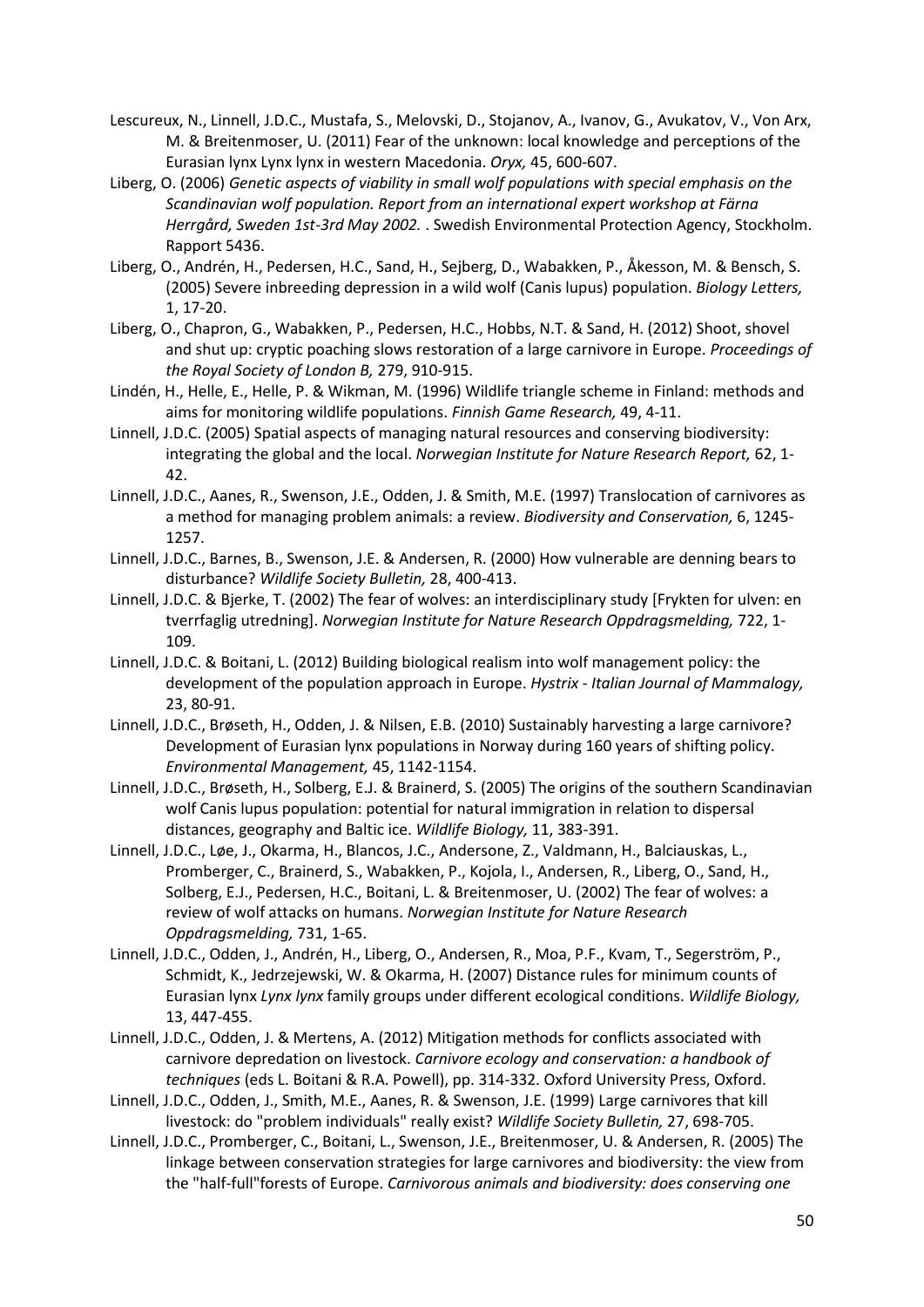*save the other?* (eds J.C. Ray, K.H. Redford, R.S. Steneck & J. Berger), pp. 381-398. Island Press, Washington.

- Linnell, J., Salvatori, V. & Boitani, L. (2008) *Guidelines for population level management plans for large carnivores in Europe*. A Large Carnivore Initiative for Europe report prepared for the European Commission (contract 070501/2005/424162/MAR/B2).
- Linnell, J.D.C., Smith, M.E., Odden, J., Kaczensky, P. & Swenson, J.E. (1996) Strategies for the reduction of carnivore - livestock conflicts: a review. *Norwegian Institute for Nature Research Oppdragsmelding,* 443, 1-118.
- Linnell, J.D.C., Solberg, E.J., Brainerd, S.M., Liberg, O., Sand, H., Wabakken, P. & Kojola, I. (2003) Is the fear of wolves justified? A Fennoscandian perspective. *Acta Zoologica Lituanica,* 13, 34-40.
- Linnell, J.D.C., Swenson, J.E., Landa, A. & Kvam, T. (1998) Methods for monitoring European large carnivores - a worldwide review of relevant experience. *Norwegian Institute for Nature Research Oppdragsmelding,* 549, 1-38.
- Liukkonen, T., Mykrä, S., Bisi, J. & Kurki, S. (2009) Conflicts and compromises in lynx Lynx lynx conservation and management in Finland. *Wildlife Biology,* 15, 165-174.
- Macdonald, D., Crabtree, J.R., Wiesinger, G., Dax, T., Stamou, N., Fleury, P., Gutierrez Lazpita, J. & Gibon, A. (2000) Agricultural abandonment in mountain areas of Europe: environmental consequences and policy response. *Journal of Environmental Management,* 59, 47-69.
- Majic, A. & Bath, A. (2010) Changes in attitudes toward wolves in Croatia. *Biological Conservation,* 143, 255-260.
- Majic, A., de Bodonia, A.M.T., Huber, D. & Bunnefeld, N. (2011) Dynamics of public attitudes toward bears and the role of bear hunting in Croatia. *Biological Conservation,* 144, 3018-3027.
- Maser, C. & Polio, C.A. (2012) *Resolving environmental conflicts*. CRC Press, London.
- Mattisson, J., Odden, J., Nilsen, E.B., Linnell, J.D.C., Persson, J. & Andrén, H. (2011) Factors affecting Eurasian lynx kill rates on semi-domestic reindeer in northern Scandinavia: can ecological research contribute to the development of a fair compensation system? *Biological Conservation,* 144, 3009-3017.
- McShane, T.O., Hirsch, P.D., Trung, T.C., Songorwa, A.N., Kinzig, A., Monteferri, B., Mutekanga, D., Van Thang, H., Dammert, J.L., Pulgar-Vidal, M., Welch-Devine, M., Brosius, J.P., Coppolillo, P. & O'Conner, S. (2011) Hard choices: making trade offs between biodiversity conservation and human well-being. *Biological Conservation,* 144, 966-972.
- Mech, L.D. (2012) Is science in danger of sanctifying the wolf? *Biological Conservation,* 150, 143-149.
- Melis, C., Jedrzejewska, B., Apollonio, M., Barton, K., Jedrzejewski, W., Linnell, J.D.C., Kojola, I., Kusak, J., Adamic, M., Ciuti, S., Delehan, I., Dykyy, I., Krapine, K., Mattioli, L., Sagaydak, A., Samchuk, N., Schmidt, K., Shkvyrya, M., Sidorovich, V.E., Zawadzka, B. & Zhyla, S. (2009) Predation has a greater impact in less productive environments: variation in roe deer, Capreolus capreolus, population density across Europe. *Global Ecology and Biogeography,* 18, 724-734.
- Melis, C., M., B., Herfindal, I., Linnell, J.D.C., Odden, J., Gaillard, J.M., Høgda, K.A. & Andersen, R. (2010) Roe deer population growth and lynx predation along a gradient of environmental productivity and climate in Norway. *Ecoscience,* 17, 166-174.
- Mertens, A. & Promberger, C. (2000) Electric fences and flaries in Romania. *Carnivore Damage Prevention News,* 1, 4.
- Mertens, A., Promberger, C. & Gheorghe, P. (2002) Testing and implementing the use of electric fences for night corrals in Romania. *Carnivore Damage Prevention News,* 5, 2-4.
- Michanek, G. (2012) Strictly protected European wolf meets Swedish hunter with license to kill. *Pro Natura - Festskrift till Hans Christian Bugge*, 323-345.
- Milner-Gulland, E.J., Arroyo, B., Bellard, C., Blanchard, J., Bunnefeld, N., Delibes-Mateos, M., Edwards, C., Nuno, A., Palazy, L., Reljic, S., Riera, P. & Skrbinsek, T. (2010) New directions in management strategy evaluation through cross-fertilisation between fisheries science and terrestrial conservation. *Biology Letters,* 6, 719-722.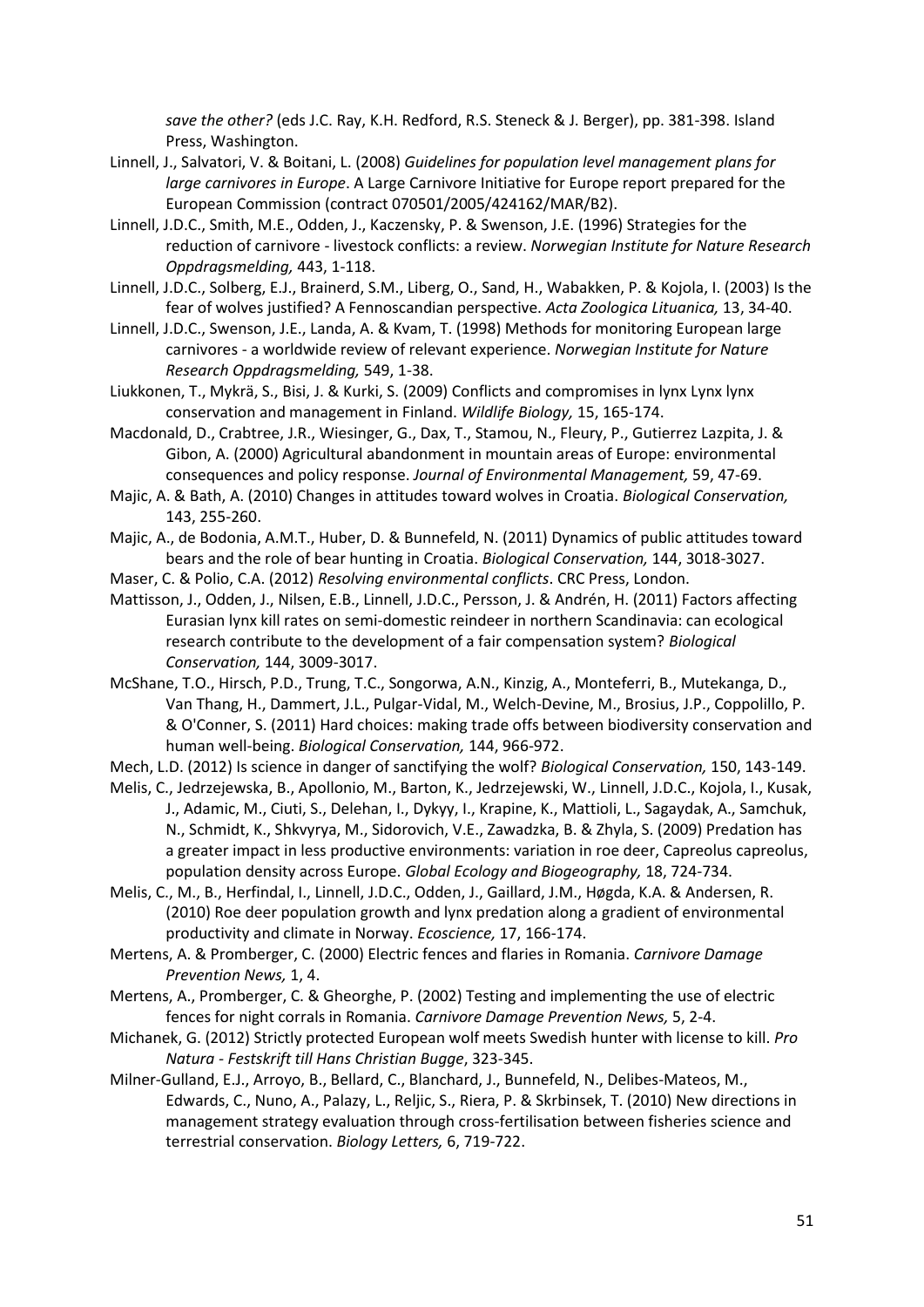Molinari-Jobin, A., Wölfl, S., Marboutin, E., Molinari, P., Wölfl, M., Kos, I., Fasel, M., Koren, I., Fuxjäger, C., Breitenmoser-Würsten, C., Huber, T., Blazic, M. & Breitenmoser, U. (2012) Monitoring the lynx in the Alps. *Hystrix - Italian Journal of Mammalogy,* 23, 49-53.

Moore, R.S. (1994) Metaphors of encroachment: hunting for wolves on a central Greek Mountain. *Anthropology Quarterly,* 67, 81-88.

Moriceau, J.M. (2007) *Histoire du méchant loup : 3000 attaques sur l'homme en France (XVe-XXe siècle)*. Fayard, Paris.

Naess, M.W., Bardsen, B.J., Pedersen, E. & Tveraa, T. (2011) Pastoral herding strategies and governmental manageemnt objectives: predation compensation as a risk buffering strategy in the Saami reindeer husbandry. *Human Ecology,* 39, 489-508.

Naughton-Treves, L., Grossberg, R. & Treves, A. (2003) Paying for tolerance: rural citizens' attitudes toward wolf depredation and compensation. *Conservation Biology,* 17, 1500-1511.

- Naves, J., Fernandez-Gil, A. & Delibes, M. (2001) Effects of recreation activities on a brown bear family group in Spain. *Ursus,* 12, 135-140.
- Newig, J. & Fritsch, O. (2009) Environmental governance: participatory, multi-level and effective? *Environmental Policy and Governance,* 19, 197-214.

Newing, H., Eagle, C., Puri, R. & Watson, C.W. (2011) *Conducting research in conservation: a social science perspective*. Routledge, London.

Niedzialkowska, M., Jedrzejewski, W., Mysiajek, R.W., Nowak, M.C., Jedrzejewska, B. & Schmidt, K. (2006) Environmenral correlates of Eurasian lynx occurence in Poland - large scale census and GIS mapping. *Biological Conservation,* 133, 63-69.

Niemelä, J., Young, J., Alard, D., Askasibar, M., Hemle, K., Johnson, R., Kurttila, M., Larsson, T.B., Matouch, S., Nowicki, P., Paiva, R., Portoghesi, L., Smulders, R., Stevenson, A., Tartes, U. & Watt, A. (2005) Identifying, managing and monitoring conflicts between forest biodiversity conservation and other human interests in Europe. *Forest Policy and Economics,* 7, 877-890.

Nieminen, M. & Leppäluoto, J. (1988) Predation in the reindeer husbandry area in Finland during 1976-1986. *Rangifer,* 8, 25-34.

Nilsen, E.B., Milner-Gulland, E.J., Schofield, L., Mysterud, A., Stenseth, N.C. & Coulson, T. (2007) Wolf reintroduction to Scotland: public attitudes and consequences for red deer management. *Proceedings of the Royal Society of London B,* 1612, 995-1002

Nilsen, E.B., Brøseth, H., Odden, J. & Linnell, J.D.C. (2012) Quota hunting of Eurasian lynx in Norway: patterns of hunter selection, hunter efficiency and monitoring accuracy. *European Journal of Wildlife Research,* 58, 325-333.

Nilsen, E.B., Linnell, J.D.C., Odden, J., Samelius, G. & Andrén, H. (2012) Patterns of variation in reproductive parameters in Eurasian lynx (Lynx lynx). *Acta Theriologica,* 57, 217-223.

- Nilsson-Dahlström, A. (2003) *Negotiating Wilderness in a Cultural Landscape: Predators & Saami Reindeer Herding in the Laponian World Heritage Area*. Uppsala University Press, Uppsala, Sweden.
- Nyhus, P.J., Osofsky, S.A., Ferraro, P., Madden, F. & Fischer, H. (2005) Bearing the costs of humanwildlife conflict: the challenges of compensation schemes. *People & Wildlife: conflict or coexistence* (eds R. Woodroffe, S. Thirgood & A. Rabinowitz), pp. 107-121. Cambridge University Press, Cambridge.
- Olszanska, A. (2012) *Comparison of attitudes of the key interest groups toward the wolf (Canis lupus) and the Eurasian lynx (Lynx lynx) conservation in Poland*. PhD Thesis, Institute of Nature Conservation, Polish Academy of Sciences, Krakow, Poland.

Owen, H. (2008) *Open space technology: a user's guide*. Berrett-Koehler Publishers, San Francisco.

Peterson, M.N., Allison, S.A., Peterson, M.J., Peterson, T.R. & Lopez, R.R. (2004) A tale of two species: habitat conservation plans as bounded conflict. *Journal of Wildlife Management,* 68, 743- 761.

Peterson, N.M., Peterson, M.J. & Peterson, T.R. (2005) Conservation and the myth of consensus. *Conservation Biology,* 19, 762-767.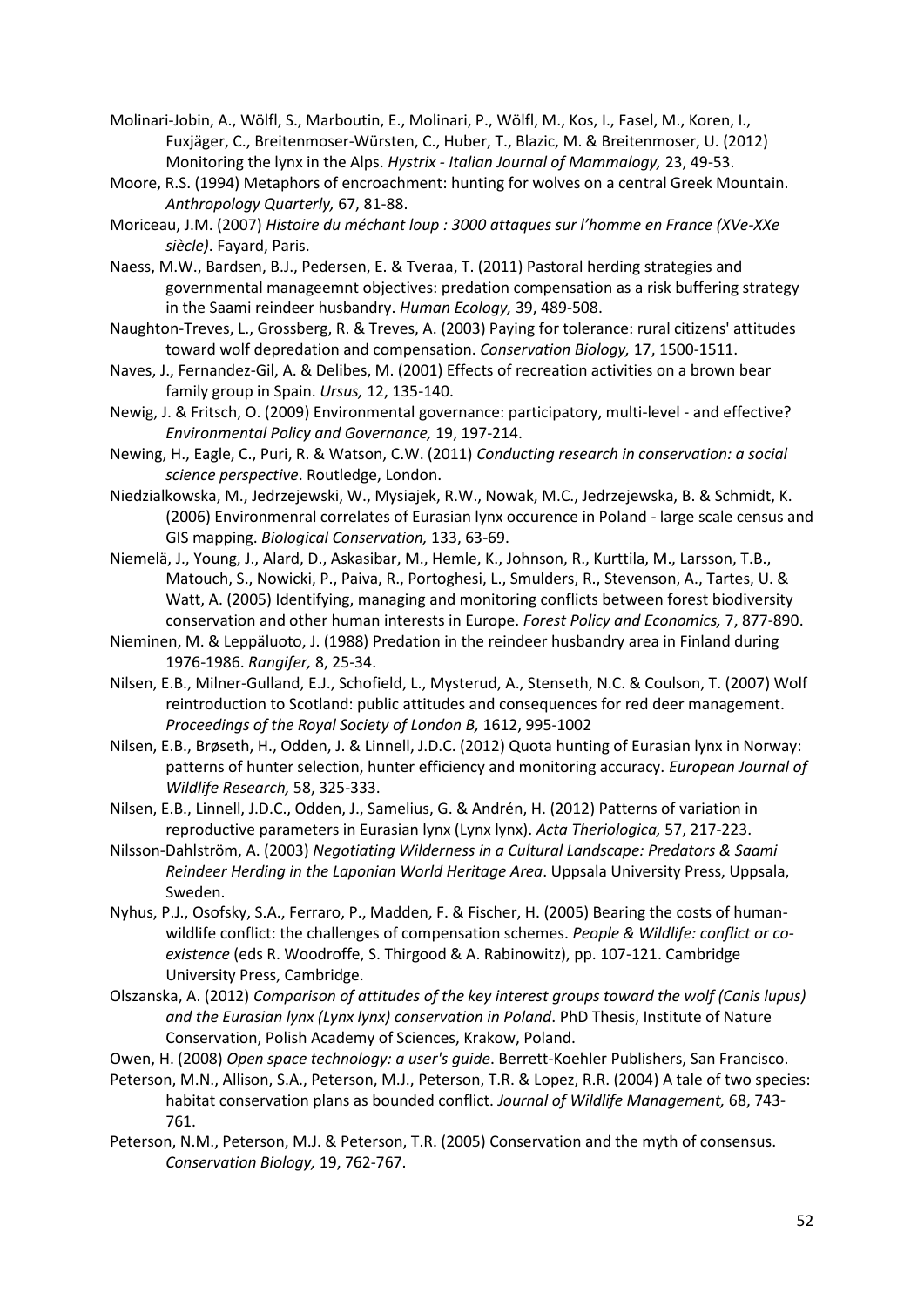- Rauschmayer, F., van der Hove, S. & Koetz, T. (2009) Participation in EU biodiversity governance: how far beyond rhetoric? *Environment and Planning C: Government and Policy,* 27, 42-58.
- Ray, J.C., Redford, K.H., Berger, J. & Steneck, R.S. (2005) Conclusion: Is large carnivore conservation equivalent to biodiversity conservation and how can we achieve both? *Large carnivores and the conservation of biodiversity* (eds J.C. Ray, K.H. Redford, R.S. Steneck & J. Berger), pp. 400- 428. Island Press, Washington.
- Redpath, S., Arroyo, B.E., Leckie, F.M., Bacon, P.J., Bayfield, N., Gutierrez, R.J. & Thirgood, S. (2004) Using decision modeling with stakeholders to reduce human-wildlife conflict: a raptor-grouse case study. *Conservation Biology,* 18, 350-359.
- Redpath, S.M., Young, J., Evely, A., Adams, W.M., Sutherland, W.J., Whitehouse, A., Amar, A., Lambert, R.A., Linnell, J.D.C., Watt, A. & Gutiérrez, R.J. (2013) Understanding and managing conservation conflicts. *Trends in Ecology and Evolution,* 28(2), 100-109.
- Reed, M.S. (2008) Stakeholder participation for environmental management: a literature review. *Biological Conservation,* 141, 2417-2431.
- Reljic, S., Srebocan, E., Huber, D., Kusak, J., Suran, J., Brzica, S., Cukrov, S. & Crnic, A.P. (2012) A case of a brown bear poisoning with carbofuran in Croatia. *Ursus,* 23, 86-90.
- Rigg, R. (2001) *Livestock guarding dogs: their current use world wide*. IUCN / SSC Canid Specialist Group Occasional Paper No.1 [online], URL: http://www.canids.org/occasionalpapers/.
- Ring, I., Henle, K., Klenke, R., Nesshöver, C. & Arnhold, T. (2008) What to do when nature conservation is successful and humans face competition again? *Journal of International Wildlife Law and Policy,* 11, 207-210.
- Romig, T., Dinkel, A. & Mackenstedt, U. (2006) The present situation of echinococcosis in Europe. *Parasitology International,* 55, S187-S191.
- Rowcliffe, J.M., de Merode, E. & Cowlishaw, G. (2004) Do wildlife laws work? Species protection and the application of a prey choice model to poaching decisions. *Proceedings of the Royal Society of London B,* 271, 2631-2636.
- Roy, H.E., Pocock, M.J.O., Preston, C.D., Roy, D.B., Tweddle, J.C. & Robinson, L.D. (2012) *Understanding citizen science and environmental monitoring*. Final Report on behalf of UK-EOF, NERC Centre for Ecology and Hydrology and Natural History Museum.
- Ryser, A., von Wattenwyl, K., Ryser-Degiorgis, M.P., Zimmermann, F. & Breitenmoser, U. (2004) Luchsumsiedlung Nordostschweiz 2001-2003. Schlussbericht modul luchs des Projektes LUNO. *KORA Bericht Nr,* 22, 1-60.
- Røskaft, E., Bjerke, T., Kaltenborn, B.P. & Linnell, J.D.C. (2003) Patterns of self reported fear towards large carnivores among the Norwegian public. *Evolution and Human Behaviour,* 24, 184-198.
- Røskaft, E., Handel, B., Bjerke, B. & Kaltenbon, B.P. (2007) Human attitudes towards large carnivores in Norway. *Wildlife Biology,* 13, 172-185.
- Salvatori, V. (2013) Large carnivore conservation and management in Europe: the contribution of EC co-funded LIFE projects. Istituto di Ecologia Applicata, Rome, Italy.
- Salvatori, V., Okarma, H., Ionescu, O., Dovhanych, Y., Findo, S. & Boitani, L. (2002) Hunting legislation in the Carpathian Mountains: implications for the conservation and management of large carnivores. *Wildlife Biology,* 8, 3-10.
- Sandström, C., Pellikka, J., Ratamäki, O. & Sande, A. (2009) Management of large carnivores in Fennoscandia: new patterns of regional participation. *Human Dimensions of Wildlife,* 14, 37- 50.
- Schadt, S., Revilla, E., Wiegand, T., Knauer, F., Kaczensky, P., Breitenmoser, U., Bufka, L., Cerveny, J., Koubek, P., Huber, T., Stanisa, C. & Trepl, L. (2002) Assessing the suitability of central European landscapes for the reintroduction of Eurasian lynx. *Journal of Applied Ecology,* 39, 189-203.
- Schwerdtner, K. & Gruberb, B. (2007) A conceptual framework for damage compensation schemes. *Biological Conservation,* 134, 354 –360.
- Shine, C. (2005) *Legal report on the possible need to amend Appendix II of the convention for the wolf*. Council of Europe Report T-PVS/Inf (2005) 18, Strasbourg.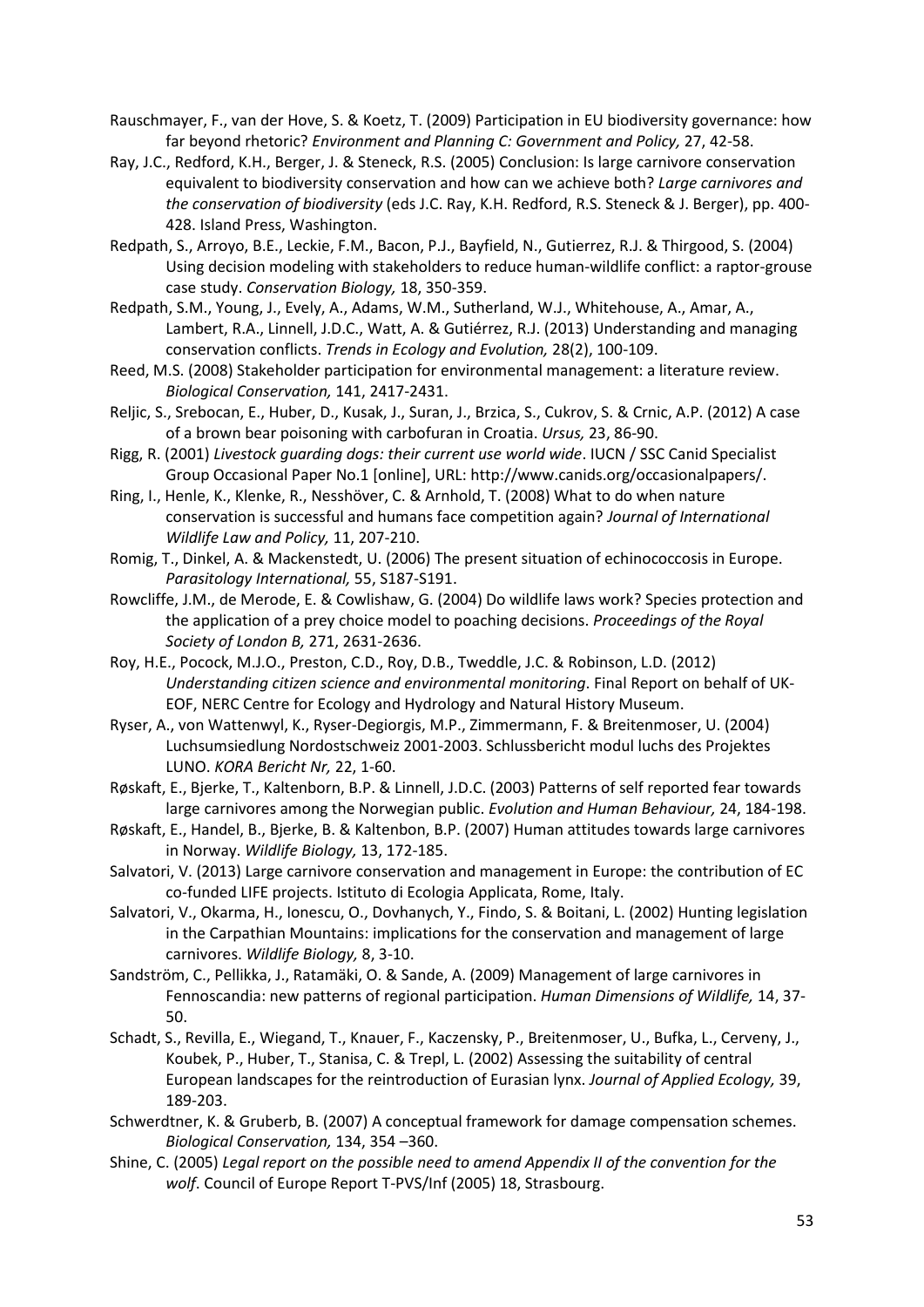Sidaway, R. (2005) *Resolving environmental disputes: from conflict to consensus*. Earthscan, London.

- Sidorovich, V.E., Tikhomirova, L.L. & Jedrzejewska, B. (2003) Wolf Canis lupus numbers, diet and damage to livestock in relation to hunting and ungulate abundance in northeastern Belarus during 1990-2000. *Wildlife Biology,* 9, 103-112.
- Sjölander-Lindqvist, A. (2009) Social-natural landscape reorganised: Swedish-edge farmers and wolf recovery. *Conservation & Society,* 7, 130-140.
- Sjölander-Lindqvist, A., Karlsson, M. & Cinque, S. (2010) *Att jaga varg: en studie av 2010 års licensjakt i Sverige*. CEFOS Rapport 2010:2.
- Skogen, K. (2003) Adapting adaptive management to a cultural understanding of landuse conflicts. *Society and Natural Resources,* 16, 435-450.
- Skogen, K., Haaland, H., Brainerd, S. & Hustad, H. (2003) Local views on large carnivores and their management: a study in four municipalities [Lokale syn på rovvilt og rovviltforvaltning. En undersøkelse i fire kommuner: Aurskog-Høland, Lesja, Lierne og Porsanger]. *Norwegian Institute for Nature Research Fagrapport,* 070, 1-30.
- Skogen, K. & Krange, O. (2003) A wolf at the gate: The anti-carnivore alliance and the symbolic construction of community. *Sociologia Ruralis,* 43, 309-325.
- Skogen, K., Krange, O. & Figari, H. (2013) *Ulvekonflikter: en sosiologisk studie*. Akademika forlag, Oslo.
- Skogen, K., Mauz, I. & Krange, O. (2006) Wolves and Eco-power. A French-Norwegian Analysis of the Narratives of the Return of Large Carnivores. *Journal of Alpine Research,* 94, 78-87.
- Skuland, S. & Skogen, K. (2009) *Carnivores and landscape: carnivores location within different visions of the landscape [Rovdyr og landskap: rovdyras plass i ulike landskapsforståelser]*. Norwegian Institute for Nature Research Rapport 491.
- Smith, M.E., Linnell, J.D.C., Odden, J. & E., S.J. (2000) Methods for reducing livestock losses to predators. A: Livestock guardian animals. *Acta Agriculturæ Scandinavica,* 50, 279-290.
- Solberg, E.J. & Sæther, B.E. (1999) Hunter observations of moose Alces alces as a management tool. *Wildlife Biology,* 5, 107-117.
- Solberg, K.H., Bellemain, E., Drageset, O.M., Taberlet, P. & Swenson, J.E. (2006) An evaluation of field and non-invasive genetic methods to estimate brown bear (Ursus arctos) population size *Biological Conservation,* 128, 158-168.
- St John, F.A.V., Keane, A.M., Edwards-Jones, G., Jones, L., Yarnell, R.W. & Jones, J.P.G. (2012) Identifying indicators of illegal behaviour: carnivore killing in human-managed landscapes. *Proceedings of the Royal Society of London B,* 279, 804-812.
- Swenson, J.E. (1999) Does hunting affect the behavior of brown bears in Eurasia? *Ursus,* 11, 157-162.
- Swenson, J.E. (2003) Implications of sexually selected infanticide for the hunting of large carnivores. *Animal behavior and wildlife conservation* (eds M. Festa-Bianchet & M. Apollonio), pp. 171- 190. Island Press, Washington, DC.
- Swenson, J.E., Sandegren, F., Bjärvall, A. & Wabakken, P. (1998) Living with success: research needs for an expanding brown bear population. *Ursus, International Conference on Bear Reserach and Management,* 10, 17-23.
- Swenson, J.E., Sandegren, F., Söderberg, A., Bjärvall, A., Franzén, R. & Wabakken, P. (1997) Infanticide caused by hunting of male bears. *Nature,* 386, 450-451.
- Sæther, B.E., Engen, S., Odden, J., Linnell, J.D.C., Grøtan, V. & Andrén, H. (2010) Sustainable harvest strategies for age-structured Eurasian lynx populations: the use of reproductive value. *Biological Conservation,* 143, 1970-1979.
- Sæther, B.E., Engen, S., Persson, J., Brøseth, H., Landa, A. & Willebrand, T. (2005) Management strategies for the wolverine in Scandinavia. *Journal of Wildlife Management,* 69, 1001-1014.
- Tangeland, T., Skogen, K. & Krange, O. (2010) *Carnivores in the countryside and in the city: the urbanrural dimension in the Norwegian large cranivore conflict. [Om rovdyr på landet og i byen: den urban-rurale dimensjonen i de norske rovviltkonflktene]*. Norwegian Institute for Nature Research Rapport 650.
- Terborgh, J. & Estes, J.A. (2010) *Trophic cascades: predators, prey, and the changing dynamics of nature*. Island Press, London.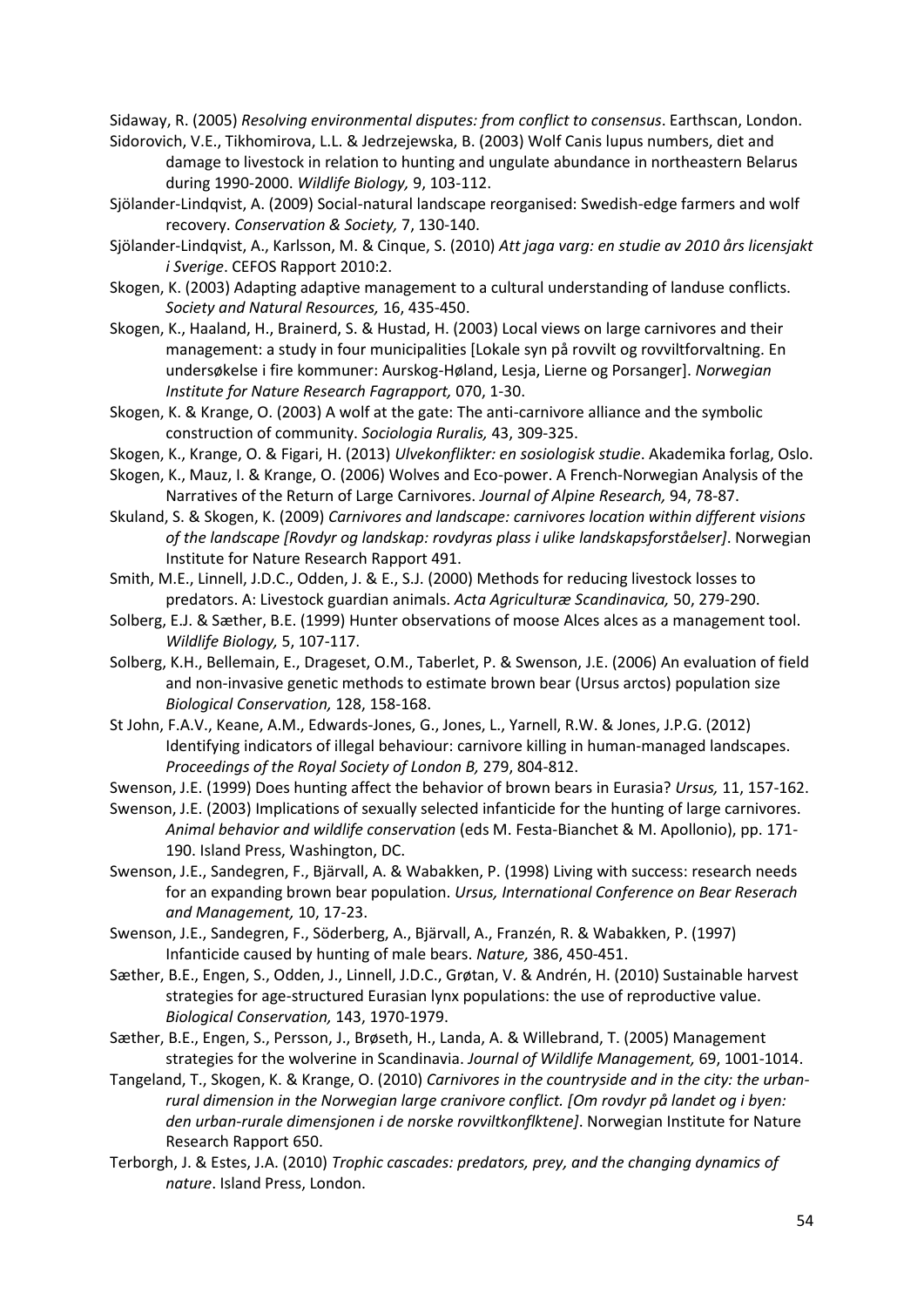Theuerkauf, J., Jedrzejewski, W., Schmidt, K. & Gula, R. (2001) Spationtemporal segregation of wolves from humans in the Bialowieza forest (Poland). *Journal of Wildlife Management,* 67, 706-716.

Thompson, J.R., Elmendorf, W.F., McDonough, M.H. & Burban, L.L. (2005) Participation and conflict: lessons learned from community forestry. *Journal of Forestry,* June 2005, 174-178.

Tosen, T. & Bath, A. (2009) Transboundary management of large carnivores in Europe: from incident to opportunity. *Conservation Letters,* 2, 109-114.

Trajce, A. (2010) *Conservation planning for guilds or individual species? The relative perceptions of wolves, bears and lynx among the rural Albanian public*. MSc thesis, University of Oxford.

- Treves, A. (2009) Hunting for large carnivore conservation. *Journal of Applied Ecology,* 46, 1350-1356.
- Treves, A. & Martin, K.A. (2011) Hunters as stewards of wolves in Wisconsin and the northern Rocky Mountains, USA. *Society and Natural Resources,* 24, 984-994.
- Treves, A. & Naughton-Treves, L. (2005) Evaluating lethal control in the management of humanwildlife conflict. *People and wildlife: conflict or coexistence?* (eds R. Woodroffe, S. Thirgood & A. Rabinowitz), pp. 86-106. Cambridge University Press, Cambridge.
- Treves, A., Wallace, R.B., Naughton-Treves, L. & Morales, A. (2006) Co-managing human-wildlife conflicts: a review. *Human Dimensions of Wildlife,* 11, 383-396.
- Trouwborst, A. (2010) Managing the carnivore comeback: international and EU species protection law and the return of lynx, wolf and bear to western Europe. *Journal of Environmental Law,* 22, 347-372.
- Tufto, J., Sæther, B.E., Engen, S., Swenson, J.E. & Sandegren, F. (1999) Harvesting strategies for conserving minimum viable populations based on World Conservation Union criteria: brown bears in Norway. *Proceedings of the Royal Society of London B,* 266, 961-967.
- Tveraa, T., Fauchald, P., Henaug, C. & Yoccoz, N.G. (2003) An examination of a compensatory relationship between food limitation and predation in semi-domestic reindeer. *Oecologia,* 137, 370-376.
- Tveraa, T., Fauchald, P., Yoccoz, N., Ims, R.A., Aanes, R. & Høgda, K.A. (2007) What regulates and limits reindeer populations in Norway. *Oikos,* 116, 706-715.
- UNEP (2007) *GEO Resource Book: A training manual on integrated environmental assessment and reporting.* http://www.unep.org/geo
- UNEP (2007) *Resource Book. Training Module 6. Scenario development and analysis*. http://www.unep.org/geo
- Valière, N., Fumagalli, L., Gielly, L., Miquel, C., Lequette, B., Poulle, M.L., Weber, J.M., Arlettaz, R. & Taberlet, P. (2003) Long-distance wolf recolonization of France and Switzerland inferred from non-invasive genetic sampling of a period of 10 years. *Animal Conservation,* 6, 83-92.
- Wabakken, P., Sand, H., Kojola, I., Zimmermann, B., Arnemo, J.M., Pedersen, C. & Liberg, O. (2007) Multistage, long-range natal dispersal by a Global Positioning System–collared Scandinavian wolf. *Journal of Wildlife Management,* 71, 1631-1634.
- Webler, T., Tuler, S. & Krueger, R. (2001) What is a good public participation process? Five perspectives from the public. *Environmental Management,* 27, 435-450.
- Wechselberger, M. & Leizinger, D. (2005) *Die akseptanz von bär, wolf und luchs in Österreich*. WWF Austria, Vienna, Austria.
- Wechselberger, M., Rigg, R. & Betkova, S. (2006) *An investigation of public opinion about the three species of large carnivore in Slovakia: brown bear (Ursus actos), wolf (Canis lupus) and lynx (Lynx lynx)*. Slovak Wildlife Society, Liptovsky Hradok, Slovalia.
- Westley, F.R. & Miller, P.S. (2003) *Experiments in consilience: integrating social and scientific responses to save endangered species*. Island Press, London.
- Wiegand, T., Knauer, F., Kaczensky, P. & Naves, J. (2004) Expansion of brown bears (Ursus arctos) into the eastern Alps: a spatially explicit population model. *Biodiversity and Conservation,* 13, 79- 114.
- Young, J., Richards, C., Fischer, A., Halada, L., Kull, T., Kuzniar, A., Tartes, U., Uzunov, Y. & Watt, A. (2007) Conflicts between biodiversity conservation and human activities in the central and eastern European countries. *Ambio,* 36, 545-550.